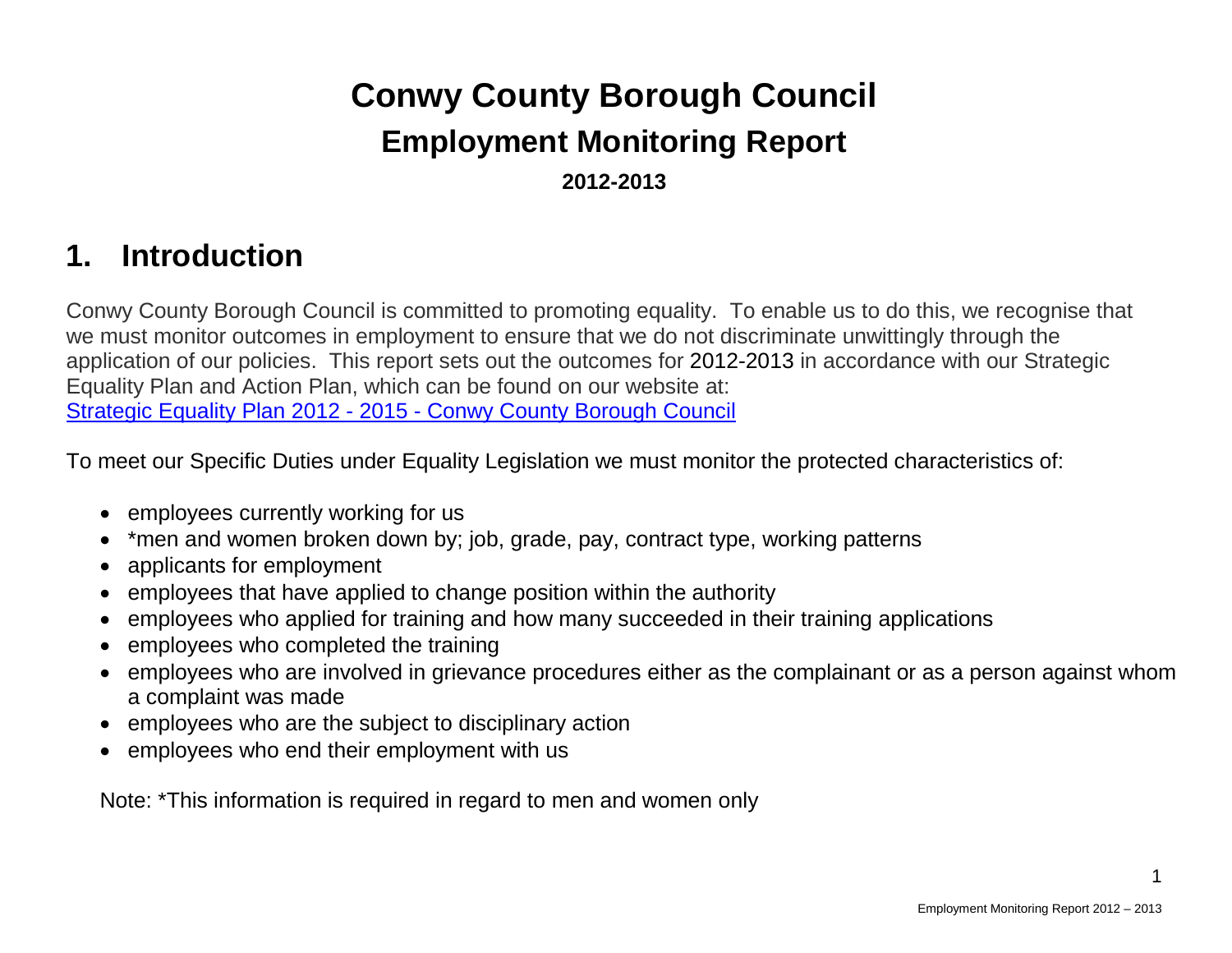## **2. Employment Monitoring Data**

Over the years we have tried to improve our position regarding equality data capture and reporting for our workforce. We collect Monitoring Data for the following areas:

- Age
- Sex
- Gender Reassignment
- Ethnic Origin
- Nationality
- Disability
- Sexual Orientation
- Religion or Belief or non Belief
- Pregnancy and Maternity
- Marital or Civil Partnership Status
- Level of Welsh Language Ability
- Carer Responsibility

Steps have been taken to collect additional Equality Monitoring Data for sexual orientation, religion and belief and gender reassignment for existing employees. Implementation of our new application form was delayed due to an administrative error which has affected our ability to improve on data capture on applicants this year. This has now been rectified and will show in next years figures. This report contains the data, where disclosed on each of the protected characteristics.

A manual exercise has been undertaken to record applications for training during this period. A workflow package was put into place to record this information on the updated HR/Payroll system, however, this information will not be available until the next report is produced. The updated HR/Payroll system is also now able to record transgender information.

Due to the small number of employees of an ethnic minority origin, this report shows the employment workforce data aggregated in the category: Black Minority Ethnic origin. This is in place to avoid the possibility of individuals being identified from the data. However, disaggregated Black Minority Ethnic data is collected from employees.

Note: Within each table any figures less than five have been rounded down to zero to protect the identity of individuals. Totals remain unchanged.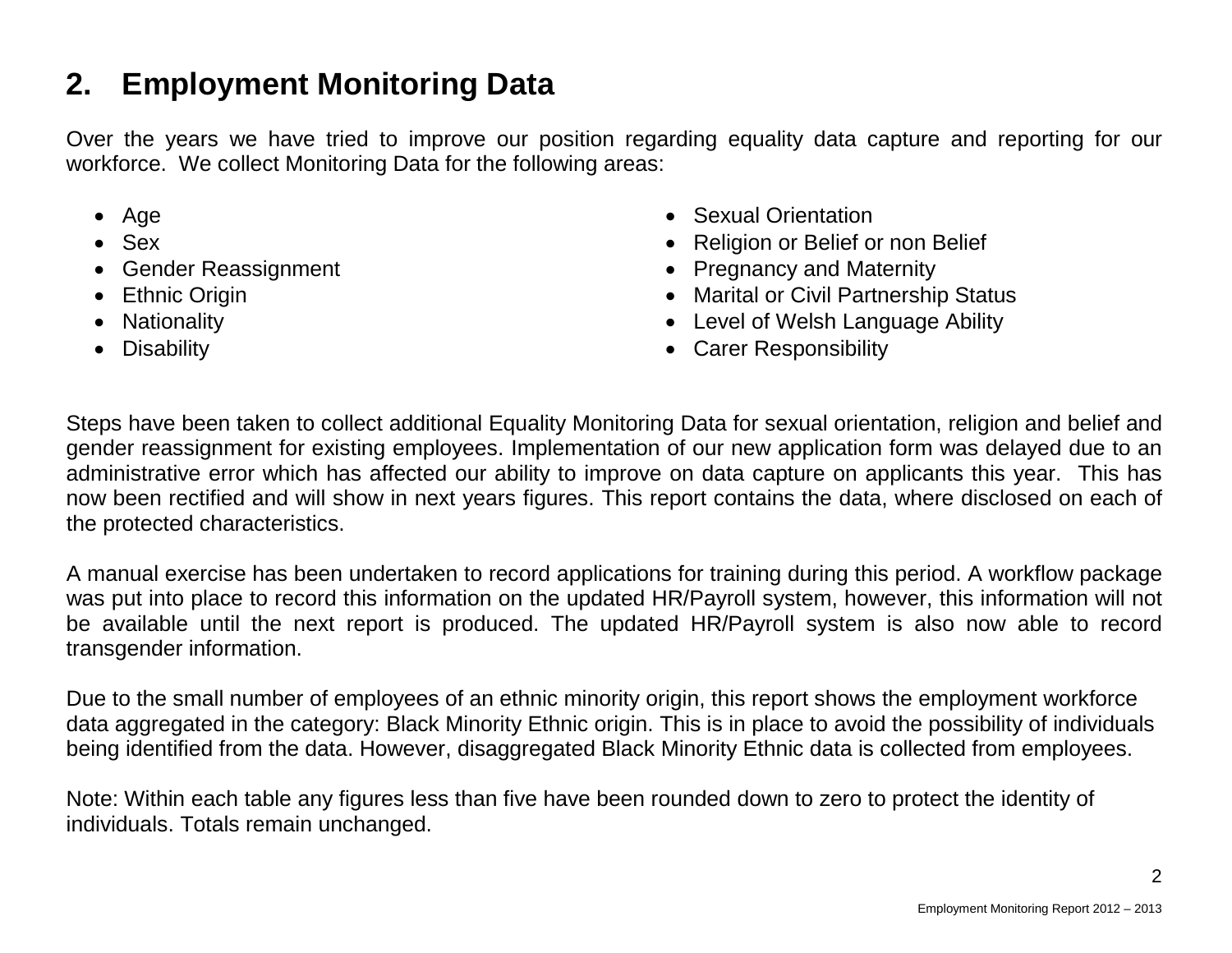## **3. Employees currently working for us**

## Table 1 - Number of Permanent or Fixed Term Employees as at 31<sup>st</sup> March 2013

|                                               | <b>Age Range</b> |                        |                |                | Gender         |        | <b>Disabled</b> | <b>Married /</b><br><b>Civil</b> | Gay,<br>Lesbian.   | <b>BME</b>      | <b>Trans-</b>  | Pregnancy      |                         |
|-----------------------------------------------|------------------|------------------------|----------------|----------------|----------------|--------|-----------------|----------------------------------|--------------------|-----------------|----------------|----------------|-------------------------|
| <b>Service</b>                                | <b>Total</b>     | <b>Age 16</b><br>$-24$ | Age 25 -<br>49 | Age 50 -<br>64 | Age<br>$65+$   | Female | <b>Male</b>     |                                  | <b>Partnership</b> | <b>Bisexual</b> |                | gender         | &<br>maternity          |
| Adult Social Care & Community Services        | 472              | $\overline{7}$         | 239            | 216            | 10             | 399    | 73              | 18                               | 281                | $\mathbf 0$     | 10             | $\Omega$       | 10                      |
| Audit & Procurement                           | 17               | $\overline{0}$         | 11             | 6              | 0              | 11     | 6               | 0                                | 10 <sup>°</sup>    | $\mathbf 0$     | $\mathbf 0$    | 0              | 0                       |
| Children & Families Service                   | 215              | $\mathbf 0$            | 146            | 60             | 5              | 171    | 44              | $\overline{7}$                   | 107                | $\mathbf 0$     | 5              | $\Omega$       | 10                      |
| <b>Civil Contingencies Unit</b>               | 4                | 0                      | 0              | 0              | 0              | 0      | $\Omega$        | $\mathbf 0$                      | $\mathbf 0$        | $\mathbf 0$     | $\mathbf 0$    | $\mathbf 0$    | $\overline{2}$          |
| <b>Community Development Service</b>          | 424              | 39                     | 239            | 138            | 8              | 290    | 134             | 16                               | 193                | $\mathbf 0$     | 0              | $\Omega$       | 12                      |
| <b>Corporate Financial Service</b>            | 41               | $\mathbf 0$            | 27             | 14             | 0              | 27     | 14              | $\mathbf 0$                      | 19                 | $\mathbf 0$     | $\mathbf 0$    | $\Omega$       | $\mathbf{3}$            |
| Corporate Human Resources                     | 21               | $\mathbf 0$            | 11             | $\overline{7}$ | 0              | 16     | 5               | 0                                | 12                 | $\mathbf 0$     | $\mathbf 0$    | 0              | $\mathbf 0$             |
| Corporate Improvement & Development           | 11               | $\mathbf 0$            | 10             | 0              | $\mathbf 0$    | 7      | $\Omega$        | $\mathbf 0$                      | 9                  | 0               | $\mathbf 0$    | $\mathbf 0$    | 0                       |
| Corporate Marketing & Communications          | 10               | $\Omega$               | 9              | 0              | 0              | 9      | $\Omega$        | $\mathbf 0$                      | 6                  | $\mathbf 0$     | $\mathbf 0$    | $\mathbf 0$    | $\mathbf 0$             |
| <b>Corporate Services</b>                     | 8                | $\mathbf 0$            | 5              | $\Omega$       | 0              | 5      | $\Omega$        | $\mathbf 0$                      | 6                  | $\mathbf 0$     | $\mathbf 0$    | $\Omega$       | $\mathbf 0$             |
| Education                                     | 2515             | 105                    | 1586           | 784            | 40             | 2171   | 344             | 17                               | 1595               | $\mathbf 0$     | $\overline{7}$ | $\mathbf 0$    | 85                      |
| <b>Environmental Services</b>                 | 283              | $\overline{7}$         | 153            | 116            | $\overline{7}$ | 36     | 247             | 10                               | 143                | $\mathbf 0$     | $\mathbf 0$    | $\Omega$       | $\pmb{0}$               |
| Governance Efficiency & Transformation        | 60               | $\mathbf 0$            | 33             | 24             | $\mathbf 0$    | 48     | 12              | $\mathbf 0$                      | 28                 | $\mathbf 0$     | $\mathbf 0$    | 0              | $\overline{2}$          |
| Highways & Infrastructure                     | 244              | 9                      | 116            | 105            | 14             | 112    | 132             | 8                                | 126                | $\mathbf 0$     | $\mathbf 0$    | $\Omega$       | $\mathfrak{S}$          |
| Information Technology                        | 80               | 0                      | 64             | 14             | $\mathbf 0$    | 21     | 59              | 5                                | 40                 | $\mathbf 0$     | $\mathbf 0$    | 0              | 3                       |
| Law & Governance                              | 66               | $\Omega$               | 30             | 27             | 5              | 48     | 18              | $\Omega$                         | 37                 | $\mathbf 0$     | $\Omega$       | $\mathbf 0$    | $\mathbf 0$             |
| Property Management & Asset Service           | 104              | $\mathbf 0$            | 45             | 44             | 12             | 54     | 50              | $\mathbf 0$                      | 62                 | $\mathbf 0$     | $\mathbf 0$    | $\mathbf 0$    | $\overline{2}$          |
| <b>Regulatory Service &amp; Housing</b>       | 158              | $\mathbf 0$            | 101            | 51             | $\mathbf 0$    | 92     | 66              | $\mathbf 0$                      | 103                | $\mathbf 0$     | $\mathbf 0$    | 0              | $\overline{\mathbf{4}}$ |
| Revenues & Benefits Service                   | 91               | 5                      | 66             | 18             | 0              | 65     | 26              | 0                                | 54                 | $\mathbf 0$     | $\mathbf 0$    | $\Omega$       | $\mathbf 0$             |
| Social Care Complaints & Quality<br>Assurance | 26               | $\mathbf 0$            | 15             | 11             | 0              | 17     | 9               | $\mathbf 0$                      | 15                 | $\mathbf 0$     | $\mathbf 0$    | 0              | 0                       |
| Theatres & Conference Centre                  | 105              | 10                     | 60             | 33             | 0              | 53     | 52              | $\Omega$                         | 58                 | $\Omega$        |                | $\Omega$       | 0                       |
| <b>Total</b>                                  | 4955             | 205                    | 2969           | 1673           | 108            | 3655   | 1300            | 100                              | 2907               | 22              | 35             | $\overline{7}$ | 139                     |

Note: The number of employees counted in Table 1 is based on the number of permanent or fixed term people employed by Conwy on 31<sup>st</sup> March 2013 (counted once, even though they may have more than one job).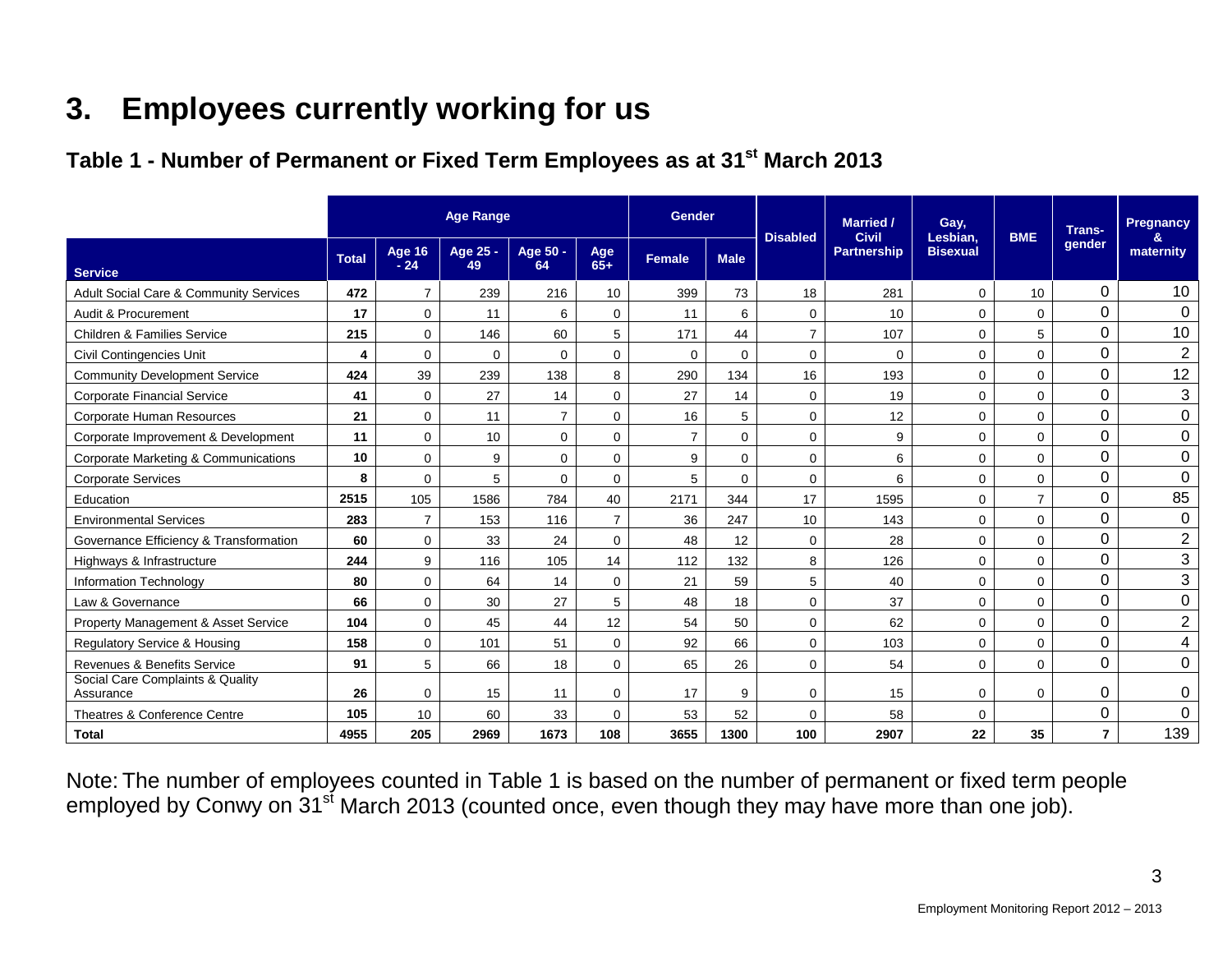#### **Table 1a - Number of Permanent or Fixed Term Employees as at 31st March 2013 by religion and belief**

| <b>Service</b>                                    | Grand<br><b>Total</b> | <b>Agnostic</b> | <b>Buddhist</b> | <b>Christian</b> | <b>Hindu</b> | <b>Jehovah</b><br><b>Witness</b> | <b>Jewish</b>  | <b>Muslim</b> | <b>No</b><br><b>Religion</b> | <b>Other</b> | <b>Not</b><br><b>Stated</b> |
|---------------------------------------------------|-----------------------|-----------------|-----------------|------------------|--------------|----------------------------------|----------------|---------------|------------------------------|--------------|-----------------------------|
| <b>Adult Social Care &amp; Community Services</b> | 472                   |                 | 0               | 158              | 0            | 0                                | 0              | 0             | 69                           | 9            | 230                         |
| Audit & Procurement                               | 17                    | $\Omega$        | 0               | 6                | 0            | 0                                | 0              | 0             | $\Omega$                     | 0            | 11                          |
| <b>Children &amp; Families Service</b>            | 215                   | C               | 0               | 88               | 0            | $\mathbf 0$                      | $\overline{0}$ | 0             | 34                           | 6            | 82                          |
| <b>Civil Contingencies Unit</b>                   | 4                     | $\Omega$        | $\pmb{0}$       | 0                | 0            | 0                                | 0              | 0             | 0                            | 0            | $\mathbf 0$                 |
| <b>Community Development Service</b>              | 424                   | C               | 0               | 79               | 0            | $\mathbf 0$                      | 0              | 0             | 45                           | 0            | 295                         |
| <b>Corporate Financial Service</b>                | 41                    |                 | 0               | 22               | 0            | $\mathbf 0$                      | 0              | 0             | 13                           | 0            | $\mathbf 0$                 |
| <b>Corporate Human Resources</b>                  | 21                    | 0               | 0               | 10               | 0            | $\overline{0}$                   | 0              | 0             | 6                            | 0            | 5                           |
| Corporate Improvement & Development               | 11                    | 0               | 0               | 0                | 0            | $\Omega$                         | 0              | 0             | $\overline{7}$               | 0            | $\mathbf 0$                 |
| <b>Corporate Marketing &amp; Communications</b>   | 10                    | 0               | 0               | 0                | 0            | $\mathbf 0$                      | 0              | 0             | 0                            | 0            | 5                           |
| <b>Corporate Services</b>                         | 8                     | C               | 0               | 0                | 0            | $\Omega$                         | 0              | 0             | 0                            | 0            | $\overline{7}$              |
| Education                                         | 2515                  | 0               | 0               | 92               | 0            | $\Omega$                         | 0              | 0             | 19                           | 8            | 2396                        |
| <b>Environmental Services</b>                     | 283                   |                 | 0               | 81               | 0            | 0                                | 0              | 0             | 36                           | 5            | 161                         |
| Governance Efficiency & Transformation            | 60                    | 0               | $\mathbf 0$     | 24               | 0            | $\overline{0}$                   | 0              | 0             | $\overline{7}$               | 0            | 29                          |
| Highways & Infrastructure                         | 244                   | 0               | 0               | 91               | 0            | $\Omega$                         | 0              | 0             | 32                           | 0            | 117                         |
| Information Technology                            | 80                    | 0               | $\pmb{0}$       | 29               | 0            | $\Omega$                         | 0              | 0             | 35                           | 0            | 9                           |
| Law & Governance                                  | 66                    |                 | 0               | 32               | 0            | $\Omega$                         | 0              | 0             | 14                           | 0            | 19                          |
| Property Management & Asset Service               | 104                   | 0               | 0               | 26               | 0            | $\Omega$                         | 0              | 0             | 8                            |              | 70                          |
| <b>Regulatory Service &amp; Housing</b>           | 158                   | 0               | 0               | 39               | 0            | 0                                | 0              | 0             | 10                           | 0            | 107                         |
| Revenues & Benefits Service                       | 91                    | $\Omega$        | $\mathbf 0$     | 60               | 0            | $\overline{0}$                   | 0              | 0             | 18                           | $\Omega$     | 10                          |
| Social Care Complaints & Quality                  |                       |                 |                 |                  |              |                                  |                |               |                              |              |                             |
| Assurance                                         | 26                    | 0               | $\pmb{0}$       | 14               | 0            | 0                                | 0              | 0             | 6                            |              | 6                           |
| Theatres & Conference Centre                      | 105                   |                 |                 | 31               | 0            | 0                                | 0              | 0             | 17                           | 0            | 54                          |
| <b>Total</b>                                      | 4955                  | 16              | 3               | 888              | 4            |                                  |                | 1             | 377                          | 41           | 3623                        |

Note: The number of employees counted in Table 1a is based on the number of permanent or fixed term people employed by Conwy on 31<sup>st</sup> March 2013 (counted once, even though they may have more than one job).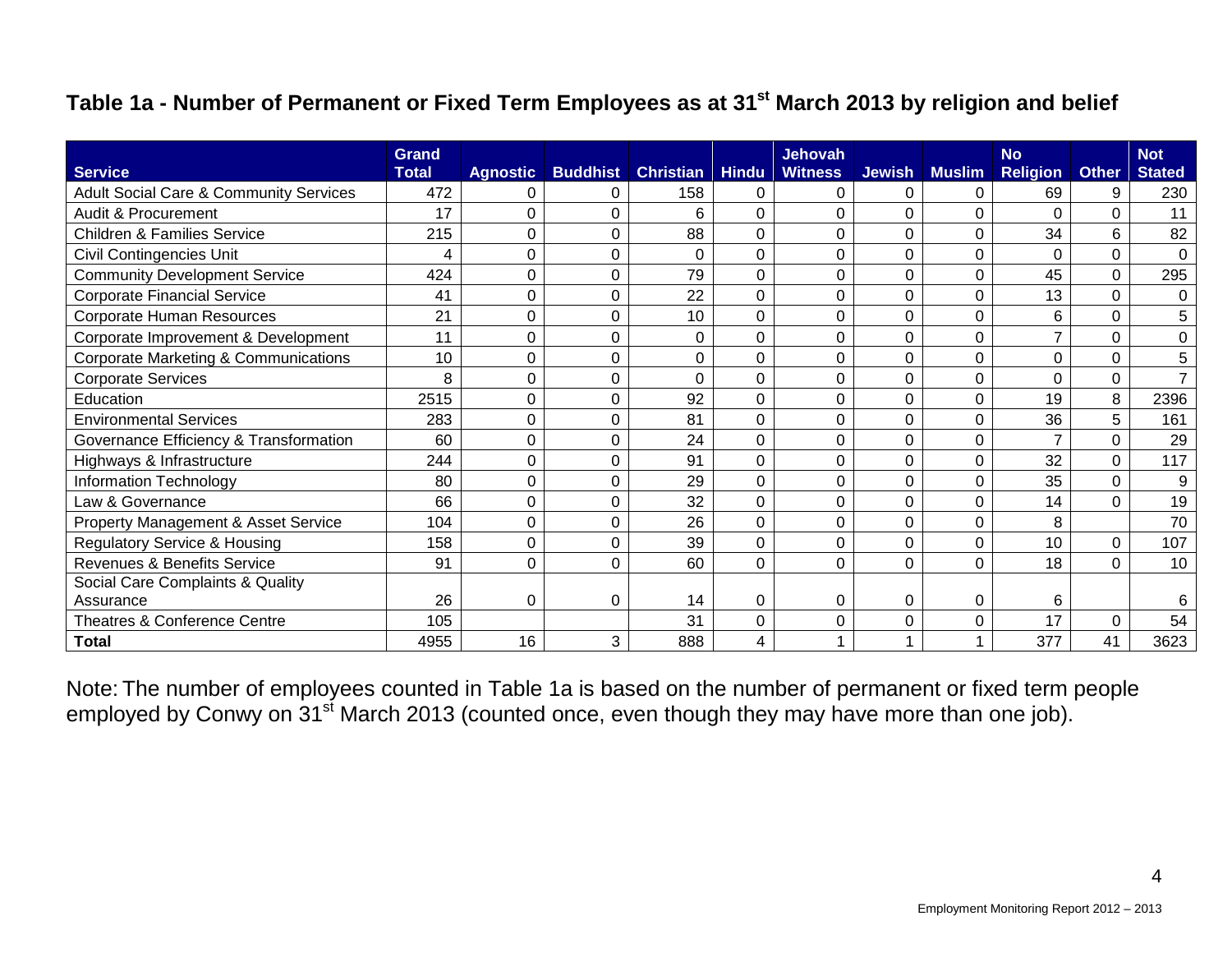### **Table 2 – Number of Casual Employees as at 31st March 2013**

|                                                      | <b>Age Range</b> |                   |                        |                  | <b>Gender</b> |        |             | <b>Married / Civil</b> | Gay,               |                             | <b>Trans-</b> | <b>Pregnancy</b> |                       |
|------------------------------------------------------|------------------|-------------------|------------------------|------------------|---------------|--------|-------------|------------------------|--------------------|-----------------------------|---------------|------------------|-----------------------|
| <b>Service</b>                                       | <b>Total</b>     | Age<br>16 -<br>24 | <b>Age 25</b><br>$-49$ | Age<br>$50 - 64$ | Age<br>$65+$  | Female | <b>Male</b> | <b>Disabled</b>        | <b>Partnership</b> | Lesbian,<br><b>Bisexual</b> | <b>BME</b>    | gender           | <b>&amp;Maternity</b> |
| <b>Adult Social Care &amp; Community</b><br>Services | 140              | 0                 | 64                     | 70               | 0             | 120    | 20          |                        | 82                 | 0                           | 0             | $\Omega$         | 3                     |
| Children & Families Service                          | 59               | 0                 | 37                     | 17               | 0             | 42     | 17          | 0                      | 22                 | 0                           | 0             | 0                | 0                     |
| <b>Community Development Service</b>                 | 432              | 156               | 203                    | 65               | 8             | 240    | 192         | 6                      | 112                | $\mathbf 0$                 | $\Omega$      | 0                | 10                    |
| <b>Corporate Financial Service</b>                   |                  | $\Omega$          | $\mathbf 0$            | 0                | 0             | 0      | 0           | 0                      | 0                  | $\mathbf 0$                 | 0             | 0                | 0                     |
| Corporate Marketing & Communications                 |                  | $\Omega$          | $\mathbf 0$            | $\mathbf 0$      | $\mathbf 0$   | 0      | $\mathbf 0$ | $\Omega$               | $\mathbf 0$        | $\mathbf 0$                 | $\Omega$      | $\Omega$         | 0                     |
| Education                                            | 1970             | 225               | 1188                   | 468              | 89            | 1652   | 318         | ⇁                      | 1047               | $\mathbf 0$                 | 5             | $\Omega$         | 42                    |
| <b>Environmental Services</b>                        |                  | $\Omega$          | 0                      | $\mathbf 0$      | $\Omega$      | 0      | 0           | $\Omega$               | 0                  | $\mathbf 0$                 | $\Omega$      | $\Omega$         | 0                     |
| Governance Efficiency & Transformation               |                  | $\Omega$          | $\Omega$               | $\mathbf 0$      | $\Omega$      | 0      | $\Omega$    | $\Omega$               | 0                  | 0                           | $\Omega$      | $\Omega$         | 0                     |
| Highways & Infrastructure                            | 38               | $\Omega$          | 19                     | 13               | 6             | 29     | 9           | $\Omega$               | 25                 | $\mathbf 0$                 | $\Omega$      | $\Omega$         | 0                     |
| Law & Governance                                     | 18               | $\Omega$          | 0                      | 9                | 5             | 9      | 9           | 0                      | 12                 | 0                           | 0             | $\Omega$         | 0                     |
| Property Management & Asset Service                  | 48               | 6                 | 22                     | 15               | 5             | 33     | 15          | $\Omega$               | 20                 | 0                           | $\Omega$      | $\Omega$         | 0                     |
| Regulatory Service & Housing                         | $\mathbf{2}$     | $\Omega$          | $\Omega$               | $\mathbf 0$      | $\Omega$      | 0      | 0           | $\Omega$               | $\mathbf 0$        | 0                           | $\Omega$      | $\Omega$         | 0                     |
| Theatres & Conference Centres                        | 92               | 32                | 39                     | 16               | 5             | 54     | 38          | $\Omega$               | 24                 | 0                           | $\Omega$      | $\Omega$         | 0                     |
| <b>Total</b>                                         | 2803             | 426               | 1577                   | 674              | 126           | 2182   | 621         | 23                     | 1348               | $\overline{2}$              | 8             | 0                | 56                    |

Note: The number of employees counted in Table 2 is based on the number of casual employees employed by Conwy on 31<sup>st</sup> March 2013 (counted once, even though they may have more than one job).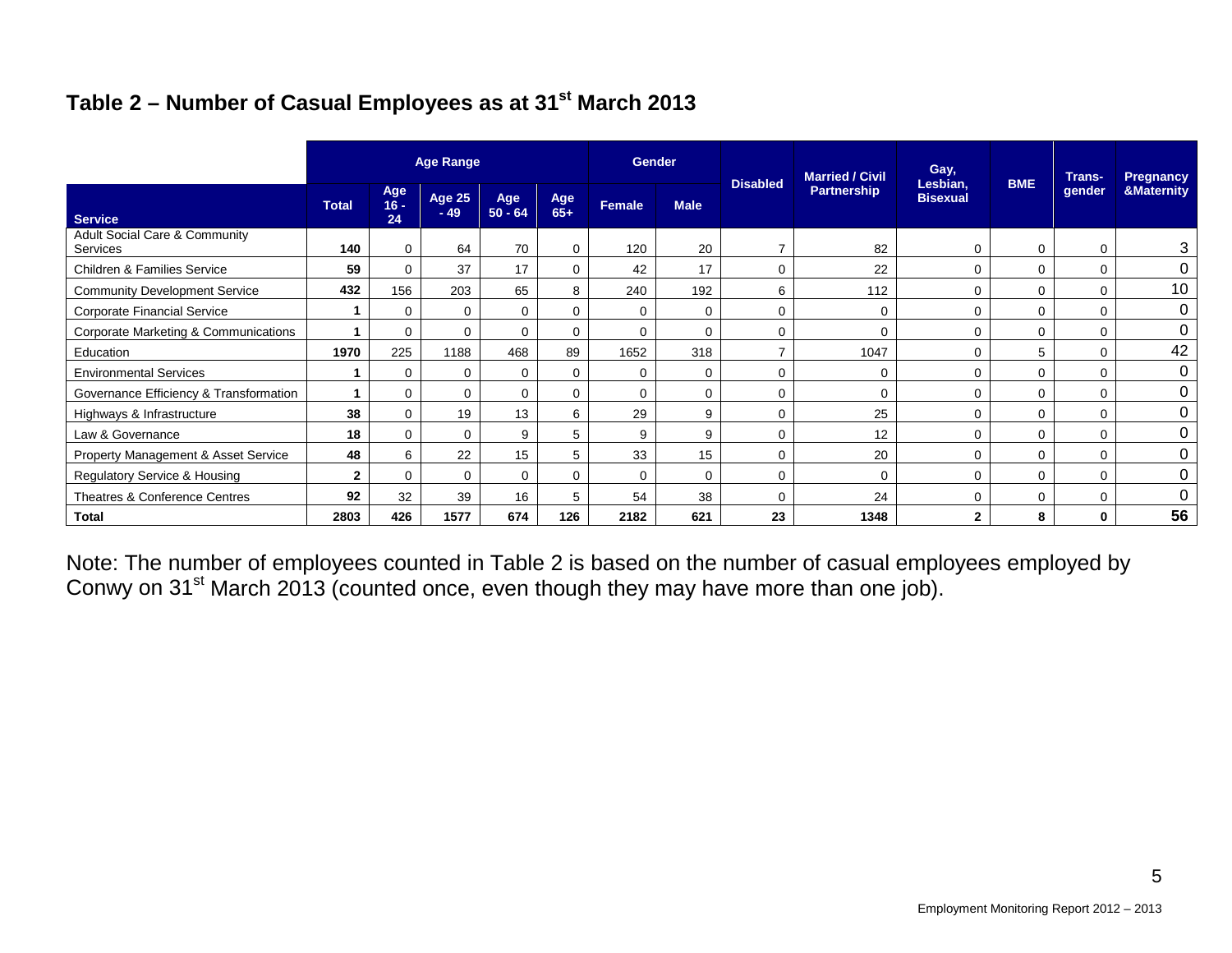#### **Table 2a – Number of Casual Employees as at 31st March 2013 by religion and belief**

| <b>Service</b>                           | Grand<br>Total | <b>Agnostic</b> | <b>Buddhist</b> | <b>Christian Hindu</b> |              | <b>Jehovah</b><br><b>Witness</b> | <b>No</b><br><b>Religion</b> | <b>Other</b> | <b>Not</b><br><b>Stated</b> |
|------------------------------------------|----------------|-----------------|-----------------|------------------------|--------------|----------------------------------|------------------------------|--------------|-----------------------------|
| <b>Adult Social Care &amp; Community</b> |                |                 |                 |                        |              |                                  |                              |              |                             |
| Services                                 | 140            | 0               | 0               | 37                     | 0            | 0                                | 23                           | 0            | 74                          |
| <b>Children &amp; Families Service</b>   | 59             | 0               | 0               | 12                     | 0            | 0                                |                              | 0            | 38                          |
| <b>Community Development Service</b>     | 432            | 0               | 0               | 29                     |              | 0                                | 15                           | 0            | 386                         |
| <b>Corporate Financial Service</b>       |                | 0               | 0               | 0                      | 0            | 0                                | 0                            | 0            | $\Omega$                    |
| Corporate Marketing &                    |                |                 |                 |                        |              |                                  |                              |              |                             |
| Communications                           |                | 0               | 0               | 0                      | 0            | 0                                | 0                            | 0            |                             |
| Education                                | 1970           | ი               | 0               | 11                     | 0            | ი                                | 5                            | $\Omega$     | 1951                        |
| <b>Environmental Services</b>            |                | 0               | 0               | 0                      | 0            | 0                                | 0                            | 0            | 0                           |
| Governance Efficiency &                  |                |                 |                 |                        |              |                                  |                              |              |                             |
| Transformation                           |                | 0               | 0               | 0                      | 0            | 0                                | 0                            | 0            |                             |
| Highways & Infrastructure                | 38             | 0               | 0               | 0                      | 0            | 0                                | 0                            | 0            | 38                          |
| Law & Governance                         | 18             | 0               | 0               | 5                      | 0            | 0                                | 0                            | 0            | 12                          |
| Property Management & Asset Service      | 48             | 0               | 0               | 0                      | 0            | 0                                | $\Omega$                     | 0            | 44                          |
| <b>Regulatory Service &amp; Housing</b>  | $\overline{2}$ | 0               | 0               | 0                      | 0            | 0                                | ი                            | 0            | ∩                           |
| <b>Theatres &amp; Conference Centres</b> | 92             | 0               | 0               | 5                      | 0            | 0                                | 10                           | 0            | 77                          |
| <b>Total</b>                             | 2803           | 2               | $\mathbf{2}$    | 102                    | $\mathbf{2}$ |                                  | 63                           | 6            | 2625                        |

Note: The number of employees counted in Table 2a is based on the number of casual employees employed by Conwy on 31<sup>st</sup> March 2013 (counted once, even though they may have more than one job).

The overall workforce profile of the Authority consists of 25% male and 75% female employees. Age 16 – 24 years 8%, age 25-49 years 55%, age 50-64 years 30%, age 65 and over 3%. 54% of employees have declared that they are married or in a civil partnership. During this period 2.5% of employees took maternity leave. Work is being undertaken to improve the quality and amount of data held in regard to ethnicity, disability, sexual orientation, religion and belief and transgender. Currently, 1.5% of employees have declared a disability, 0.3% have declared their sexual orientation as lesbian, gay or bisexual, 0.6% of employees have stated that they are of black, minority and ethnic origin, 20% have declared a religion and belief or non belief and 0.09% of employees have stated that they are transgender.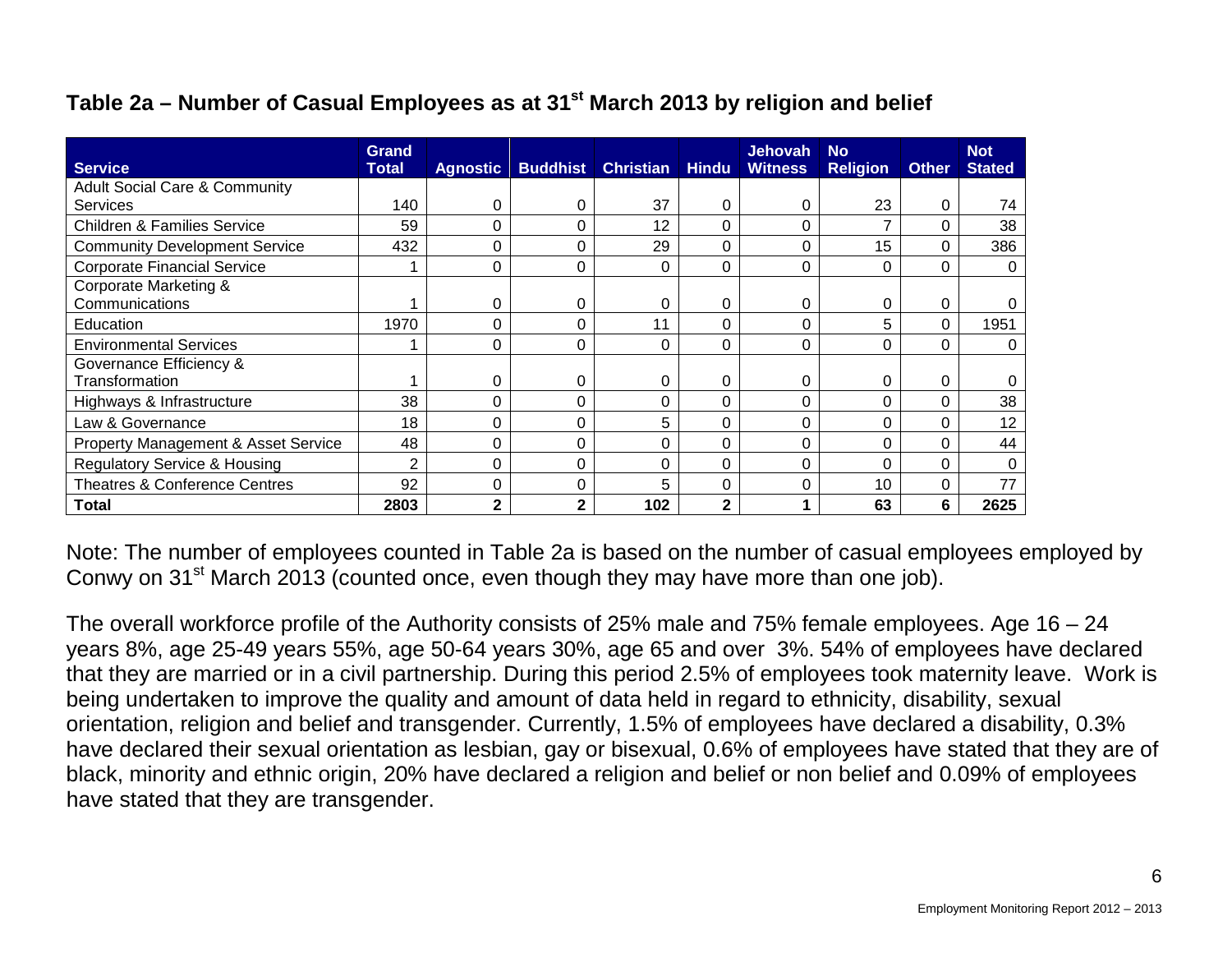The numbers provided in Tables 3 - 6 below are based on the number of positions filled within Conwy, by the people shown in Table 1 and 1a. We have a large number of employees who hold multiple posts, often part-time and often in different job types and different services, hence the reason for the differences in total figures shown. The type of contract, salary range, job type and grade is recorded against the positions filled on the HR/Payroll System. Conwy County Borough Council does not employ 9, 275 employees.

| Table 3 - Number of posts filled by Contract Type |  |  |  |  |
|---------------------------------------------------|--|--|--|--|
|---------------------------------------------------|--|--|--|--|

|             |                  | <b>Permanent</b> |                   |                  | <b>Casual</b>    |                          |                  | <b>Fixed Term</b> |                   |              |
|-------------|------------------|------------------|-------------------|------------------|------------------|--------------------------|------------------|-------------------|-------------------|--------------|
| <b>Sex</b>  | <b>Full time</b> | <b>Part time</b> | Variable<br>hours | <b>Full time</b> | <b>Part time</b> | Variable<br><b>hours</b> | <b>Full time</b> | <b>Part time</b>  | Variable<br>hours | <b>Total</b> |
| Female      | 975              | 1602             | 34                |                  | 10               | 2671                     | 506              | 587               | 355               | 6744         |
| <b>Male</b> | 898              | 186              | 13                |                  |                  | 1072                     | 227              | 57                | 69                | 2531         |
|             | 1873             | 1788             | 47                |                  | 16               | 3743                     | 733              | 644               | 424               | 9275         |

These figures are based on the number of positions filled within Conwy and include education employees such as teachers and others.

#### **Table 4 - Number of posts filled by Salary Range**

| <b>Sex</b>  | <b>Salary Up</b><br>To 16000 | <b>Salary</b><br>$16001 -$<br>20000 | <b>Salary</b><br>$20001 -$<br>24000 | <b>Salary</b><br>$24001 -$<br>28000 | <b>Salarv</b><br>$28001 -$<br>32000 | <b>Salarv</b><br>$32001 -$<br>36000 | <b>Salary</b><br>$36001 -$<br>40000 | <b>Salary</b><br>$40001 -$<br>45000 | <b>Salary</b><br>$45001 -$<br>50000 | <b>Salary</b><br>$50000 +$ | <b>Total</b> |
|-------------|------------------------------|-------------------------------------|-------------------------------------|-------------------------------------|-------------------------------------|-------------------------------------|-------------------------------------|-------------------------------------|-------------------------------------|----------------------------|--------------|
| Female      | 5080                         | 341                                 | 326                                 | 160                                 | 182                                 | 176                                 | 287                                 | 68                                  | 80                                  | 44                         | 6744         |
| <b>Male</b> | 1600                         | 215                                 | 114                                 | 121                                 | 106                                 | 87                                  | 136                                 | 42                                  | 47                                  | 63                         | 2531         |
|             | 6680                         | 556                                 | 440                                 | 281                                 | 288                                 | 263                                 | 423                                 | 110                                 | 127                                 | 107                        | 9275         |

These figures are based on the number of positions filled within Conwy, including full time equivalent salary for part-time employees and education employees such as teachers and others.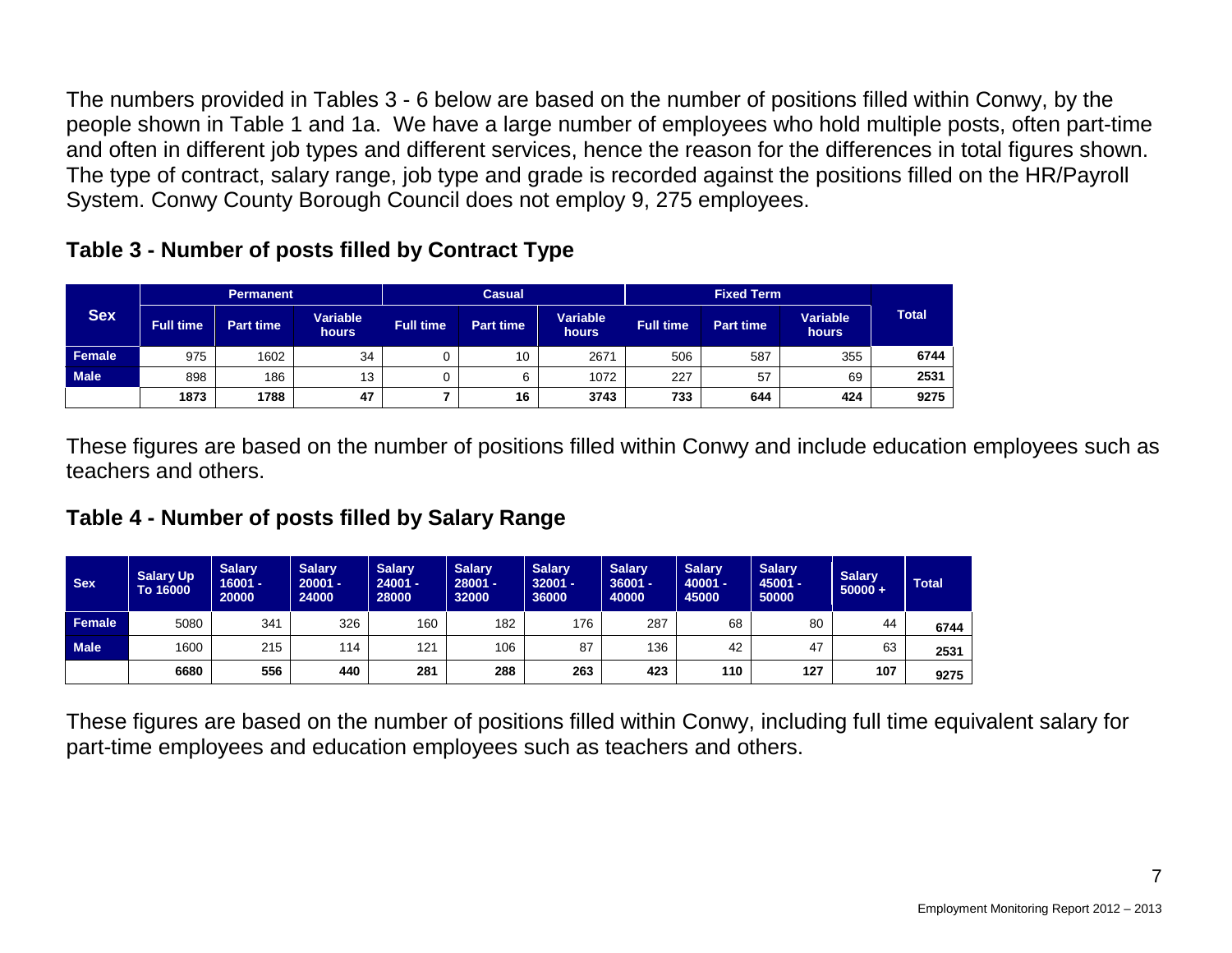| <b>Sex</b>    | <b>Admin &amp; Clerical</b> | <b>Care &amp; Support</b> | <b>Management</b> | <b>Operational</b> | <b>Professional</b> | <b>Technical</b> | <b>Senior</b><br><b>Management</b> | <b>Education</b> | <b>Not</b><br><b>Stated</b> | <b>Total</b> |
|---------------|-----------------------------|---------------------------|-------------------|--------------------|---------------------|------------------|------------------------------------|------------------|-----------------------------|--------------|
| <b>Female</b> | 208                         | 564                       | 57                | 696                | 222                 | 693              |                                    | 1243             | 3054                        | 6744         |
| <b>Male</b>   | 33                          | 63                        | 64                | 274                | 144                 | 288              |                                    | 31'              | 1342                        | 2531         |
|               | 241                         | 627                       | 121               | 970                | 366                 | 981              | 19                                 | 1,554            | 4,396                       | 9275         |

These figures are based on the number of positions filled within Conwy and include education employees such as teachers and others. The management category comprises people whose main role is management. However, the professional category will include some people who also manage employees.

#### **Table 6 - Number of posts filled by Grade**

| <b>Sex</b>  | <b>Craft</b> | G01  | G02  | G03 | G04 | <b>G05</b> | G06 | G07 | G08 | <b>G09</b> | G10 | G11 | G12 |
|-------------|--------------|------|------|-----|-----|------------|-----|-----|-----|------------|-----|-----|-----|
| Female      |              | 2352 | 733  | 408 | 617 | 490        | 159 | 125 | 143 | 51         | 46  | 11  | 20  |
| <b>Male</b> | 14           | 411  | 464  | 162 | 201 | 178        | 147 | 83  | 62  | 44         | 39  |     | 16  |
|             | 14           | 2763 | 1197 | 570 | 818 | 668        | 306 | 208 | 205 | 95         | 85  | 22  | 36  |

| <b>Sex</b>  | <b>Senior</b><br><b>Management</b> | Deputy /<br><b>Head</b><br><b>Teacher</b> | <b>Teacher</b> | <b>Education</b><br><b>Advisory</b> | Youth<br><b>Worker</b> | <b>Modern</b><br><b>Apprentice</b> | <b>Misc</b> | <b>Total</b><br>for all<br>grades |
|-------------|------------------------------------|-------------------------------------------|----------------|-------------------------------------|------------------------|------------------------------------|-------------|-----------------------------------|
| Female      |                                    | 80                                        | 1144           | 19                                  | 85                     | 10                                 | 341         | 6841                              |
| <b>Male</b> | 12                                 | 54                                        | 246            | 11                                  | 57                     |                                    | 220         | 2434                              |
|             | 19                                 | 134                                       | 1390           | 30                                  | 142                    | 12                                 | 561         | 9275                              |

These figures are based on the number of positions filled within Conwy and include education employees such as teachers and others. The education column in this table includes non schools based employees such as Education Advisory Inspectors and Psychologists.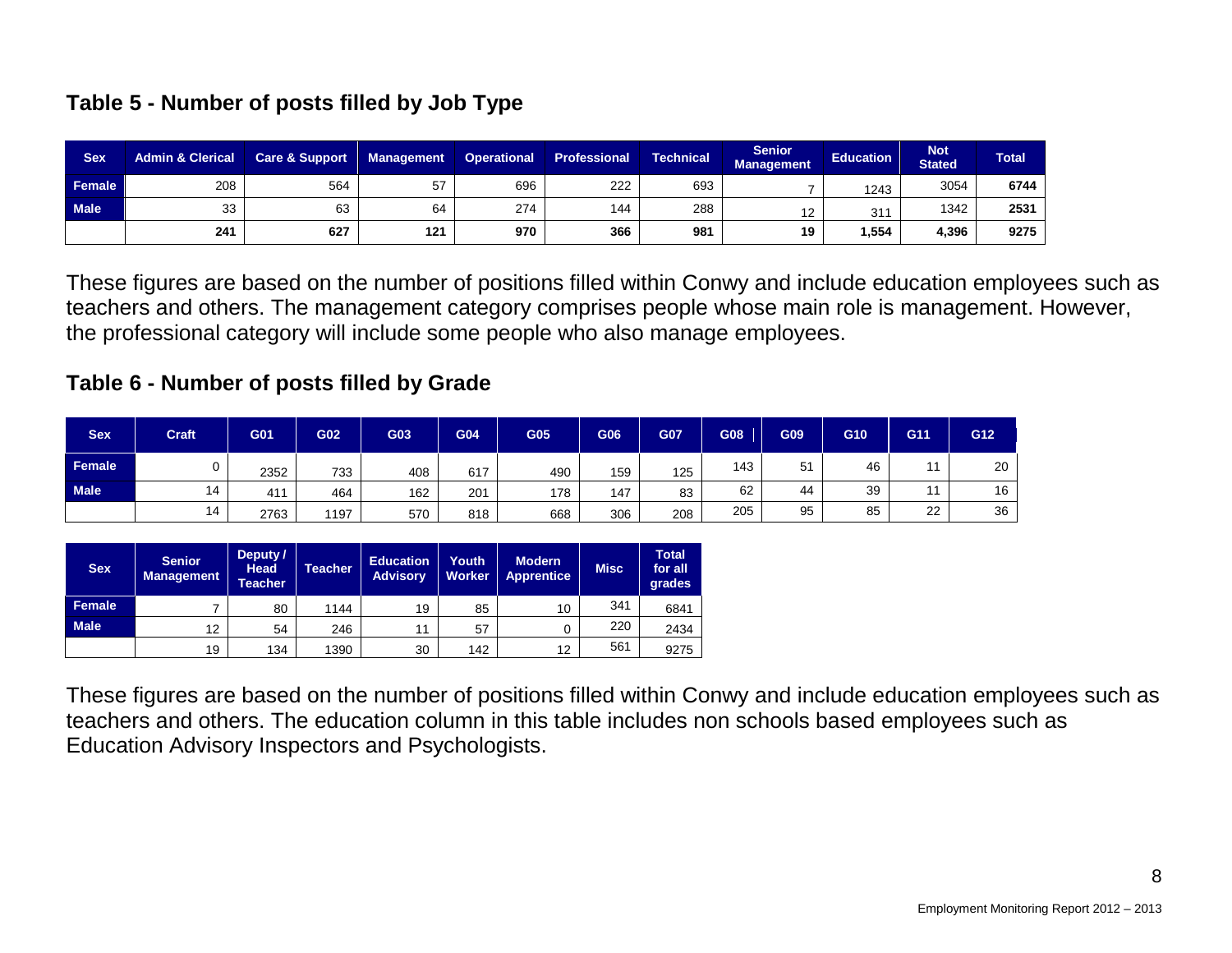#### **Contract Type – Figures greatly unchanged to previous year**

52% of full time permanent posts are held by female employees and 48% are held by male employees. 89% of part-time permanent posts are held by female employees and 11% are held by male employees. 69% of fixed term full time posts are held by female employees and 31% are held by male employees. 91% of fixed term parttime posts are held by female employees and 9% are held by male employees. 72% of casual posts are held by female employees and 28% are held by male employees.

#### **Salary Range – Figures greatly unchanged to previous year**

75% of posts are filled by female employees and 63% of posts filled by male employees fall within the salary range up to £16,000. Within this salary range 76% of posts are filled by female employees and 24% are filled by male employees. The trend of position filled by female and male employees falling within each salary range from above £16,000 follow a trend of approximately 60:40 which is not far from the actual workforce make up of 75:25 female to male employees. It is only in the £50,000 and over salary range that the split reverses to a split of 41% of posts filled by female employees and 59% of posts filled by male employees. Posts that fall within the salary range £50,000 and above include; Chief Executive, Directors, Heads of Service, Head Teachers, Deputy Headteachers and Education Advisor/Inspectors.

#### **Job Type**

47% of the posts held by female employees fall within education, technical, operational and care and whilst 37% of the posts held by male employees fall within the same categories. In regard to management posts, 0.9% (57) of these posts are held by female employees and 2.5% (64) are held by male employees. Of those in senior management posts 37% (7) are held by female employees and 63% (12) are held by male employees. In comparison to the workforce profile of 75:25 female to male employees, male employees are under represented in administration and clerical, care and support and education, where as, female employees are under represented in management and professional job types.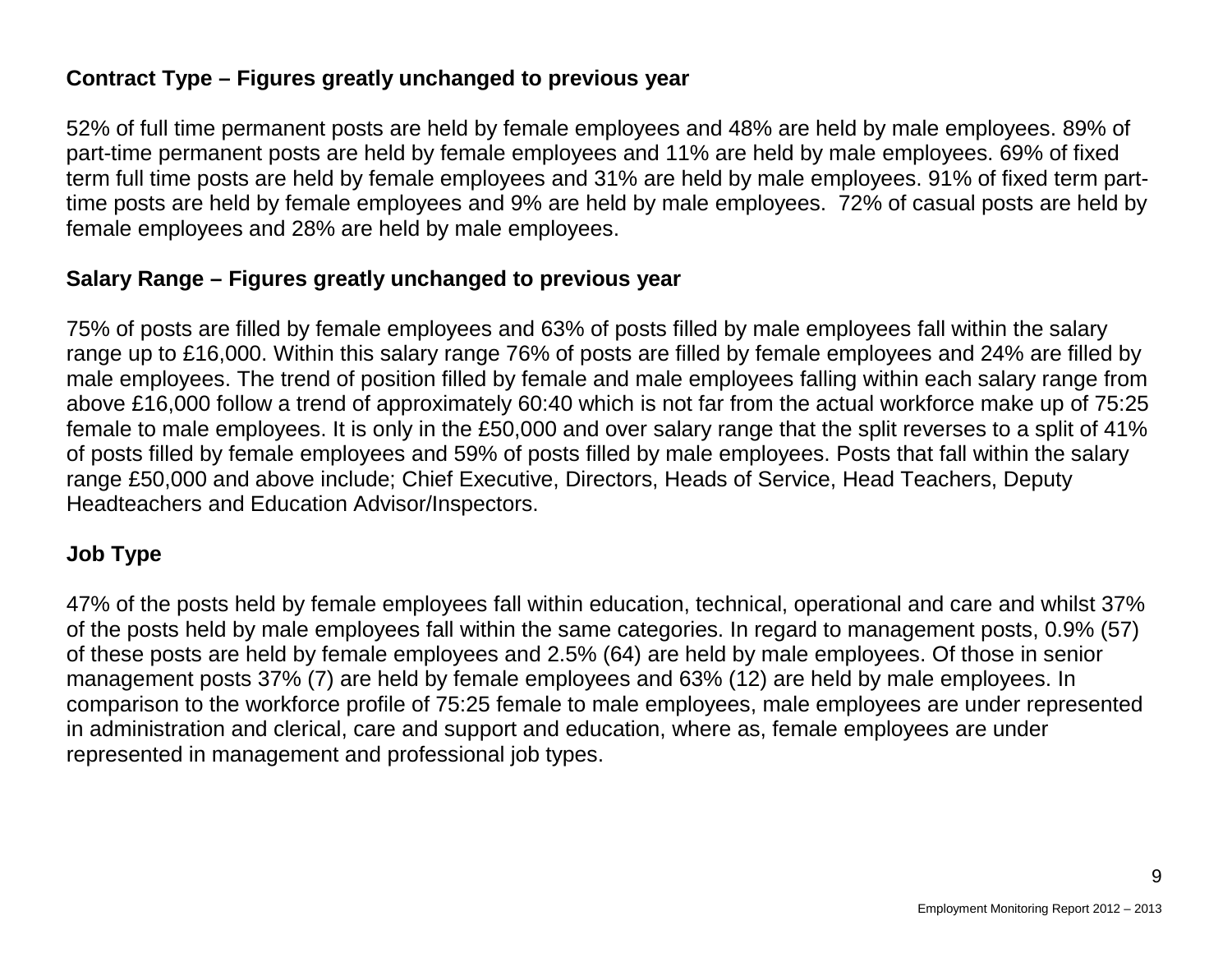#### **Grade**

30% of posts held are within Grade G01, of those 85% are held by female employees and 15% are held by male employees. From Grade 2 to Grade 8 there is a trend of approximately 70:30 split of female to males who hold these posts. In Grade 6 and from Grade 9 to Grade 12 the number of positions filled by female employees are less representational of the workforce female to male employee ratio of 75:25. Male employee are under represented in the categories of teaching and modern apprentice, however, female employees are under represented in the categories of senior management, head/deputy head teacher, education advisory and youth work.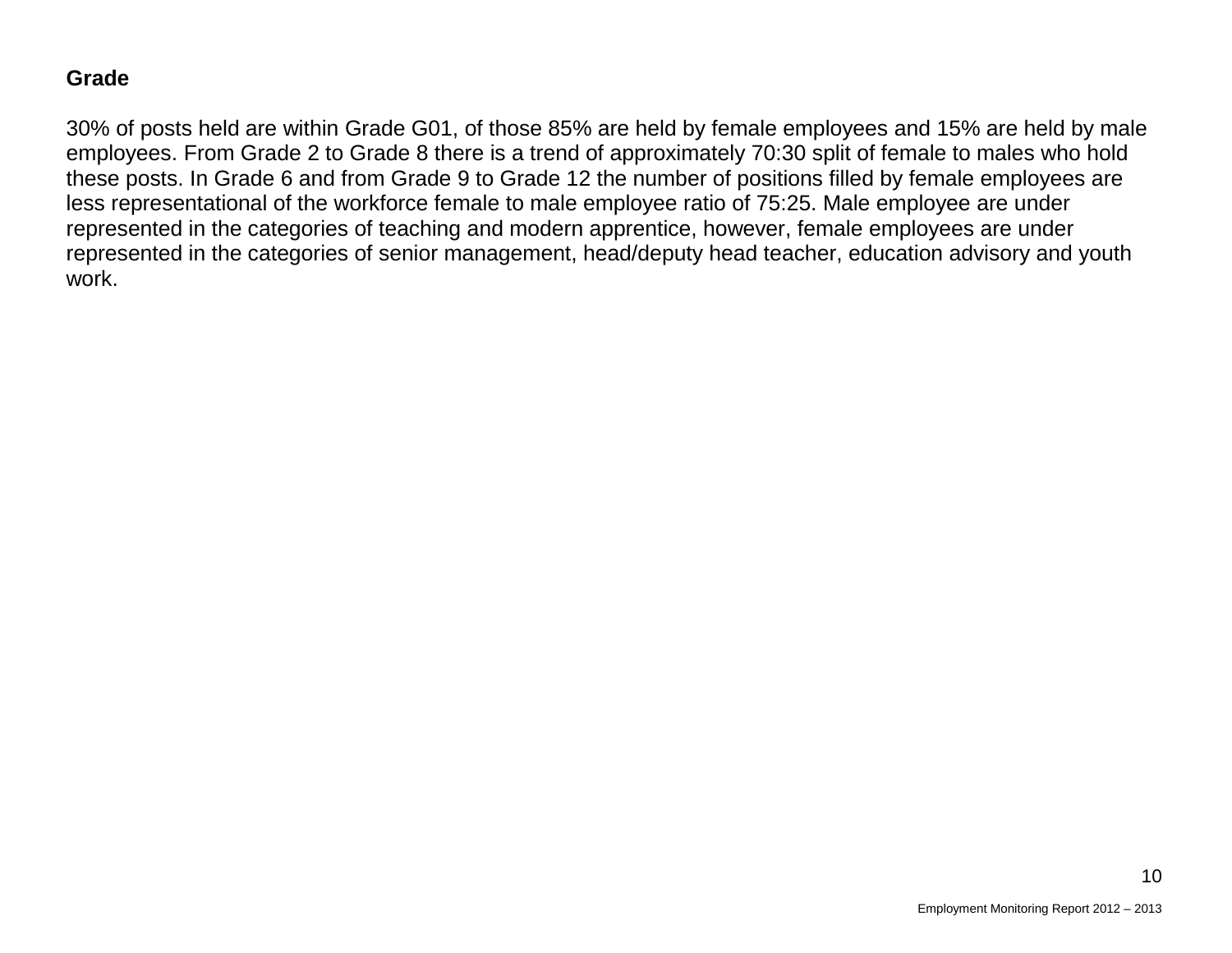## **4. Recruitment and Promotion**

All job applications (except school based employees such as teachers, teaching assistants and supply posts) are inputted onto the HR/Payroll system during the recruitment stage. Equality monitoring information is inputted into a separate section of the system which is only accessible to Human Resources. Between 1 April 2012 and 31 March 2013 there were 170 vacancies. It should be noted that 26.5% of vacancies (45) were in the area of Social Care, which will influence the analysis of this data. All promotions are made against an identified vacancy that has been advertised and the normal recruitment process followed. The updated HR/Payroll system will include school based employees.

| <b>Service</b>                                    | <b>Service Total Position Count</b> |
|---------------------------------------------------|-------------------------------------|
| <b>Adult Social Care &amp; Community Services</b> | 22                                  |
| <b>Chief Executive</b>                            | 1                                   |
| <b>Children &amp; Families Service</b>            | 22                                  |
| Civil Contingencies Unit                          | 1                                   |
| <b>Community Development Service</b>              | 24                                  |
| Corporate Human Resources                         | 1                                   |
| Corporate Improvement & Development               | 1                                   |
| <b>Corporate Services</b>                         | 2                                   |
| <b>Education Services</b>                         | 11                                  |
| <b>Environmental Services</b>                     | 35                                  |
| Governance Efficiency & Transformation            | 5                                   |
| Highways & Infrastructure                         | 10                                  |
| Information Technology                            | 2                                   |
| Law & Governance                                  | 4                                   |
| Legal And Democratic Services                     | $\mathbf{1}$                        |
| <b>Property Management &amp; Asset Service</b>    | 2                                   |
| Provider Unit                                     | 1                                   |
| <b>Regulatory Service &amp; Housing</b>           | 9                                   |
| Revenues & Benefits Service                       | 8                                   |
| Theatres & Conference Centre                      | 8                                   |
| <b>Total</b>                                      | 170                                 |

#### **Table 7 - Internal and External Vacancies in 2012/13**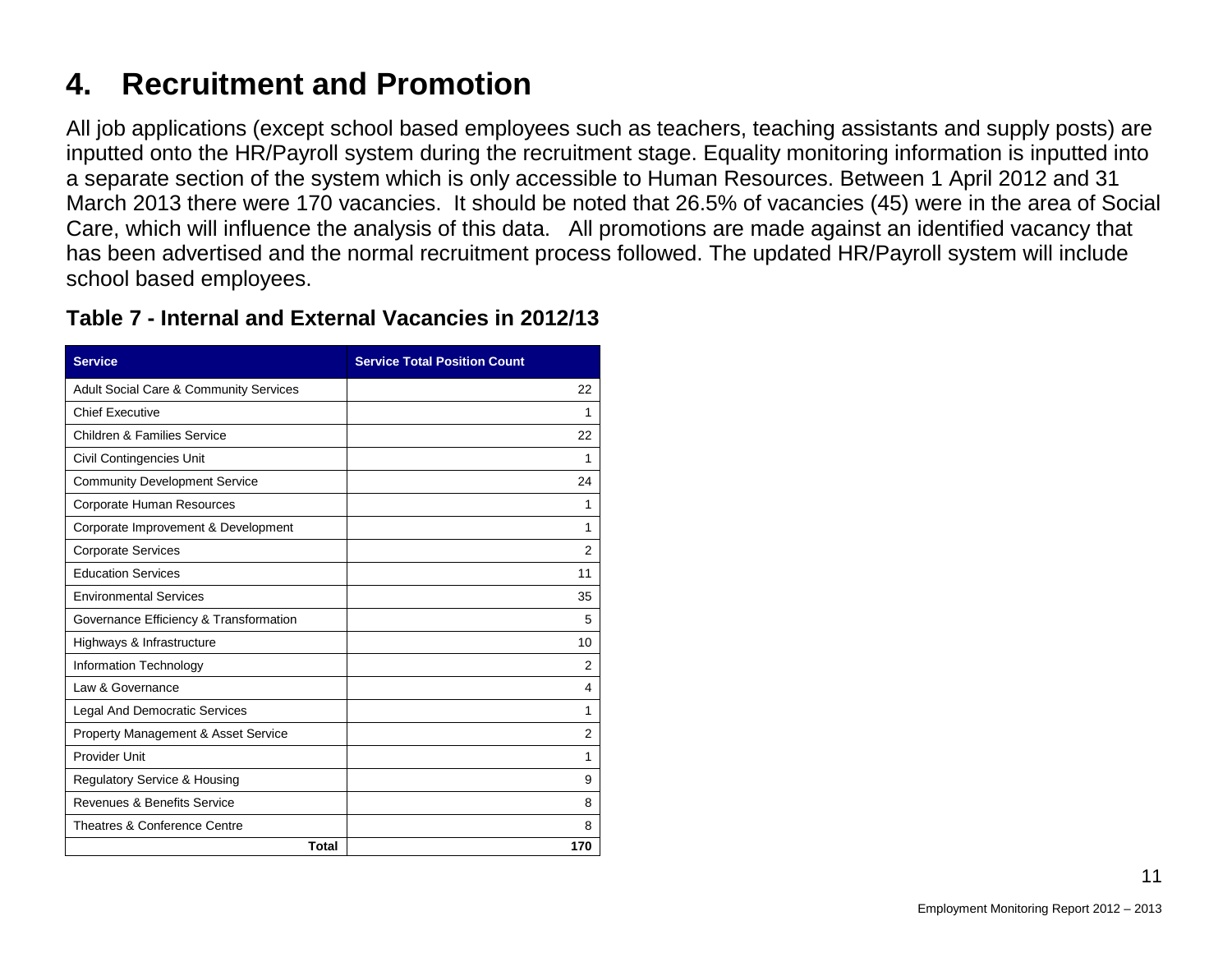## **Table 8a - External Applicants for Employment and/or Promotion**

| <b>Service</b>                                       | <b>Total</b><br><b>External</b><br><b>Applicants</b> | <b>Male</b> | <b>Female</b> | <b>Sex</b><br>not<br>stated | Age<br>$16 -$<br>24 | Age<br>$25 -$<br>49 | Age<br>$50 -$<br>64 | Age<br>$65+$ | Age<br>not<br>stated | <b>Black</b><br><b>Minority</b><br><b>Ethnic</b> | <b>Disabled</b> | <b>Married/Civil</b><br><b>Partnership</b> | <b>Religion</b><br>stated |
|------------------------------------------------------|------------------------------------------------------|-------------|---------------|-----------------------------|---------------------|---------------------|---------------------|--------------|----------------------|--------------------------------------------------|-----------------|--------------------------------------------|---------------------------|
| <b>Adult Social Care &amp; Community</b><br>Services | 184                                                  | 94          | 86            | 0                           | 29                  | 104                 | 39                  | 5            | $\overline{7}$       | $\overline{7}$                                   | $\overline{7}$  | 57                                         | 5                         |
| <b>Chief Executive</b>                               | $\Omega$                                             | $\Omega$    | $\Omega$      | $\Omega$                    | $\mathbf 0$         | $\Omega$            | $\Omega$            | $\Omega$     | $\Omega$             | 0                                                | $\mathbf 0$     | $\Omega$                                   | 0                         |
| <b>Children &amp; Families Service</b>               | 196                                                  | 39          | 154           | $\mathbf 0$                 | 16                  | 139                 | 37                  | $\Omega$     | 0                    | 13                                               | 10              | 76                                         | $\mathbf 0$               |
| <b>Children &amp; Families Services</b>              | $\mathbf 0$                                          | $\Omega$    | $\Omega$      | $\mathbf 0$                 | $\Omega$            | $\mathbf{0}$        | $\mathbf 0$         | $\mathbf 0$  | 0                    | $\mathbf 0$                                      | $\mathbf 0$     | $\Omega$                                   | $\mathbf 0$               |
| Civil Contingencies Unit                             |                                                      | $\Omega$    | $\Omega$      | $\Omega$                    | $\Omega$            | $\Omega$            | $\Omega$            | $\Omega$     | $\Omega$             | $\mathbf 0$                                      | $\mathbf 0$     | $\Omega$                                   | $\mathbf 0$               |
| <b>Community Development Service</b>                 | 163                                                  | 67          | 92            | $\Omega$                    | 59                  | 82                  | 16                  | $\Omega$     | 6                    | $\mathbf 0$                                      | 8               | 21                                         | $\mathbf 0$               |
| Corporate Human Resources                            | $\Omega$                                             | $\Omega$    | $\Omega$      | $\Omega$                    | $\Omega$            | $\Omega$            | $\Omega$            | $\Omega$     | $\Omega$             | $\mathbf 0$                                      | $\mathbf 0$     | $\Omega$                                   | $\mathbf 0$               |
| Corporate Improvement &<br>Development               | $\Omega$                                             | $\Omega$    | $\Omega$      | $\Omega$                    | $\Omega$            | $\Omega$            | $\Omega$            | $\Omega$     | $\Omega$             | $\Omega$                                         | $\Omega$        | $\Omega$                                   | $\Omega$                  |
| <b>Corporate Services</b>                            |                                                      | $\Omega$    | $\Omega$      | $\mathbf 0$                 | $\Omega$            | $\mathbf 0$         | $\Omega$            | $\Omega$     | $\mathbf 0$          | $\mathbf 0$                                      | 0               | $\Omega$                                   | $\mathbf 0$               |
| <b>Education Services</b>                            | 135                                                  | 27          | 107           | $\mathbf 0$                 | 24                  | 91                  | 20                  | $\mathbf 0$  | $\mathbf 0$          | 6                                                | 10              | 38                                         | $\mathbf 0$               |
| <b>Environmental Services</b>                        | 177                                                  | 151         | 22            | $\mathbf 0$                 | 11                  | 112                 | 50                  | $\mathbf 0$  | 0                    | $\mathbf 0$                                      | $\mathbf 0$     | 63                                         | 18                        |
| Governance Efficiency &<br>Transformation            | 59                                                   | 37          | 18            | $\Omega$                    | 8                   | 22                  | 26                  | $\Omega$     | $\Omega$             | $\Omega$                                         | $\mathbf 0$     | 22                                         | 18                        |
| Highways & Infrastructure                            | 128                                                  | 93          | 35            | $\mathbf 0$                 | 24                  | 82                  | 19                  | $\Omega$     | 0                    | $\mathbf 0$                                      | 5               | 24                                         | $\mathbf 0$               |
| Information Technology                               | 15                                                   | 14          | $\Omega$      | $\Omega$                    | $\Omega$            | 12                  | $\Omega$            | $\Omega$     | $\Omega$             | $\mathbf 0$                                      | 0               | $\overline{7}$                             | $\mathbf 0$               |
| Law & Governance                                     | 28                                                   | 5           | 22            | $\Omega$                    | $\Omega$            | 19                  | 5                   | $\Omega$     | $\Omega$             | $\Omega$                                         | $\mathbf 0$     | 9                                          | $\mathbf 0$               |
| <b>Legal And Democratic Services</b>                 |                                                      | $\Omega$    | $\mathbf 0$   | $\mathbf 0$                 | $\Omega$            | $\mathbf 0$         | $\Omega$            | $\Omega$     | $\mathbf 0$          | $\mathbf 0$                                      | 0               | $\Omega$                                   | $\mathbf 0$               |
| Property Management & Asset Service                  | 20                                                   | 12          | 8             | $\mathbf 0$                 | 10                  | 8                   | $\mathbf 0$         | $\mathbf 0$  | $\mathbf 0$          | 0                                                | $\mathbf 0$     | $\Omega$                                   | 0                         |
| <b>Provider Unit</b>                                 | $\mathbf 0$                                          | $\Omega$    | $\Omega$      | $\mathbf 0$                 | $\Omega$            | $\Omega$            | $\mathbf 0$         | $\mathbf 0$  | $\mathbf 0$          | 0                                                | 0               | $\Omega$                                   | $\mathbf 0$               |
| Regulatory Service & Housing                         | 46                                                   | 11          | 35            | $\mathbf 0$                 | 16                  | 25                  | $\mathbf 0$         | $\Omega$     | $\mathbf 0$          | 0                                                | 0               | 12                                         | $\mathbf 0$               |
| Revenues & Benefits Service                          | 63                                                   | 21          | 41            | $\mathbf 0$                 | 13                  | 42                  | $\overline{7}$      | $\mathbf 0$  | $\mathbf 0$          | $\mathbf 0$                                      | $\mathbf 0$     | 19                                         | $\mathbf 0$               |
| Theatres & Conference Centre                         | 172                                                  | 71          | 99            | $\Omega$                    | 76                  | 73                  | 16                  | 0            | $\overline{7}$       | 0                                                | 9               | 28                                         | $\mathbf 0$               |
| <b>Total</b>                                         | 1389                                                 | 642         | 723           | 24                          | 289                 | 814                 | 242                 | 6            | 38                   | 32                                               | 54              | 382                                        | 41                        |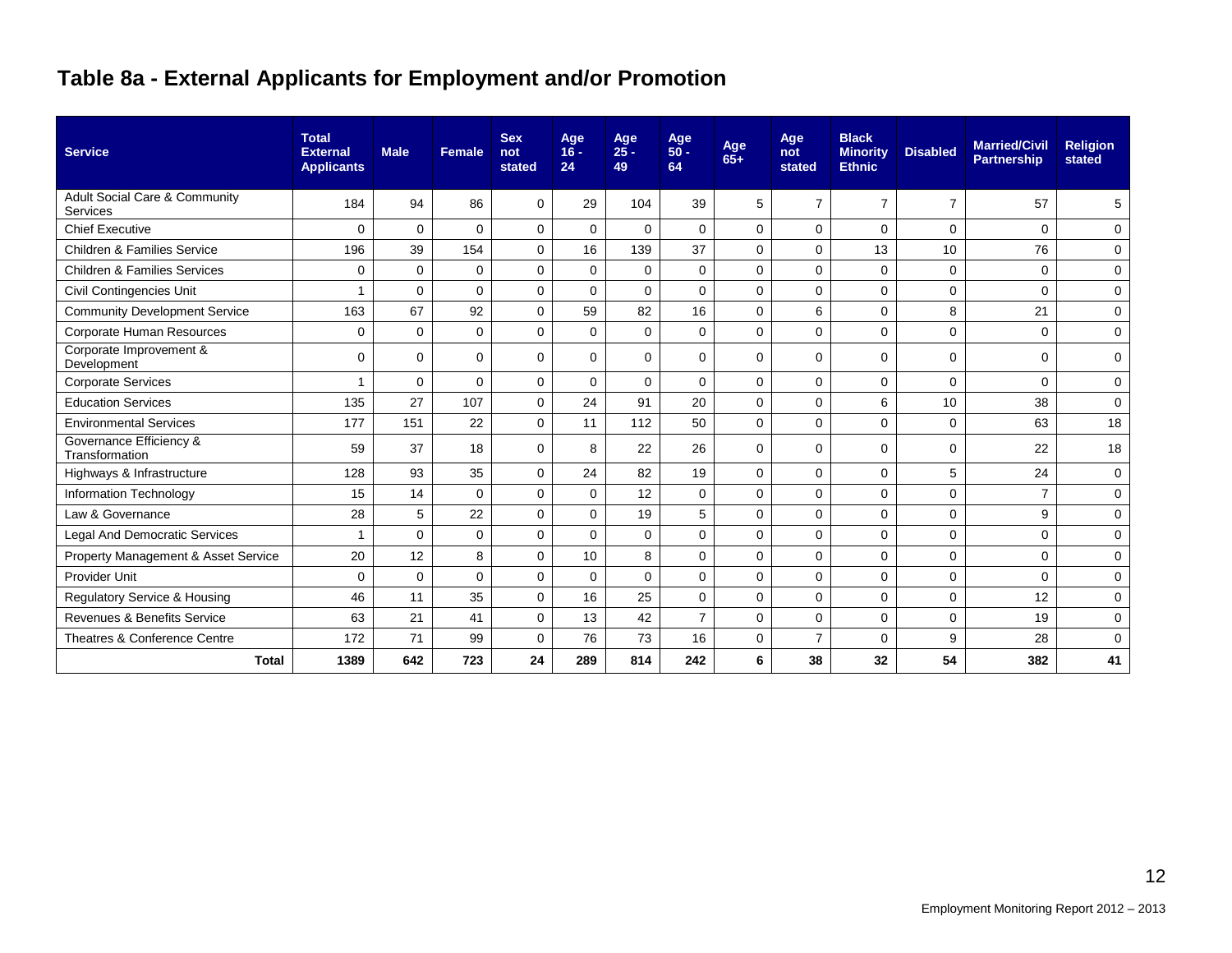## **Table 8b - Internal Applicants for Employment and/or Promotion**

| <b>Service</b>                         | <b>Total</b><br><b>Internal</b><br><b>Applicants</b> | <b>Male</b>    | <b>Female</b>  | Sex not<br>stated | Age<br>$16 -$<br>24 | Age<br>$25 -$<br>49 | Age<br>$50 - 64$ | Age<br>65+  | Age not<br>stated | <b>Black</b><br><b>Minority</b><br><b>Ethnic</b> | <b>Disabled</b> | <b>Married/Civil</b><br><b>Partnership</b> | <b>Religion</b><br>stated |
|----------------------------------------|------------------------------------------------------|----------------|----------------|-------------------|---------------------|---------------------|------------------|-------------|-------------------|--------------------------------------------------|-----------------|--------------------------------------------|---------------------------|
| Adult Social Care & Community Services | 38                                                   | 6              | 32             | 0                 | 8                   | 24                  | 6                | $\Omega$    | 0                 | $\mathbf 0$                                      | $\Omega$        | 15                                         | $\mathbf 0$               |
| <b>Chief Executive</b>                 | 3                                                    | $\Omega$       | $\Omega$       | 0                 | $\mathbf 0$         | $\Omega$            | $\Omega$         | $\Omega$    | $\mathbf 0$       | $\mathbf 0$                                      | 0               | $\Omega$                                   | 0                         |
| <b>Children &amp; Families Service</b> | 59                                                   | $\overline{7}$ | 52             | 0                 | 8                   | 46                  | 5                | $\Omega$    | $\Omega$          | $\mathbf 0$                                      | $\Omega$        | 17                                         | 0                         |
| Civil Contingencies Unit               | 1                                                    | $\Omega$       | 0              | 0                 | $\mathbf 0$         | $\Omega$            | $\Omega$         | $\Omega$    | $\mathbf 0$       | 0                                                | 0               | $\Omega$                                   | 0                         |
| <b>Community Development Service</b>   | 36                                                   | 8              | 28             | $\mathbf 0$       | 11                  | 24                  | $\Omega$         | $\Omega$    | $\Omega$          | $\mathbf 0$                                      | $\Omega$        | 5                                          | $\mathbf 0$               |
| Corporate Human Resources              | 5                                                    | $\Omega$       | $\Omega$       | $\mathbf 0$       | $\Omega$            | $\Omega$            | $\Omega$         | $\Omega$    | $\Omega$          | $\mathbf{0}$                                     | $\Omega$        | $\Omega$                                   | 0                         |
| Corporate Improvement & Development    | 2                                                    | $\Omega$       | $\Omega$       | $\Omega$          | $\Omega$            | $\Omega$            | $\Omega$         | $\Omega$    | $\Omega$          | $\Omega$                                         | $\Omega$        | $\Omega$                                   | $\mathbf 0$               |
| <b>Corporate Services</b>              | 1                                                    | $\Omega$       | $\Omega$       | $\Omega$          | $\Omega$            | $\Omega$            | $\Omega$         | $\Omega$    | $\Omega$          | $\mathbf{0}$                                     | $\Omega$        | $\Omega$                                   | 0                         |
| <b>Education Services</b>              | 33                                                   | $\Omega$       | 29             | $\mathbf 0$       | 6                   | 24                  | $\Omega$         | $\Omega$    | $\Omega$          | $\mathbf 0$                                      | $\Omega$        | 8                                          | 0                         |
| <b>Environmental Services</b>          | 18                                                   | 11             | $\overline{7}$ | $\mathbf 0$       | $\mathbf 0$         | 11                  | 5                | $\Omega$    | $\mathbf 0$       | $\mathbf{0}$                                     | $\Omega$        | 11                                         | $\mathbf 0$               |
| Governance Efficiency & Transformation | 6                                                    | $\Omega$       | $\mathbf 0$    | $\mathbf 0$       | 0                   | $\mathbf 0$         | $\Omega$         | $\mathbf 0$ | 0                 | $\mathbf 0$                                      | $\Omega$        | $\mathbf 0$                                | $\mathbf 0$               |
| Highways & Infrastructure              | 8                                                    | $\Omega$       | $\overline{7}$ | $\mathbf 0$       | $\Omega$            | 7                   | $\Omega$         | $\Omega$    | $\Omega$          | $\mathbf{0}$                                     | $\Omega$        | 5                                          | 0                         |
| Information Technology                 | 4                                                    | $\Omega$       | $\mathbf 0$    | $\mathbf 0$       | $\mathbf 0$         | $\Omega$            |                  | $\Omega$    | $\Omega$          | $\mathbf 0$                                      | $\Omega$        | $\mathbf 0$                                | 0                         |
| Law & Governance                       | $\overline{7}$                                       | $\Omega$       | $\mathbf 0$    | $\mathbf 0$       | $\Omega$            | $\Omega$            | $\Omega$         | $\Omega$    | 0                 | $\mathbf 0$                                      | $\Omega$        | $\mathbf 0$                                | 0                         |
| Legal And Democratic Services          | $\mathbf 0$                                          | $\Omega$       | $\mathbf 0$    | $\mathbf 0$       | $\Omega$            | $\Omega$            | $\Omega$         | $\Omega$    | 0                 | $\mathbf 0$                                      | 0               | $\Omega$                                   | 0                         |
| Property Management & Asset Service    |                                                      | $\Omega$       | $\mathbf 0$    | $\mathbf 0$       | $\Omega$            | $\Omega$            | $\Omega$         | 0           | 0                 | $\mathbf{0}$                                     | 0               | $\mathbf 0$                                | 0                         |
| <b>Provider Unit</b>                   | 4                                                    | 0              | 0              | $\mathbf 0$       | 0                   | $\Omega$            | 0                | 0           | 0                 | $\mathbf 0$                                      | 0               | 0                                          | 0                         |
| Regulatory Service & Housing           | 21                                                   | 10             | 11             | 0                 | $\Omega$            | 15                  | 5                | $\mathbf 0$ | 0                 | 0                                                | 0               | 14                                         | 0                         |
| <b>Revenues &amp; Benefits Service</b> | 20                                                   | 6              | 14             | 0                 | 6                   | 14                  | $\Omega$         | $\mathbf 0$ | 0                 | 0                                                | 0               | $\mathbf 0$                                | 0                         |
| Theatres & Conference Centre           | 25                                                   | 6              | 19             | 0                 | $\Omega$            | 19                  | $\Omega$         | $\Omega$    | $\Omega$          | 0                                                | 0               | 5                                          | 0                         |
| <b>Total</b>                           | 289                                                  | 73             | 216            | $\mathbf 0$       | 54                  | 200                 | 35               | $\bf{0}$    | 0                 | 1                                                | 12              | 98                                         | 4                         |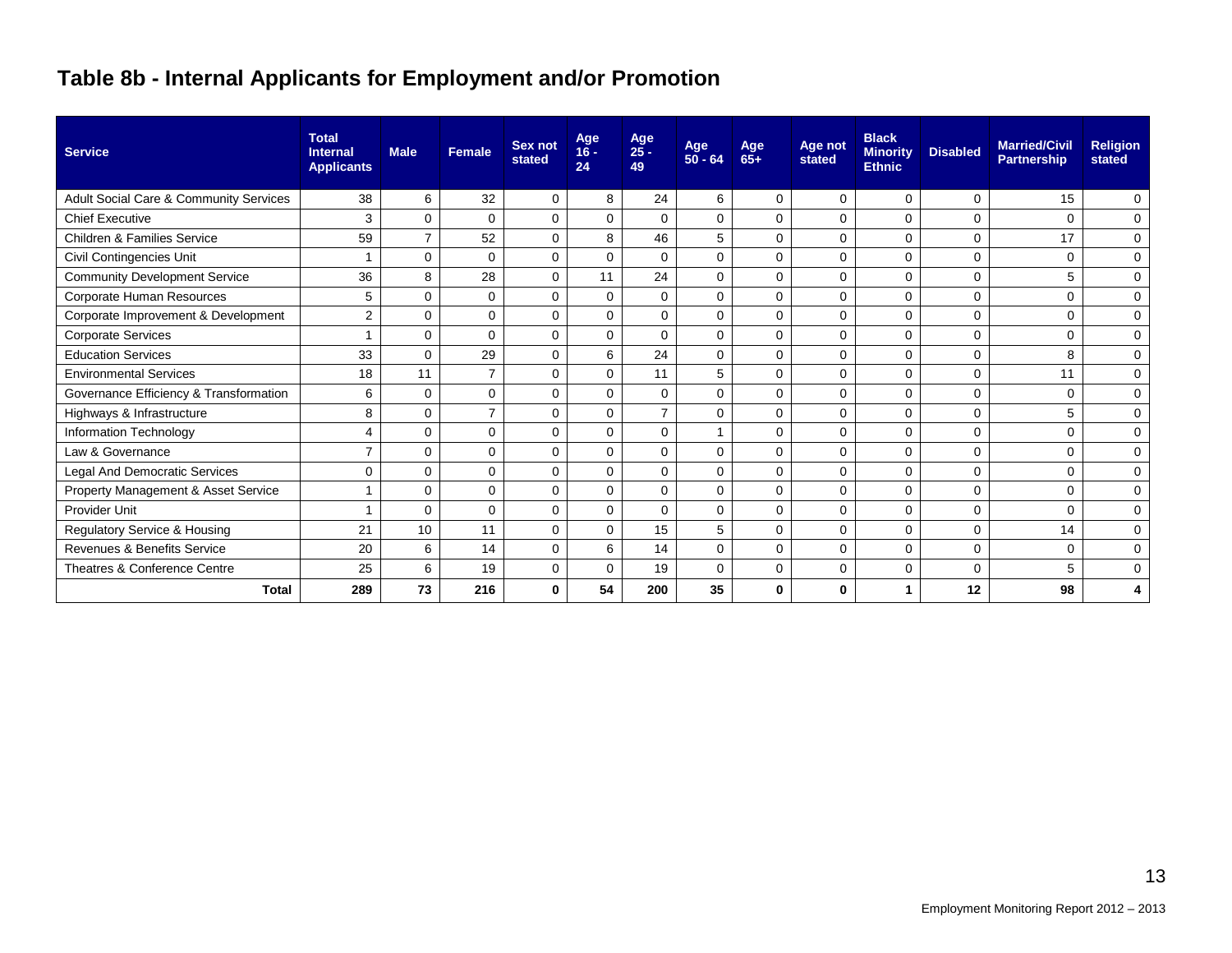## **Table 8c - Total Applicants for Employment and/or Promotion**

| <b>Service</b>                            | <b>Total</b><br><b>Applicants</b> | <b>Male</b> | <b>Female</b> | <b>Sex</b><br>not<br>stated | Age<br>$16 -$<br>24 | Age<br>$25 -$<br>49 | Age<br>$50 -$<br>64 | Age<br>$65+$ | Age<br>not<br>known | <b>Black</b><br><b>Minority</b><br><b>Ethnic</b> | <b>Disabled</b> | <b>Married/Civil</b><br><b>Partnership</b> | <b>Religion</b><br>stated |
|-------------------------------------------|-----------------------------------|-------------|---------------|-----------------------------|---------------------|---------------------|---------------------|--------------|---------------------|--------------------------------------------------|-----------------|--------------------------------------------|---------------------------|
| Adult Social Care & Community<br>Services | 222                               | 100         | 118           | 0                           | 37                  | 128                 | 45                  | 5            | $\overline{7}$      | 8                                                | 8               | 72                                         | 5                         |
| <b>Chief Executive</b>                    | 3                                 | $\Omega$    | $\Omega$      | $\Omega$                    | $\Omega$            | $\Omega$            | $\Omega$            | $\Omega$     | $\Omega$            | $\Omega$                                         | $\Omega$        | $\Omega$                                   | 0                         |
| <b>Children &amp; Families Service</b>    | 255                               | 46          | 206           | $\mathbf 0$                 | 24                  | 185                 | 42                  | $\Omega$     | $\Omega$            | 13                                               | 13              | 93                                         | 0                         |
| Civil Contingencies Unit                  | $\overline{2}$                    | 0           | $\Omega$      | $\mathbf 0$                 | $\Omega$            | $\Omega$            | 0                   | $\Omega$     | 0                   | $\mathbf 0$                                      | 0               | $\Omega$                                   | 0                         |
| <b>Community Development Service</b>      | 199                               | 75          | 120           | $\Omega$                    | 70                  | 106                 | 17                  | $\Omega$     | 6                   | $\Omega$                                         | 8               | 26                                         | 0                         |
| Corporate Human Resources                 | 5                                 | $\Omega$    | 0             | $\Omega$                    | $\Omega$            | $\mathbf 0$         | $\mathbf 0$         | $\Omega$     | $\Omega$            | $\Omega$                                         | 0               | $\Omega$                                   | 0                         |
| Corporate Improvement & Development       | $\overline{2}$                    | $\Omega$    | $\mathbf 0$   | $\Omega$                    | $\Omega$            | $\Omega$            | $\mathbf 0$         | $\Omega$     | $\Omega$            | $\mathbf 0$                                      | 0               | $\Omega$                                   | 0                         |
| <b>Corporate Services</b>                 | $\overline{2}$                    | $\Omega$    | $\mathbf 0$   | $\mathbf 0$                 | $\Omega$            | $\Omega$            | $\Omega$            | $\Omega$     | $\Omega$            | $\mathbf 0$                                      | 0               | $\Omega$                                   | $\mathbf 0$               |
| <b>Education Services</b>                 | 168                               | 31          | 136           | $\Omega$                    | 30                  | 115                 | 23                  | $\Omega$     | $\Omega$            | 6                                                | 12              | 46                                         | 0                         |
| <b>Environmental Services</b>             | 195                               | 162         | 29            | $\Omega$                    | 13                  | 123                 | 55                  | $\Omega$     | $\Omega$            | $\Omega$                                         | 6               | 74                                         | 20                        |
| Governance Efficiency &<br>Transformation | 65                                | 41          | 20            | $\Omega$                    | 10                  | 23                  | 29                  | $\Omega$     | $\Omega$            | $\mathbf 0$                                      | 0               | 26                                         | 20                        |
| Highways & Infrastructure                 | 136                               | 94          | 42            | $\Omega$                    | 24                  | 89                  | 20                  | $\Omega$     | $\mathbf 0$         | $\mathbf 0$                                      | 5               | 29                                         | 0                         |
| Information Technology                    | 19                                | 16          | $\Omega$      | $\Omega$                    | $\Omega$            | 14                  | $\Omega$            | $\Omega$     | $\Omega$            | $\mathbf 0$                                      | 0               | 9                                          | 0                         |
| Law & Governance                          | 35                                | 8           | 26            | $\Omega$                    | 5                   | 21                  | 8                   | $\Omega$     | $\Omega$            | $\mathbf 0$                                      | 0               | 13                                         | 0                         |
| Legal And Democratic Services             |                                   | $\Omega$    | $\mathbf 0$   | $\mathbf 0$                 | $\Omega$            | $\mathbf 0$         | $\mathbf 0$         | $\mathbf 0$  | $\mathbf 0$         | $\mathbf 0$                                      | 0               | $\Omega$                                   | $\mathbf 0$               |
| Property Management & Asset Service       | 21                                | 12          | 9             | $\Omega$                    | 10                  | 9                   | $\Omega$            | $\Omega$     | $\Omega$            | $\mathbf 0$                                      | 0               | $\Omega$                                   | 0                         |
| <b>Provider Unit</b>                      |                                   | $\Omega$    | $\Omega$      | $\Omega$                    | $\Omega$            | $\Omega$            | $\mathbf 0$         | $\Omega$     | $\Omega$            | $\mathbf 0$                                      | 0               | $\Omega$                                   | 0                         |
| Regulatory Service & Housing              | 67                                | 21          | 46            | $\Omega$                    | 17                  | 40                  | 8                   | $\Omega$     | $\Omega$            | $\mathbf 0$                                      | 0               | 26                                         | 0                         |
| <b>Revenues &amp; Benefits Service</b>    | 83                                | 27          | 55            | $\Omega$                    | 19                  | 56                  | $\overline{7}$      | $\Omega$     | $\mathbf 0$         | $\mathbf 0$                                      | 0               | 23                                         | $\mathbf 0$               |
| Theatres & Conference Centre              | 197                               | 77          | 118           | $\mathbf 0$                 | 80                  | 92                  | 18                  | $\Omega$     | $\overline{7}$      | $\mathbf 0$                                      | 10              | 33                                         | 0                         |
| <b>Total</b>                              | 1678                              | 715         | 939           | 24                          | 343                 | 1014                | 277                 | 6            | 38                  | 33                                               | 66              | 480                                        | 45                        |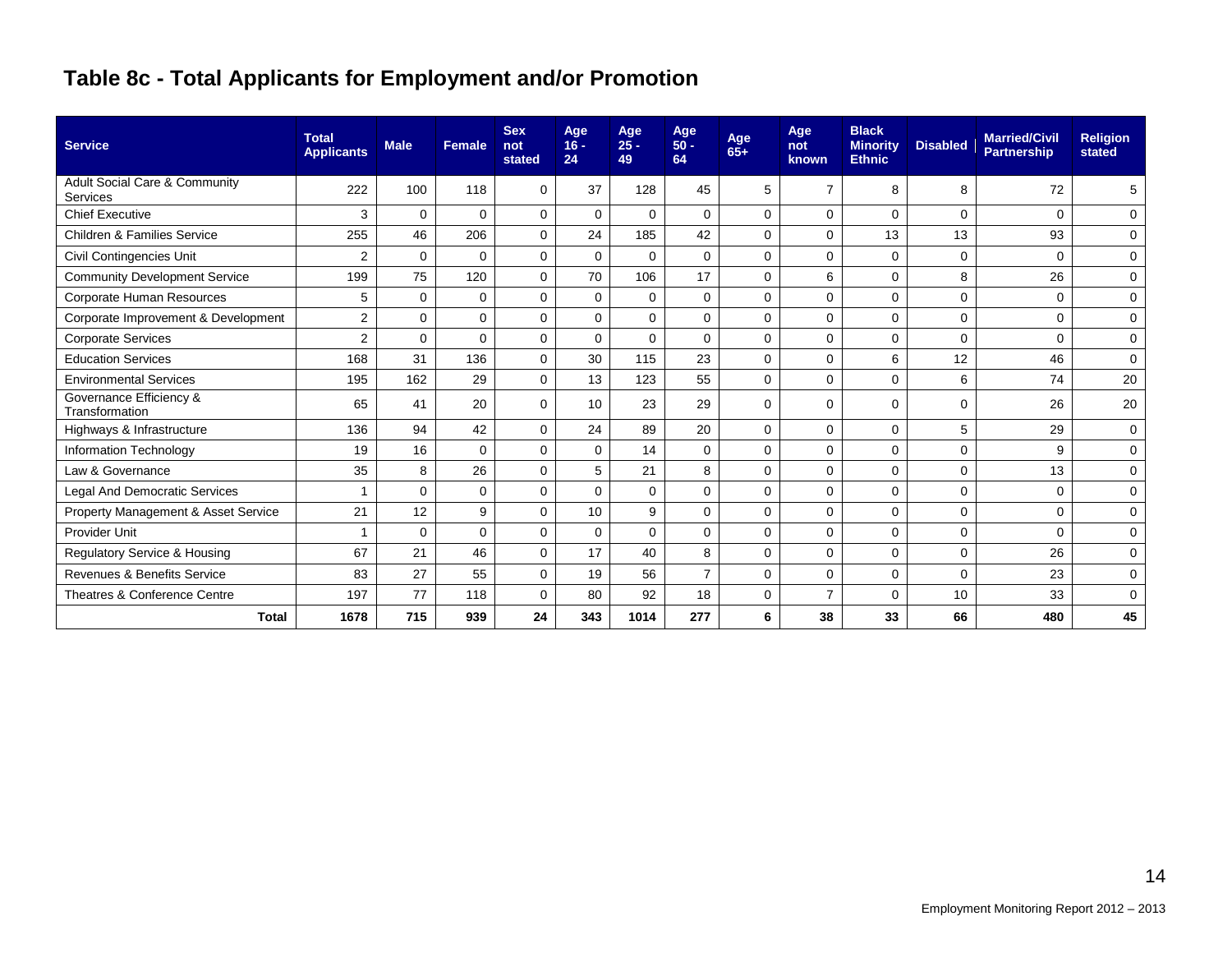### **Table 9a - External Applicants Shortlisted for Employment and Promotion**

| <b>Service</b>                          | <b>Total</b><br><b>External</b><br><b>Shortlisted</b> | <b>Male</b> | <b>Female</b>  | <b>Sex not</b><br>stated | Age<br>$16 - 24$ | Age<br>$25 - 49$ | Age<br>$50 - 64$ | Age<br>$65+$ | Age not<br>stated | <b>Black</b><br><b>Minority</b><br><b>Ethnic</b> | <b>Disabled</b> | <b>Married/Civil</b><br><b>Partnership</b> | <b>Religion</b><br>stated |
|-----------------------------------------|-------------------------------------------------------|-------------|----------------|--------------------------|------------------|------------------|------------------|--------------|-------------------|--------------------------------------------------|-----------------|--------------------------------------------|---------------------------|
| Adult Social Care & Community Services  | 18                                                    | 5           | 13             | $\mathbf 0$              | $\Omega$         | 14               | $\Omega$         | $\mathbf 0$  | $\mathbf 0$       | $\mathbf 0$                                      | $\mathbf 0$     | 5                                          | 0                         |
| <b>Chief Executive</b>                  | $\Omega$                                              | $\Omega$    | $\Omega$       | $\Omega$                 | $\Omega$         | $\Omega$         | $\Omega$         | $\Omega$     | $\Omega$          | $\Omega$                                         | $\Omega$        | $\Omega$                                   | $\Omega$                  |
| <b>Children &amp; Families Service</b>  | 96                                                    | 17          | 78             | 0                        | $\Omega$         | 69               | 21               | $\Omega$     | $\Omega$          | $\overline{7}$                                   | 6               | 44                                         | 0                         |
| <b>Children &amp; Families Services</b> | $\mathbf 0$                                           | $\Omega$    | $\mathbf 0$    | $\mathbf 0$              | $\Omega$         | $\mathbf 0$      | $\Omega$         | $\Omega$     | $\Omega$          | $\mathbf 0$                                      | $\mathbf 0$     | $\Omega$                                   | $\mathbf 0$               |
| Civil Contingencies Unit                |                                                       | $\Omega$    | $\Omega$       | $\Omega$                 | $\Omega$         | $\mathbf 0$      | $\Omega$         | $\Omega$     | $\Omega$          | $\mathbf 0$                                      | 0               | $\Omega$                                   | 0                         |
| <b>Community Development Service</b>    | 48                                                    | 17          | 29             | $\mathbf 0$              | 21               | 21               | 5                | $\mathbf 0$  | $\Omega$          | $\mathbf 0$                                      | 0               | 8                                          | $\mathbf 0$               |
| Corporate Human Resources               | 0                                                     | 0           | 0              | 0                        | $\Omega$         | $\mathbf 0$      | $\Omega$         | 0            | $\Omega$          | 0                                                | 0               | $\Omega$                                   | 0                         |
| Corporate Improvement & Development     | $\mathbf 0$                                           | 0           | $\Omega$       | $\Omega$                 | $\Omega$         | $\Omega$         | $\Omega$         | $\Omega$     | $\Omega$          | $\Omega$                                         | $\mathbf 0$     | $\Omega$                                   | $\mathbf 0$               |
| <b>Corporate Services</b>               |                                                       | $\Omega$    | $\Omega$       | 0                        | $\Omega$         | $\Omega$         | $\Omega$         | $\Omega$     | $\Omega$          | $\mathbf 0$                                      | $\mathbf 0$     | $\Omega$                                   | $\mathbf 0$               |
| <b>Education Services</b>               | 20                                                    | $\Omega$    | 17             | $\mathbf 0$              | $\Omega$         | 13               | $\Omega$         | $\Omega$     | $\Omega$          | $\mathbf 0$                                      | 0               | 8                                          | 0                         |
| <b>Environmental Services</b>           | 50                                                    | 41          | $\overline{7}$ | $\mathbf 0$              | $\mathbf 0$      | 27               | 16               | $\mathbf 0$  | $\mathbf 0$       | $\mathbf 0$                                      | $\mathbf 0$     | 16                                         | 0                         |
| Governance Efficiency & Transformation  | 16                                                    | 10          | 5              | $\Omega$                 | $\Omega$         | 5                | 9                | $\Omega$     | $\Omega$          | $\Omega$                                         | $\mathbf 0$     | $\overline{7}$                             | 6                         |
| Highways & Infrastructure               | 30                                                    | 18          | 12             | $\Omega$                 | 11               | 16               | $\Omega$         | $\Omega$     | $\Omega$          | $\Omega$                                         | $\mathbf 0$     | $\Omega$                                   | $\Omega$                  |
| Information Technology                  | 6                                                     | 5           | $\mathbf 0$    | $\Omega$                 | $\Omega$         | 5                | $\Omega$         | $\Omega$     | $\Omega$          | $\mathbf 0$                                      | $\mathbf 0$     | $\Omega$                                   | 0                         |
| Law & Governance                        | 11                                                    | 0           | 9              | 0                        | 0                | 9                | $\mathbf 0$      | 0            | 0                 | 0                                                | 0               | $\Omega$                                   | 0                         |
| <b>Legal And Democratic Services</b>    |                                                       | $\Omega$    | $\Omega$       | $\Omega$                 | $\Omega$         | $\Omega$         | $\Omega$         | $\Omega$     | $\Omega$          | $\mathbf 0$                                      | 0               | $\Omega$                                   | $\mathbf 0$               |
| Property Management & Asset Service     | 13                                                    | 6           | $\overline{7}$ | 0                        | 8                | 0                | 0                | $\mathbf 0$  | 0                 | $\mathbf 0$                                      | 0               | $\mathbf 0$                                | 0                         |
| Provider Unit                           | 0                                                     | $\Omega$    | $\Omega$       | $\Omega$                 | $\Omega$         | $\mathbf 0$      | $\Omega$         | $\Omega$     | $\Omega$          | $\mathbf 0$                                      | 0               | $\Omega$                                   | 0                         |
| Regulatory Service & Housing            | 31                                                    | $\Omega$    | 29             | $\Omega$                 | 14               | 14               | $\Omega$         | $\Omega$     | $\Omega$          | $\Omega$                                         | $\mathbf 0$     | 6                                          | $\Omega$                  |
| <b>Revenues &amp; Benefits Service</b>  | 24                                                    | 6           | 17             | $\Omega$                 | 6                | 15               | $\Omega$         | $\Omega$     | $\Omega$          | $\mathbf 0$                                      | $\mathbf 0$     | $\overline{7}$                             | $\mathbf 0$               |
| Theatres & Conference Centre            | 57                                                    | 26          | 31             | $\mathbf 0$              | 26               | 23               | 5                | $\Omega$     | 0                 | $\mathbf 0$                                      | 0               |                                            | $\mathbf 0$               |
| <b>Total</b>                            | 423                                                   | 157         | 258            | 8                        | 104              | 238              | 71               |              | 9                 | 12                                               | 16              | 120                                        | 11                        |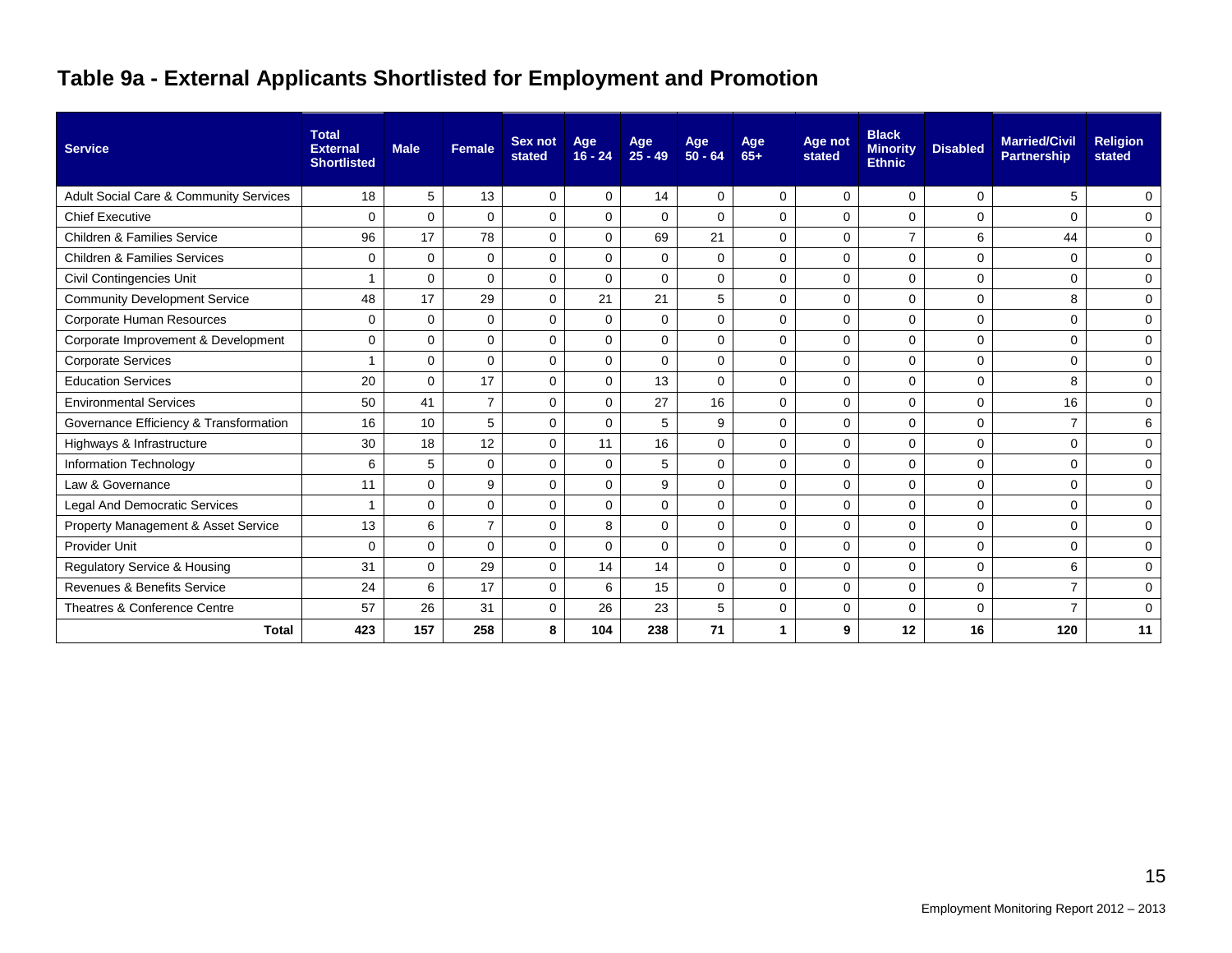### **Table 9b - Internal Applicants Shortlisted for Employment and Promotion**

| <b>Service</b>                            | <b>Total</b><br><b>External</b><br><b>Shortlisted</b> | <b>Male</b>    | Female       | Sex not<br>stated | Age<br>$16 - 24$ | Age<br>$25 - 49$ | <b>Age 50</b><br>$-64$ | Age<br>$65+$ | Age not<br>stated | <b>Black</b><br><b>Minority</b><br><b>Ethnic</b> | <b>Disabled</b> | <b>Married/Civil</b><br><b>Partnership</b> | <b>Religion</b><br>stated |
|-------------------------------------------|-------------------------------------------------------|----------------|--------------|-------------------|------------------|------------------|------------------------|--------------|-------------------|--------------------------------------------------|-----------------|--------------------------------------------|---------------------------|
| Adult Social Care & Community<br>Services | 24                                                    | 0              | 21           | $\Omega$          | $\Omega$         | 15               | 5                      | $\Omega$     | $\Omega$          | 0                                                | $\Omega$        | 12                                         | 0                         |
| <b>Chief Executive</b>                    | $\mathbf 0$                                           | $\Omega$       | $\mathbf{0}$ | 0                 | $\mathbf 0$      | $\Omega$         | $\Omega$               | $\Omega$     | $\mathbf 0$       | 0                                                | $\mathbf 0$     | $\Omega$                                   | 0                         |
| Children & Families Service               | 44                                                    | 6              | 38           | $\Omega$          | $\overline{7}$   | 33               | $\Omega$               | $\Omega$     | $\Omega$          | $\Omega$                                         | $\mathbf 0$     | 12                                         | 0                         |
| <b>Civil Contingencies Unit</b>           | $\Omega$                                              | $\Omega$       | $\mathbf{0}$ | $\overline{0}$    | $\Omega$         | $\Omega$         | $\Omega$               | $\Omega$     | $\Omega$          | 0                                                | $\mathbf 0$     | $\Omega$                                   | $\mathbf 0$               |
| <b>Community Development Service</b>      | 22                                                    | 0              | 18           | $\Omega$          | 8                | 13               | $\Omega$               | $\mathbf 0$  | $\mathbf 0$       | 0                                                | $\mathbf 0$     | $\Omega$                                   | 0                         |
| Corporate Human Resources                 | $\overline{4}$                                        | 0              | $\mathbf 0$  | $\mathbf 0$       | $\mathbf 0$      | $\mathbf 0$      | $\mathbf 0$            | $\mathbf 0$  | $\mathbf 0$       | 0                                                | 0               | $\mathbf 0$                                | 0                         |
| Corporate Improvement &<br>Development    |                                                       | $\Omega$       | $\Omega$     | $\Omega$          | $\Omega$         | $\Omega$         | $\Omega$               | $\Omega$     | $\Omega$          | 0                                                | $\mathbf 0$     | $\Omega$                                   | $\mathbf 0$               |
| <b>Corporate Services</b>                 |                                                       | 0              | $\mathbf{0}$ | 0                 | 0                | $\mathbf 0$      | $\mathbf 0$            | $\mathbf 0$  | $\mathbf 0$       | 0                                                | 0               | $\mathbf 0$                                | 0                         |
| <b>Education Services</b>                 | 20                                                    | $\Omega$       | 17           | $\Omega$          | $\Omega$         | 14               | $\Omega$               | $\Omega$     | $\Omega$          | 0                                                | $\mathbf 0$     | $\Omega$                                   | 0                         |
| <b>Environmental Services</b>             | $\overline{7}$                                        | $\overline{7}$ | $\mathbf{0}$ | $\Omega$          | $\mathbf 0$      | 6                | $\Omega$               | $\Omega$     | $\mathbf 0$       | 0                                                | $\mathbf 0$     | $\Omega$                                   | 0                         |
| Governance Efficiency &<br>Transformation | 3                                                     | 0              | $\Omega$     | 0                 | 0                | $\Omega$         | $\Omega$               | $\Omega$     | $\Omega$          | 0                                                | 0               | $\Omega$                                   | 0                         |
| Highways & Infrastructure                 | 5                                                     | $\Omega$       | $\mathbf{0}$ | $\Omega$          | $\mathbf 0$      | $\Omega$         | $\Omega$               | $\Omega$     | $\mathbf 0$       | 0                                                | $\mathbf 0$     | $\Omega$                                   | 0                         |
| Information Technology                    | 3                                                     | $\mathbf 0$    | $\mathbf 0$  | 0                 | $\mathbf 0$      | $\mathbf 0$      | $\mathbf 0$            | $\mathbf 0$  | 0                 | 0                                                | 0               | $\mathbf 0$                                | 0                         |
| Law & Governance                          | 5                                                     | 0              | $\mathbf{0}$ | $\Omega$          | $\mathbf 0$      | $\mathbf 0$      | $\mathbf 0$            | $\Omega$     | $\mathbf 0$       | 0                                                | 0               | $\mathbf 0$                                | 0                         |
| Legal And Democratic Services             | $\mathbf 0$                                           | 0              | $\mathbf 0$  | 0                 | $\mathbf 0$      | $\mathbf 0$      | $\mathbf 0$            | $\mathbf 0$  | $\mathbf 0$       | 0                                                | 0               | $\mathbf 0$                                | 0                         |
| Property Management & Asset Service       |                                                       | 0              | $\Omega$     | $\Omega$          | $\Omega$         | $\Omega$         | $\Omega$               | $\Omega$     | $\Omega$          | 0                                                | $\mathbf 0$     | $\Omega$                                   | 0                         |
| <b>Provider Unit</b>                      |                                                       | $\Omega$       | $\Omega$     | $\Omega$          | $\Omega$         | $\Omega$         | $\Omega$               | $\Omega$     | $\mathbf 0$       | 0                                                | $\mathbf 0$     | $\Omega$                                   | 0                         |
| Regulatory Service & Housing              | 12                                                    | 6              | 6            | 0                 | $\mathbf 0$      | 8                | $\mathbf 0$            | $\mathbf 0$  | $\mathbf 0$       | 0                                                | $\mathbf 0$     | 10                                         | 0                         |
| Revenues & Benefits Service               | 15                                                    | 0              | 12           | $\Omega$          | 5                | 10               | $\Omega$               | $\Omega$     | $\Omega$          | 0                                                | 0               | $\mathbf 0$                                | 0                         |
| Theatres & Conference Centre              | 8                                                     | 0              | 5            | 0                 | 0                | $\overline{7}$   | 0                      | $\mathbf 0$  | 0                 | 0                                                | 0               | $\Omega$                                   | 0                         |
| <b>Total</b>                              | 176                                                   | 43             | 133          | $\bf{0}$          | 34               | 120              | 22                     | $\bf{0}$     | 0                 |                                                  | $\overline{7}$  | 59                                         | 3                         |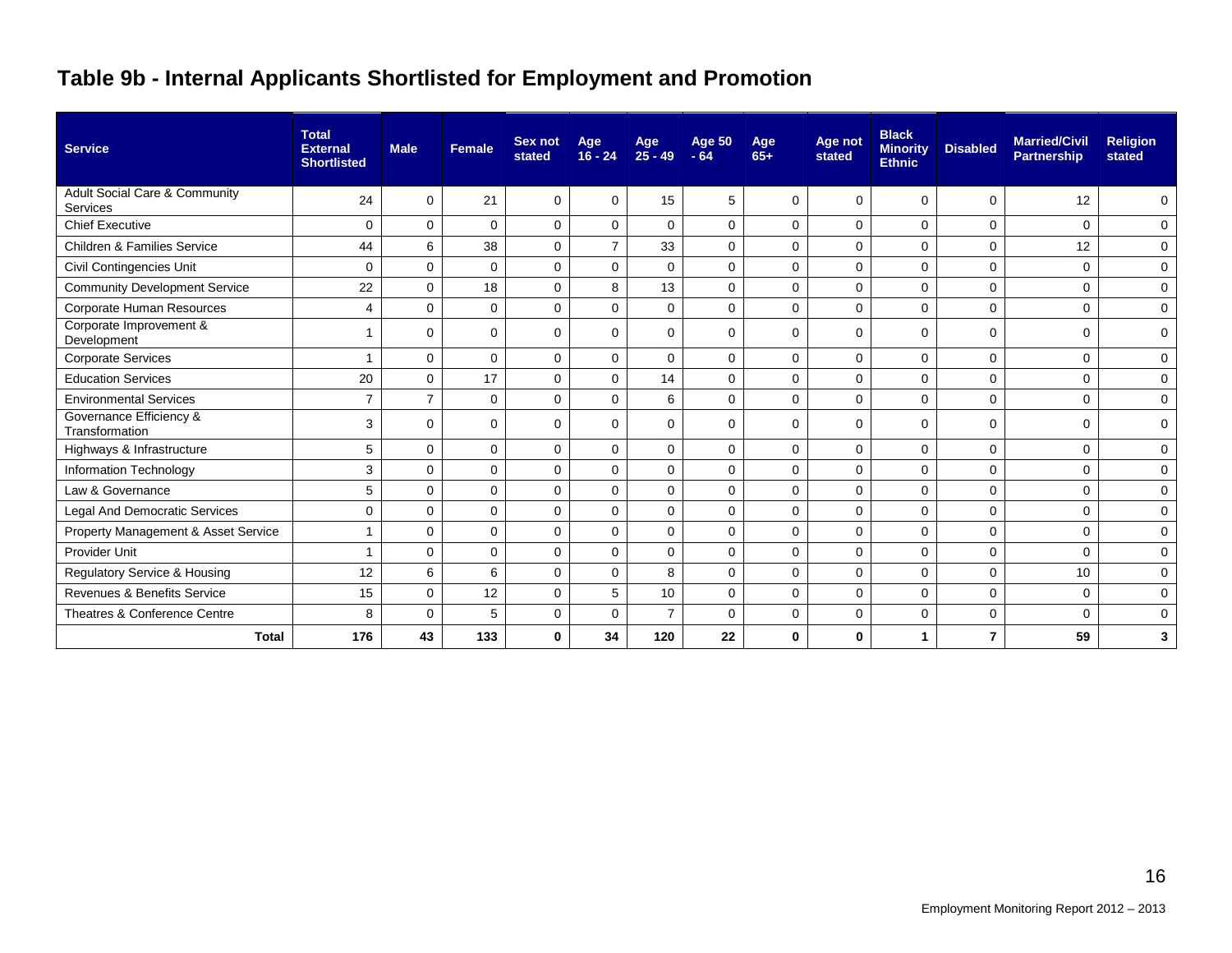### **Table 9c - Total Applicants Shortlisted for Employment and Promotion**

| <b>Service</b>                                       | <b>Total</b><br><b>Applicants</b><br><b>Shortlisted</b> | <b>Male</b> | <b>Female</b>  | Sex not<br>stated | Age<br>$16 - 24$ | Age 25<br>$-49$ | Age<br>$50 - 64$ | Age<br>$65+$ | Age<br>not<br>stated | <b>Black</b><br><b>Minority</b><br><b>Ethnic</b> | <b>Disabled</b> | <b>Married/Civil</b><br><b>Partnership</b> | <b>Religion</b><br>stated |
|------------------------------------------------------|---------------------------------------------------------|-------------|----------------|-------------------|------------------|-----------------|------------------|--------------|----------------------|--------------------------------------------------|-----------------|--------------------------------------------|---------------------------|
| <b>Adult Social Care &amp; Community</b><br>Services | 42                                                      | 8           | 34             | $\Omega$          | $\overline{7}$   | 29              | 6                | $\Omega$     | $\Omega$             | $\Omega$                                         | 0               | 17                                         | 0                         |
| <b>Chief Executive</b>                               | $\Omega$                                                | $\Omega$    | $\Omega$       | $\mathbf 0$       | $\mathbf 0$      | $\Omega$        | $\Omega$         | $\Omega$     | $\mathbf 0$          | 0                                                | 0               | $\Omega$                                   | 0                         |
| <b>Children &amp; Families Service</b>               | 139                                                     | 23          | 115            | $\mathbf 0$       | 11               | 101             | 25               | $\mathbf 0$  | $\mathbf 0$          | $\overline{7}$                                   | 8               | 56                                         | 0                         |
| <b>Children &amp; Families Services</b>              | 1                                                       | $\mathbf 0$ | 0              | $\mathbf 0$       | $\Omega$         | $\mathbf 0$     | $\mathbf 0$      | $\Omega$     | $\mathbf 0$          | $\mathbf 0$                                      | $\mathbf 0$     | $\Omega$                                   | $\mathbf 0$               |
| Civil Contingencies Unit                             | 1                                                       | $\Omega$    | $\Omega$       | $\Omega$          | $\Omega$         | $\Omega$        | 0                | $\Omega$     | $\Omega$             | $\mathbf 0$                                      | 0               | $\Omega$                                   | $\mathbf 0$               |
| <b>Community Development Service</b>                 | 70                                                      | 21          | 47             | $\mathbf 0$       | 29               | 34              | 6                | $\mathbf 0$  | $\mathbf 0$          | $\mathbf 0$                                      | 0               | 12                                         | 0                         |
| <b>Corporate Human Resources</b>                     | 4                                                       | $\Omega$    | 0              | $\Omega$          | $\Omega$         | $\mathbf 0$     | $\Omega$         | $\Omega$     | $\mathbf 0$          | $\mathbf 0$                                      | 0               | $\Omega$                                   | 0                         |
| Corporate Improvement & Development                  | 1                                                       | $\Omega$    | 0              | $\mathbf 0$       | $\mathbf 0$      | $\mathbf 0$     | 0                | $\mathbf 0$  | $\mathbf 0$          | $\mathbf 0$                                      | 0               | $\Omega$                                   | $\mathbf 0$               |
| <b>Corporate Services</b>                            | 2                                                       | $\Omega$    | $\Omega$       | $\Omega$          | $\Omega$         | $\Omega$        | $\mathbf 0$      | $\Omega$     | $\Omega$             | $\Omega$                                         | $\mathbf 0$     | $\Omega$                                   | $\mathbf 0$               |
| <b>Education Services</b>                            | 40                                                      | 6           | 34             | $\Omega$          | 8                | 27              | 5                | $\Omega$     | $\Omega$             | $\mathbf 0$                                      | 0               | 10                                         | $\mathbf 0$               |
| <b>Environmental Services</b>                        | 57                                                      | 48          | $\overline{7}$ | $\mathbf 0$       | $\Omega$         | 33              | 17               | $\Omega$     | $\mathbf 0$          | $\mathbf 0$                                      | 0               | 18                                         | 6                         |
| Governance Efficiency &<br>Transformation            | 19                                                      | 11          | $\overline{7}$ | $\Omega$          | $\Omega$         | 6               | 9                | $\Omega$     | $\Omega$             | $\Omega$                                         | 0               | 8                                          | $\overline{7}$            |
| Highways & Infrastructure                            | 35                                                      | 19          | 16             | $\Omega$          | 11               | 20              | $\Omega$         | $\Omega$     | 0                    | 0                                                | 0               | $\overline{7}$                             | 0                         |
| Information Technology                               | 9                                                       | 6           | 0              | $\mathbf 0$       | $\mathbf 0$      | $\overline{7}$  | $\mathbf 0$      | $\mathbf 0$  | $\mathbf 0$          | $\mathbf 0$                                      | $\mathbf 0$     | $\Omega$                                   | $\mathbf 0$               |
| Law & Governance                                     | 16                                                      | 4           | 11             | $\mathbf 0$       | $\Omega$         | 10              | 0                | $\Omega$     | $\Omega$             | $\mathbf 0$                                      | $\mathbf 0$     | $\overline{7}$                             | 0                         |
| <b>Legal And Democratic Services</b>                 | 1                                                       | $\Omega$    | 0              | $\Omega$          | $\Omega$         | $\mathbf 0$     | $\Omega$         | $\Omega$     | $\Omega$             | $\mathbf 0$                                      | 0               | $\Omega$                                   | 0                         |
| Property Management & Asset Service                  | 14                                                      | 6           | 8              | $\Omega$          | 8                | 5               | $\Omega$         | $\Omega$     | $\Omega$             | $\Omega$                                         | 0               | $\Omega$                                   | $\mathbf 0$               |
| Provider Unit                                        | 1                                                       | $\Omega$    | 0              | $\Omega$          | $\Omega$         | $\Omega$        | $\Omega$         | $\Omega$     | $\Omega$             | 0                                                | 0               | $\Omega$                                   | 0                         |
| <b>Regulatory Service &amp; Housing</b>              | 43                                                      | 8           | 35             | $\mathbf 0$       | 14               | 22              | 6                | $\mathbf 0$  | $\mathbf 0$          | $\mathbf 0$                                      | $\mathbf 0$     | 16                                         | 0                         |
| <b>Revenues &amp; Benefits Service</b>               | 39                                                      | 9           | 29             | $\mathbf 0$       | 11               | 25              | 0                | $\mathbf 0$  | $\mathbf 0$          | $\mathbf 0$                                      | $\mathbf 0$     | 9                                          | 0                         |
| Theatres & Conference Centre                         | 65                                                      | 29          | 36             | $\Omega$          | 26               | 30              | 6                | $\Omega$     | $\Omega$             | $\Omega$                                         | 0               | 10                                         | 0                         |
| <b>Total</b>                                         | 599                                                     | 200         | 391            | 8                 | 138              | 358             | 93               | 1            | 9                    | 13                                               | 23              | 179                                        | 14                        |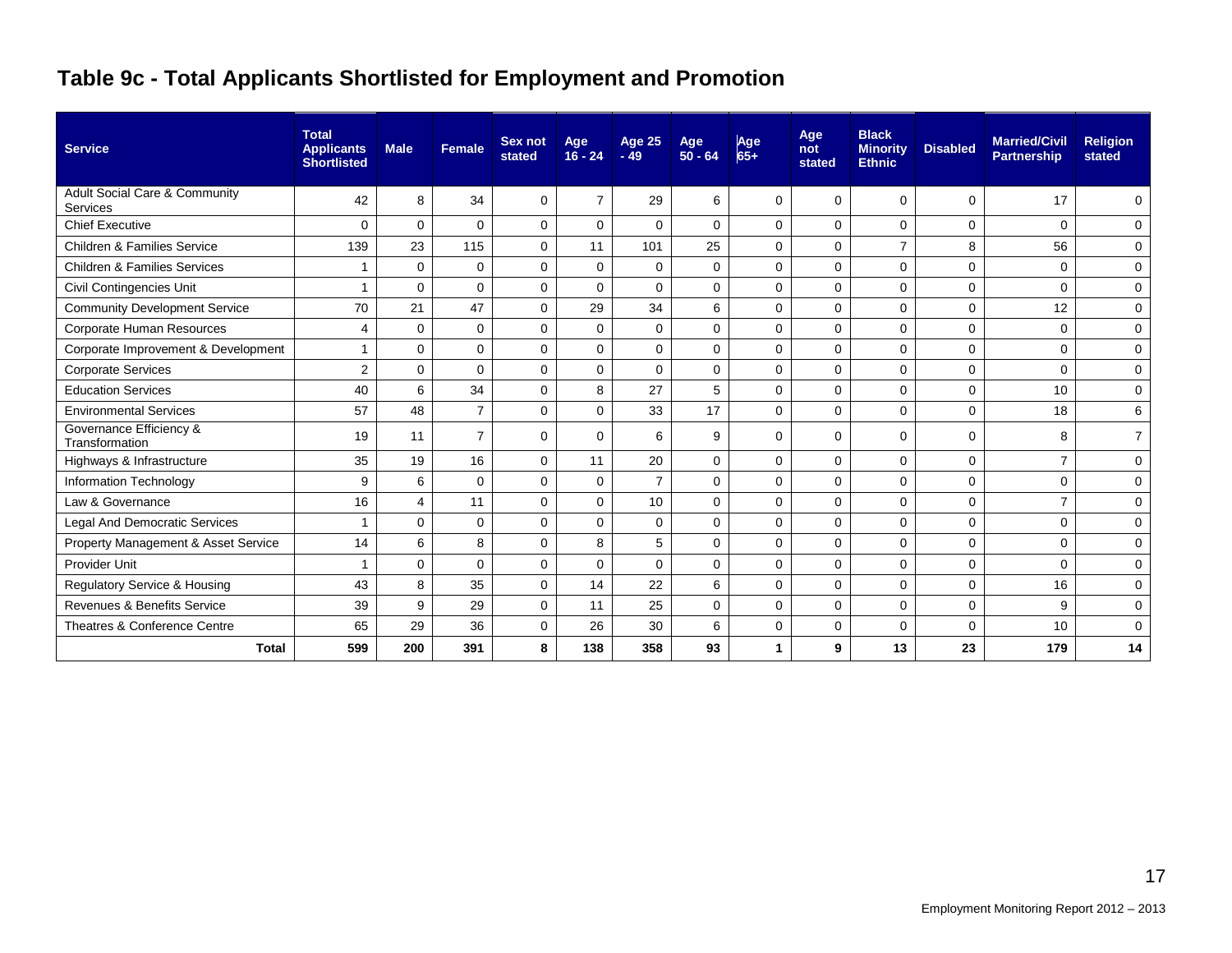## **Table 10a – External Applicants Appointed**

| <b>Service</b>                            | <b>Total External</b><br><b>Appointed</b> | <b>Male</b> | Female         | <b>Sex</b><br>not<br>stated | <b>Age 16</b><br>$-24$ | <b>Age 25</b><br>$-49$ | <b>Age 50</b><br>$-64$ | Age<br>$65+$ | Age<br>not<br>stated | <b>Black</b><br><b>Minority</b><br><b>Ethnic</b> | <b>Disabled</b> | <b>Married/Civil</b><br><b>Partnership</b> | <b>Religion</b><br>stated |
|-------------------------------------------|-------------------------------------------|-------------|----------------|-----------------------------|------------------------|------------------------|------------------------|--------------|----------------------|--------------------------------------------------|-----------------|--------------------------------------------|---------------------------|
| Adult Social Care & Community<br>Services | 10                                        | $\Omega$    | 6              | $\Omega$                    | $\Omega$               | 9                      | $\Omega$               | $\Omega$     | $\Omega$             | 0                                                | $\mathbf 0$     | $\Omega$                                   | 0                         |
| <b>Chief Executive</b>                    | 0                                         | $\mathbf 0$ | 0              | $\mathbf 0$                 | $\mathbf 0$            | $\mathbf 0$            | 0                      | 0            | 0                    | 0                                                | 0               | $\Omega$                                   | 0                         |
| <b>Children &amp; Families Service</b>    | 8                                         | $\mathbf 0$ | $\overline{7}$ | 0                           | $\mathbf 0$            | $\overline{7}$         | $\mathbf 0$            | $\mathbf 0$  | $\mathbf 0$          | 0                                                | $\mathbf 0$     | 5                                          | $\mathbf 0$               |
| Civil Contingencies Unit                  |                                           | $\mathbf 0$ | $\Omega$       | 0                           | $\mathbf 0$            | $\mathbf 0$            | $\mathbf 0$            | 0            | 0                    | 0                                                | $\mathbf 0$     | $\Omega$                                   | $\mathbf 0$               |
| <b>Community Development Service</b>      | 10                                        | 5           | 5              | 0                           | $\mathbf 0$            | 5                      | $\Omega$               | $\Omega$     | $\mathbf 0$          | 0                                                | $\mathbf 0$     | $\Omega$                                   | 0                         |
| Corporate Human Resources                 | 0                                         | $\mathbf 0$ | 0              | 0                           | $\mathbf 0$            | $\mathbf 0$            | $\mathbf 0$            | $\mathbf 0$  | $\mathbf 0$          | 0                                                | $\mathbf 0$     | $\Omega$                                   | $\mathbf 0$               |
| Corporate Improvement & Development       | 0                                         | $\mathbf 0$ | 0              | 0                           | $\mathbf 0$            | $\mathbf 0$            | $\mathbf 0$            | $\mathbf 0$  | $\mathbf 0$          | 0                                                | $\mathbf 0$     | $\Omega$                                   | 0                         |
| <b>Corporate Services</b>                 |                                           | $\mathbf 0$ | 0              | 0                           | $\mathbf 0$            | $\mathbf 0$            | $\mathbf 0$            | $\mathbf 0$  | $\mathbf 0$          | 0                                                | 0               | $\mathbf 0$                                | 0                         |
| <b>Education Services</b>                 | 5                                         | $\Omega$    | 5              | 0                           | $\mathbf 0$            | $\Omega$               | $\mathbf 0$            | $\Omega$     | $\mathbf 0$          | 0                                                | $\mathbf 0$     | $\Omega$                                   | $\mathbf 0$               |
| <b>Environmental Services</b>             | 30                                        | 28          | 0              | 0                           | $\mathbf 0$            | 16                     | 11                     | $\mathbf 0$  | $\mathbf 0$          | 0                                                | $\mathbf 0$     | 10                                         | 0                         |
| Governance Efficiency & Transformation    | 4                                         | $\mathbf 0$ | $\Omega$       | 0                           | $\mathbf 0$            | $\mathbf 0$            | $\mathbf 0$            | $\Omega$     | $\mathbf 0$          | 0                                                | $\mathbf 0$     | $\Omega$                                   | 0                         |
| Highways & Infrastructure                 | 8                                         | 6           | $\Omega$       | 0                           | $\mathbf 0$            | $\overline{7}$         | $\mathbf 0$            | $\mathbf 0$  | $\mathbf 0$          | 0                                                | $\mathbf 0$     | $\mathbf 0$                                | 0                         |
| Information Technology                    |                                           | $\mathbf 0$ | $\Omega$       | 0                           | $\mathbf 0$            | $\mathbf 0$            | $\mathbf 0$            | $\Omega$     | $\mathbf 0$          | 0                                                | 0               | $\mathbf 0$                                | 0                         |
| Law & Governance                          | 2                                         | $\Omega$    | $\Omega$       | 0                           | $\mathbf 0$            | $\mathbf 0$            | $\mathbf 0$            | $\Omega$     | $\mathbf 0$          | 0                                                | $\mathbf 0$     | $\mathbf 0$                                | $\mathbf 0$               |
| Legal And Democratic Services             |                                           | $\Omega$    | $\Omega$       | $\Omega$                    | $\Omega$               | $\Omega$               | $\Omega$               | $\Omega$     | $\mathbf 0$          | 0                                                | $\mathbf 0$     | $\Omega$                                   | 0                         |
| Property Management & Asset Service       |                                           | $\Omega$    | $\Omega$       | $\Omega$                    | $\Omega$               | $\Omega$               | $\Omega$               | $\Omega$     | $\mathbf 0$          | 0                                                | 0               | $\Omega$                                   | 0                         |
| <b>Provider Unit</b>                      | 0                                         | $\mathbf 0$ | $\Omega$       | $\Omega$                    | $\Omega$               | $\Omega$               | $\Omega$               | $\Omega$     | $\Omega$             | 0                                                | $\mathbf 0$     | $\Omega$                                   | $\mathbf 0$               |
| Regulatory Service & Housing              | 4                                         | $\Omega$    | $\Omega$       | $\Omega$                    | $\Omega$               | $\Omega$               | $\Omega$               | $\Omega$     | $\Omega$             | $\Omega$                                         | $\mathbf 0$     | $\Omega$                                   | $\Omega$                  |
| Revenues & Benefits Service               | 3                                         | $\Omega$    | $\Omega$       | $\Omega$                    | $\Omega$               | $\Omega$               | $\Omega$               | $\Omega$     | $\Omega$             | 0                                                | $\mathbf 0$     | $\Omega$                                   | $\mathbf 0$               |
| Theatres & Conference Centre              | 4                                         | $\mathbf 0$ | $\Omega$       | 0                           | $\mathbf 0$            | $\mathbf 0$            | $\mathbf 0$            | $\mathbf 0$  | $\mathbf 0$          | 0                                                | $\mathbf 0$     | $\Omega$                                   | $\mathbf 0$               |
| <b>Total</b>                              | 93                                        | 51          | 42             | $\bf{0}$                    | 14                     | 60                     | 19                     | 0            | $\bf{0}$             | $\overline{2}$                                   | -1              | 36                                         | $\mathbf{2}$              |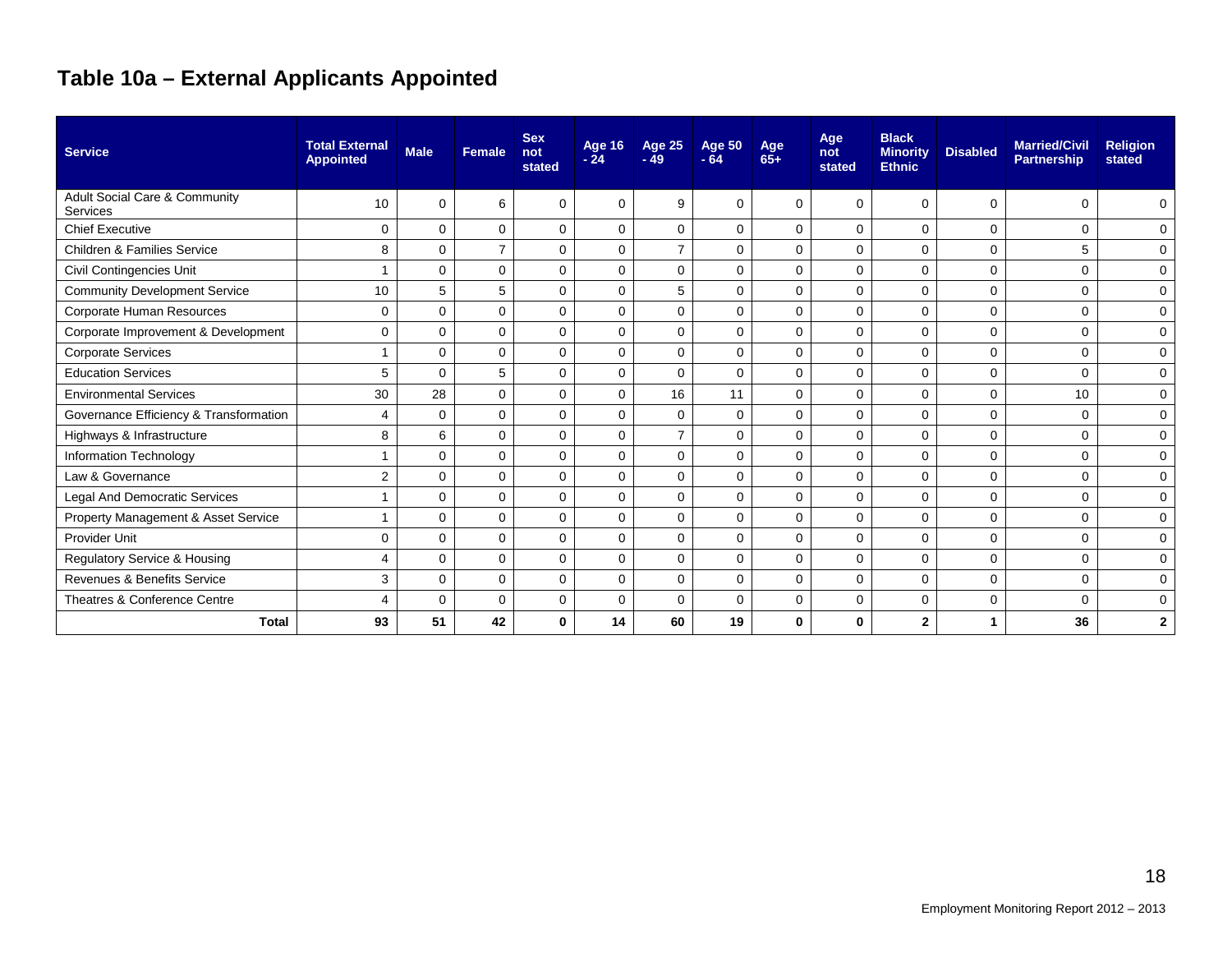## **Table 10b – Internal Applicants Appointed**

| <b>Service</b>                                       | <b>Total</b><br><b>Internal</b><br><b>Appointed</b> | <b>Male</b> | <b>Female</b> | Sex not<br>stated | Age<br>$16 - 24$ | Age<br>25 -<br>49 | Age<br>50 -<br>64 | Age<br>$65+$ | Age not<br>stated | <b>Black</b><br><b>Minority</b><br><b>Ethnic</b> | <b>Disabled</b> | <b>Married/Civil</b><br><b>Partnership</b> | <b>Religion</b><br>stated |
|------------------------------------------------------|-----------------------------------------------------|-------------|---------------|-------------------|------------------|-------------------|-------------------|--------------|-------------------|--------------------------------------------------|-----------------|--------------------------------------------|---------------------------|
| <b>Adult Social Care &amp; Community</b><br>Services | 10                                                  | $\mathbf 0$ | 8             | $\Omega$          | $\Omega$         | 6                 | 0                 | $\Omega$     | $\Omega$          | $\Omega$                                         | $\Omega$        | 5                                          | 0                         |
| <b>Chief Executive</b>                               | $\mathbf 0$                                         | 0           | $\mathbf 0$   | $\mathbf 0$       | $\Omega$         | $\mathbf 0$       | $\mathbf 0$       | $\Omega$     | $\mathbf 0$       | $\mathbf 0$                                      | $\mathbf 0$     | $\Omega$                                   | 0                         |
| <b>Children &amp; Families Service</b>               | 13                                                  | 0           | 9             | $\mathbf 0$       | $\Omega$         | 10                | $\Omega$          | $\Omega$     | $\Omega$          | $\Omega$                                         | $\mathbf 0$     | $\Omega$                                   | $\Omega$                  |
| Civil Contingencies Unit                             | $\mathbf 0$                                         | 0           | $\mathbf 0$   | $\mathbf 0$       | $\mathbf 0$      | $\mathbf 0$       | 0                 | $\Omega$     | 0                 | $\mathbf 0$                                      | $\mathbf 0$     | 0                                          | $\mathbf 0$               |
| <b>Community Development Service</b>                 | 15                                                  | 0           | 12            | $\mathbf 0$       | 6                | 9                 | $\Omega$          | $\Omega$     | $\Omega$          | $\Omega$                                         | $\mathbf 0$     | $\Omega$                                   | $\Omega$                  |
| Corporate Human Resources                            | $\overline{1}$                                      | 0           | $\mathbf 0$   | $\Omega$          | $\Omega$         | $\Omega$          | $\Omega$          | $\Omega$     | $\mathbf 0$       | $\mathbf 0$                                      | 0               | $\mathbf 0$                                | $\mathbf 0$               |
| Corporate Improvement & Development                  | $\mathbf 1$                                         | 0           | $\Omega$      | $\Omega$          | $\Omega$         | $\Omega$          | $\Omega$          | $\Omega$     | $\mathbf 0$       | $\Omega$                                         | 0               | 0                                          | $\Omega$                  |
| <b>Corporate Services</b>                            | $\overline{1}$                                      | $\Omega$    | $\Omega$      | $\Omega$          | $\Omega$         | $\Omega$          | $\Omega$          | $\Omega$     | $\Omega$          | $\Omega$                                         | $\Omega$        | $\Omega$                                   | $\Omega$                  |
| <b>Education Services</b>                            | 5                                                   | $\mathbf 0$ | 5             | $\mathbf 0$       | $\mathbf 0$      | $\mathbf 0$       | $\mathbf 0$       | $\Omega$     | $\mathbf 0$       | $\mathbf 0$                                      | $\mathbf 0$     | 0                                          | $\Omega$                  |
| <b>Environmental Services</b>                        | $\overline{4}$                                      | $\mathbf 0$ | $\mathbf 0$   | $\Omega$          | $\Omega$         | $\Omega$          | $\Omega$          | $\Omega$     | $\Omega$          | $\mathbf 0$                                      | $\mathbf 0$     | 0                                          | $\mathbf 0$               |
| Governance Efficiency &<br>Transformation            |                                                     | $\mathbf 0$ | $\Omega$      | $\Omega$          | $\Omega$         | $\Omega$          | 0                 | $\Omega$     | $\Omega$          | $\Omega$                                         | $\mathbf 0$     | $\Omega$                                   | $\Omega$                  |
| Highways & Infrastructure                            | $\overline{2}$                                      | $\Omega$    | $\Omega$      | $\Omega$          | $\Omega$         | $\Omega$          | $\Omega$          | $\Omega$     | $\Omega$          | $\Omega$                                         | $\Omega$        | $\Omega$                                   | $\Omega$                  |
| Information Technology                               |                                                     | 0           | $\Omega$      | $\Omega$          | $\Omega$         | $\Omega$          | $\Omega$          | $\Omega$     | $\Omega$          | $\mathbf 0$                                      | $\mathbf 0$     | 0                                          | 0                         |
| Law & Governance                                     | $\overline{2}$                                      | 0           | $\mathbf 0$   | $\mathbf 0$       | $\mathbf 0$      | $\mathbf 0$       | $\mathbf 0$       | $\Omega$     | $\mathbf 0$       | $\mathbf 0$                                      | $\mathbf 0$     | 0                                          | $\Omega$                  |
| Legal And Democratic Services                        | 0                                                   | 0           | $\mathbf 0$   | $\mathbf 0$       | $\Omega$         | $\mathbf 0$       | $\mathbf 0$       | $\Omega$     | $\mathbf 0$       | $\mathbf 0$                                      | 0               | $\mathbf 0$                                | 0                         |
| Property Management & Asset Service                  | $\overline{ }$                                      | 0           | 0             | $\mathbf 0$       | $\mathbf 0$      | 0                 | $\mathbf 0$       | $\mathbf 0$  | $\mathbf 0$       | 0                                                | 0               | 0                                          | $\mathbf 0$               |
| <b>Provider Unit</b>                                 | $\overline{1}$                                      | $\mathbf 0$ | 0             | $\Omega$          | $\Omega$         | $\mathbf 0$       | $\mathbf 0$       | $\Omega$     | $\Omega$          | $\mathbf 0$                                      | $\mathbf 0$     | $\Omega$                                   | 0                         |
| Regulatory Service & Housing                         | 5                                                   | 0           | $\Omega$      | $\Omega$          | $\Omega$         | $\Omega$          | $\Omega$          | $\Omega$     | $\Omega$          | $\Omega$                                         | $\mathbf 0$     | $\Omega$                                   | $\mathbf 0$               |
| Revenues & Benefits Service                          | 5                                                   | 0           | $\mathbf 0$   | $\mathbf 0$       | $\mathbf 0$      | $\mathbf 0$       | $\mathbf 0$       | $\mathbf 0$  | $\mathbf 0$       | $\mathbf 0$                                      | $\mathbf 0$     | 0                                          | $\mathbf 0$               |
| Theatres & Conference Centre                         | $\overline{4}$                                      | 0           | $\Omega$      | $\mathbf 0$       | $\Omega$         | $\Omega$          | $\mathbf 0$       | $\Omega$     | $\mathbf 0$       | $\mathbf 0$                                      | 0               | $\Omega$                                   | $\mathbf 0$               |
| <b>Total</b>                                         | 72                                                  | 21          | 51            | $\bf{0}$          | 15               | 48                | 9                 | $\bf{0}$     | 0                 | 1                                                | $\overline{2}$  | 25                                         |                           |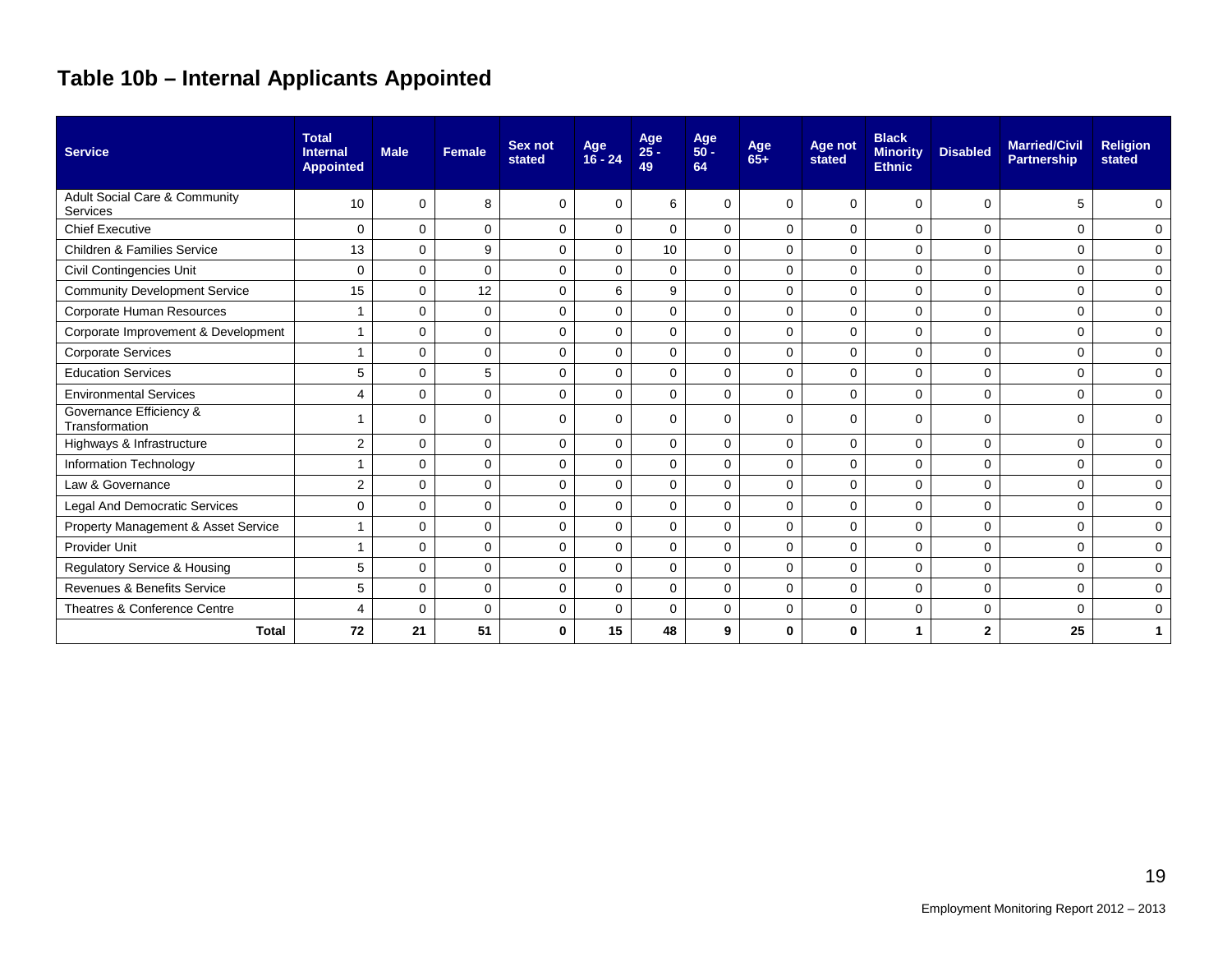## **Table 10c – Total Applicants Appointed**

| <b>Service</b>                            | <b>Total</b><br><b>Applicants</b><br><b>Appointed</b> | <b>Male</b> | Female         | <b>Sex</b><br>not<br>stated | <b>Age 16</b><br>$-24$ | Age<br>$25 - 49$ | <b>Age 50</b><br>$-64$ | Age<br>$65+$ | Age<br>not<br>stated | <b>Black</b><br><b>Minority</b><br><b>Ethnic</b> | <b>Disabled</b> | <b>Married/Civil</b><br><b>Partnership</b> | <b>Religion</b><br>stated |
|-------------------------------------------|-------------------------------------------------------|-------------|----------------|-----------------------------|------------------------|------------------|------------------------|--------------|----------------------|--------------------------------------------------|-----------------|--------------------------------------------|---------------------------|
| Adult Social Care & Community<br>Services | 20                                                    | 6           | 14             | $\Omega$                    | $\Omega$               | 15               | 0                      | 0            | 0                    | $\Omega$                                         | 0               | 9                                          | $\mathbf 0$               |
| <b>Chief Executive</b>                    | $\mathbf 0$                                           | $\mathbf 0$ | $\Omega$       | $\Omega$                    | $\mathbf 0$            | $\Omega$         | 0                      | $\Omega$     | 0                    | $\Omega$                                         | 0               | $\Omega$                                   | 0                         |
| <b>Children &amp; Families Service</b>    | 21                                                    | 5           | 16             | $\mathbf 0$                 | $\mathbf 0$            | 17               | $\mathbf 0$            | $\mathbf 0$  | 0                    | $\mathbf 0$                                      | $\mathbf 0$     | 9                                          | 0                         |
| Civil Contingencies Unit                  | -1                                                    | $\mathbf 0$ | $\mathbf 0$    | $\mathbf 0$                 | $\Omega$               | $\Omega$         | $\mathbf 0$            | $\Omega$     | $\mathbf 0$          | $\mathbf 0$                                      | 0               | $\Omega$                                   | 0                         |
| <b>Community Development Service</b>      | 25                                                    | 8           | 17             | $\mathbf 0$                 | 10                     | 14               | $\mathbf 0$            | $\mathbf 0$  | 0                    | $\mathbf 0$                                      | 0               | $\overline{7}$                             | 0                         |
| Corporate Human Resources                 | $\overline{ }$                                        | $\mathbf 0$ | $\mathbf 0$    | $\mathbf 0$                 | $\mathbf 0$            | 0                | $\mathbf 0$            | $\mathbf 0$  | $\mathbf 0$          | $\mathbf 0$                                      | $\mathbf 0$     | $\Omega$                                   | 0                         |
| Corporate Improvement & Development       |                                                       | 0           | $\mathbf 0$    | $\mathbf 0$                 | $\mathbf 0$            | 0                | $\mathbf 0$            | $\Omega$     | $\Omega$             | $\mathbf 0$                                      | 0               | $\Omega$                                   | 0                         |
| <b>Corporate Services</b>                 | $\overline{2}$                                        | 0           | $\mathbf 0$    | $\mathbf 0$                 | $\mathbf 0$            | 0                | 0                      | $\Omega$     | $\mathbf 0$          | $\mathbf 0$                                      | 0               | $\mathbf 0$                                | 0                         |
| <b>Education Services</b>                 | 10                                                    | $\Omega$    | 10             | $\mathbf 0$                 | $\mathbf 0$            | 6                | $\Omega$               | $\Omega$     | $\mathbf 0$          | $\mathbf 0$                                      | 0               | $\Omega$                                   | 0                         |
| <b>Environmental Services</b>             | 34                                                    | 32          | $\mathbf 0$    | $\mathbf 0$                 | $\mathbf 0$            | 19               | 12                     | $\Omega$     | $\mathbf 0$          | $\mathbf 0$                                      | 0               | 12                                         | 0                         |
| Governance Efficiency & Transformation    | 5                                                     | $\Omega$    | $\mathbf 0$    | $\mathbf 0$                 | $\mathbf 0$            | 0                | $\mathbf 0$            | $\Omega$     | $\mathbf 0$          | $\mathbf 0$                                      | 0               | $\Omega$                                   | 0                         |
| Highways & Infrastructure                 | 10                                                    | 6           | 0              | $\mathbf 0$                 | $\mathbf 0$            | 9                | $\mathbf 0$            | $\mathbf 0$  | $\mathbf 0$          | $\mathbf 0$                                      | $\mathbf 0$     | 0                                          | 0                         |
| Information Technology                    | $\overline{2}$                                        | $\Omega$    | 0              | 0                           | 0                      | 0                | 0                      | $\Omega$     | 0                    | $\mathbf 0$                                      | 0               | $\Omega$                                   | 0                         |
| Law & Governance                          | $\overline{4}$                                        | $\mathbf 0$ | $\mathbf 0$    | $\mathbf 0$                 | $\mathbf 0$            | 0                | $\mathbf 0$            | $\mathbf 0$  | $\mathbf 0$          | $\mathbf 0$                                      | $\mathbf 0$     | $\Omega$                                   | 0                         |
| Legal And Democratic Services             |                                                       | $\Omega$    | $\Omega$       | $\Omega$                    | $\Omega$               | 0                | $\Omega$               | $\Omega$     | $\Omega$             | $\Omega$                                         | 0               | $\Omega$                                   | 0                         |
| Property Management & Asset Service       | $\overline{2}$                                        | $\Omega$    | $\Omega$       | $\Omega$                    | $\mathbf 0$            | 0                | $\Omega$               | $\Omega$     | $\Omega$             | $\Omega$                                         | 0               | $\Omega$                                   | $\mathbf 0$               |
| Provider Unit                             |                                                       | $\Omega$    | $\Omega$       | $\Omega$                    | $\Omega$               | $\Omega$         | $\Omega$               | $\Omega$     | $\Omega$             | $\Omega$                                         | $\mathbf 0$     | $\Omega$                                   | 0                         |
| <b>Regulatory Service &amp; Housing</b>   | 9                                                     | $\Omega$    | $\overline{7}$ | $\Omega$                    | $\Omega$               | $\overline{7}$   | $\Omega$               | $\Omega$     | $\Omega$             | $\Omega$                                         | $\mathbf 0$     | 5                                          | $\mathbf 0$               |
| Revenues & Benefits Service               | 8                                                     | $\Omega$    | 5              | $\Omega$                    | $\Omega$               | 5                | $\Omega$               | $\Omega$     | $\Omega$             | $\Omega$                                         | 0               | $\Omega$                                   | 0                         |
| Theatres & Conference Centre              | 8                                                     | $\Omega$    | $\Omega$       | $\mathbf 0$                 | $\mathbf 0$            | 5                | $\Omega$               | $\mathbf 0$  | $\mathbf 0$          | $\mathbf 0$                                      | 0               | 5                                          | $\mathbf 0$               |
| <b>Total</b>                              | 165                                                   | 72          | 93             | 0                           | 29                     | 108              | 28                     | 0            | 0                    | 3                                                | 3               | 61                                         | 3                         |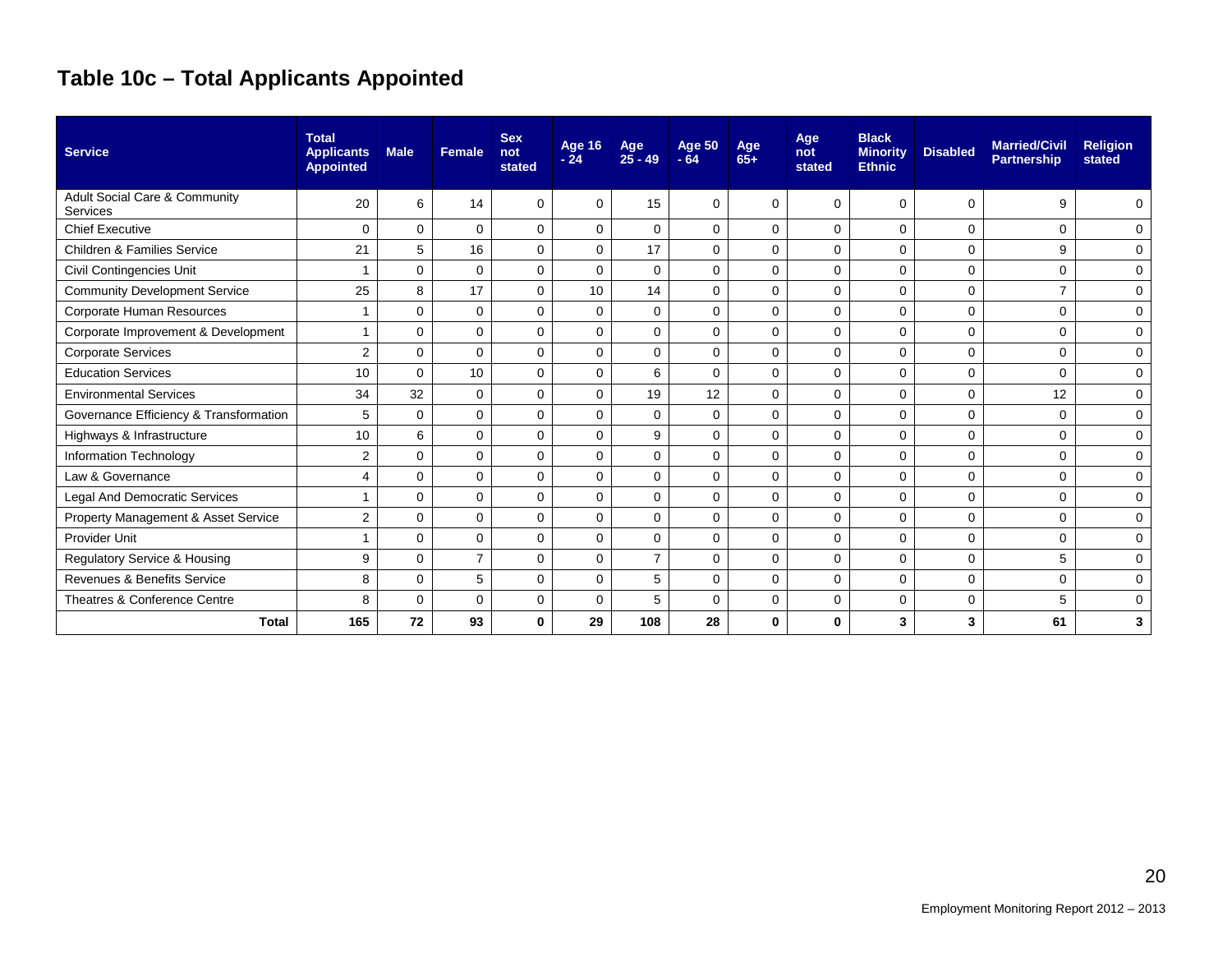#### Applicants **Shortlisted** Applicants Appointments No. of **Applicants** % of % of work Total No.<br>Category % of Total Shortlis **Shortlisted** % of % of work Total No. of Category % of Total Appointme **Appointments** % of Category % of Total 2012-2013 BME 33 100% 2.0% 13 39.4% 2.2% 3 9.1% 1.8% Disabled 66 100% 4.0% 23 34.8% 3.9% 3 4.5% 1.8% Overall Total 1640 100% 599 36.0% 165 10.1% 2011-2012 BME 71 100% 2.1% 16 22.5% 1.8% 4 5.6% 2.3% Disabled 151 100% 4.5% 36 23.8% 4.1% 3 2.0% 1.7% Overall Total 3363 100% 877 26.1% 172 5.1% 2010-2011 BME | 81 100% 2.6% | 11 13.6% 1.2% | 3 3.7% 1.9% Disabled 117 100% 3.8% 37 31.6% 3.9% 4 3.4% 2.6% Overall Total 3062 100% 938 30.6% 155 5.1% 2009-2010 BME | 107 100% 2.5% | 13 12.1% 1.1% | 2 1.9% 1.0% Disabled 122 100% 2.9% 49 40.2% 4.0% 5 4.1% 2.6% Overall Total 4244 100% 1210 28.5% 195 4.6% 2008-2009 BME | 80 100% 2.7% | 19 23.8% 2.5% | 0 0.0% 0.0% Disabled 86 100% 2.9% 23 26.7% 3.1% 0 0.0% 0.0% Overall Total 2940 100% 748 25.4% 105 3.6%

#### **Table 11 – Recruitment of Black Minority Ethnic and Disabled People between 2008-2013**

### **4.1 Recruitment Analysis**

### **Type of Applicant**

There were 1,678 applications for the 170 vacancies, an average of 10 applications per vacancy. Chart 1 shows a considerable difference between the number of internal and external job applicants. It also shows that internal applicants were four times more likely to be successful (promoted) than external applicants.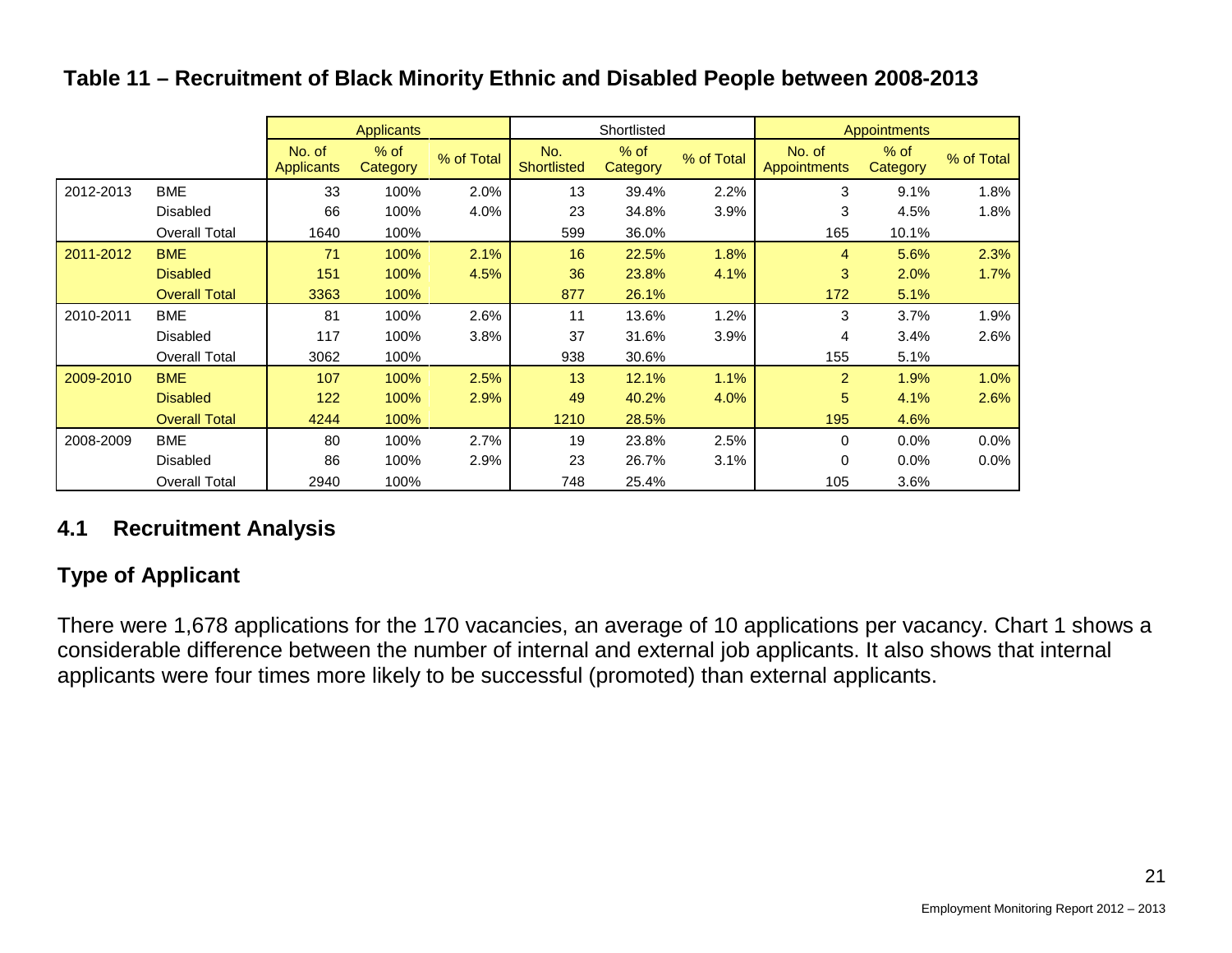**Chart 1 - Number of Applications compared with the Number Shortlisted and the Number Appointed by Applicant Category:** 



#### **Sex**

Overall, 43% of job applicants were male and 56% female, however these percentages vary between internal and external candidates. Internal applicants are less likely to be male than external applicants, reflecting the profile of current employees. During this period 25% of internal applicants were male and 75% female. This trend also varies considerably depending on the type of job. During this period jobs within Environment and Highways and IT received 70% to 85% male applications. During this period Children and Family Services, Education and Law and Governance received between 70% and 80% female applications. The applicants that did not disclose their sex have not been counted in these statistics.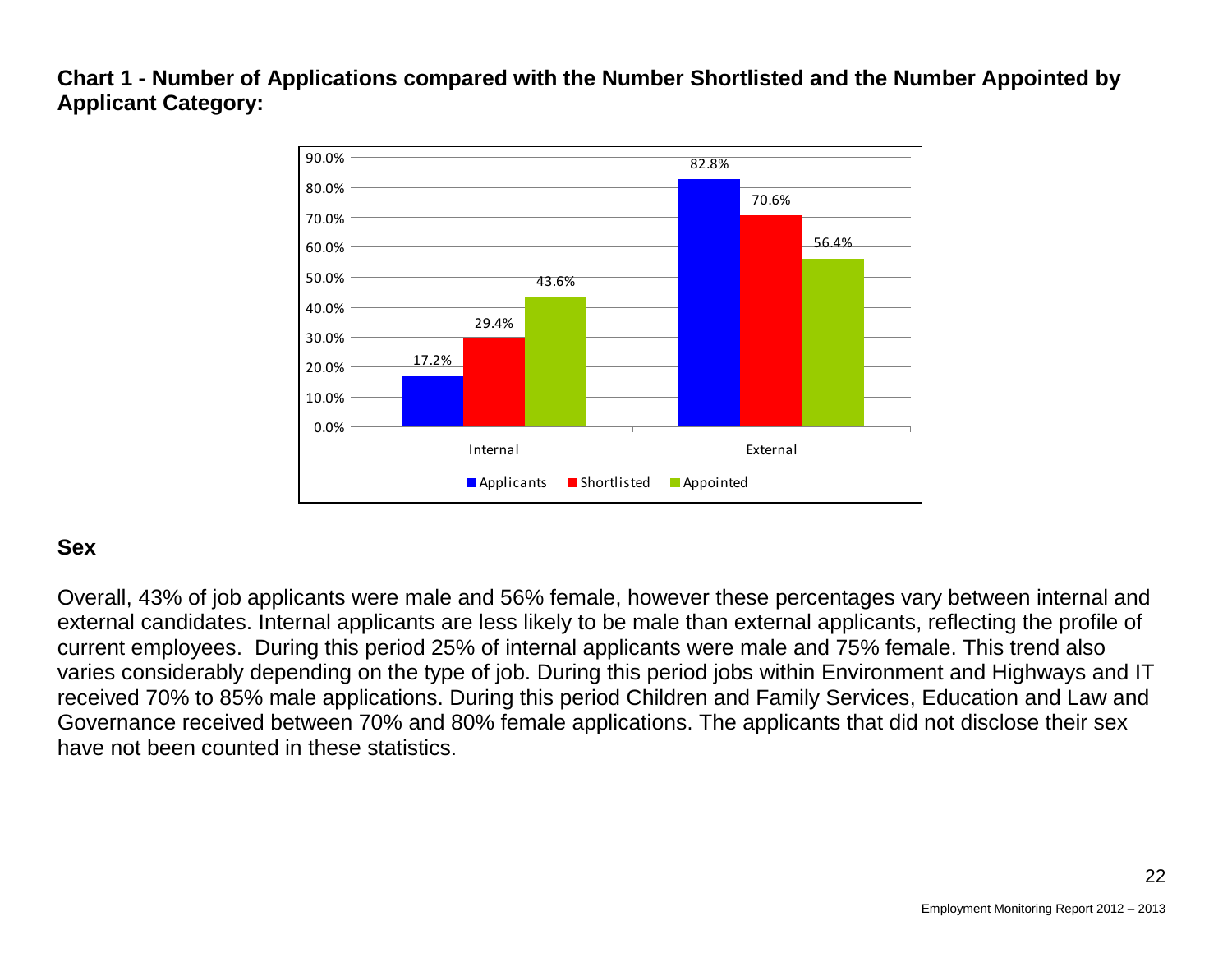

#### **Chart 2 - Number of Applications Compared with the Number Shortlisted and Appointed by Sex:**

Overall there was a slightly higher chance of a female applicant being successful than a male applicant, but this was a smaller gap than in previous years (9.9% of males were successful and 10.1% of females). This gap had closed considerably in Social Services where 8.2% of males were successful and 9.3% females. In previous years women were found to be 5 times more likely to be successful than men.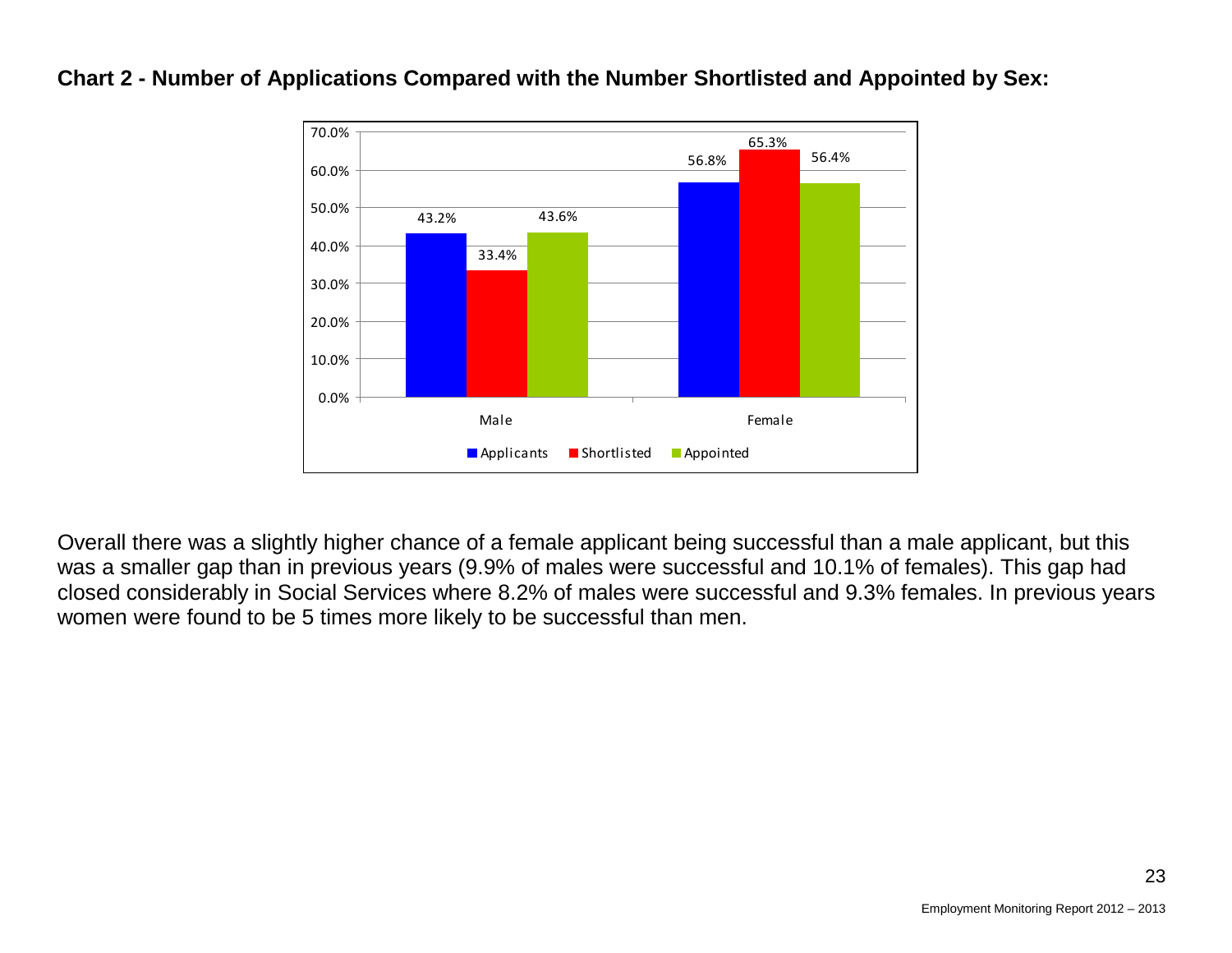**Age**

When broken down by age, most applicants, both internal and external fall into the 25 to 49 age band. Applicants between the ages of 16 and 24 were however slightly less likely to be shortlisted or appointed than the average, however the gap is much smaller than previous years. Applicants over the age of 50 and over the age of 65 were just as likely to be employed as anyone else.



#### **Chart 3 - Number of Applications Compared with the Number Shortlisted and Appointed by Age**

### **Ethnicity**

There were 33 applications from candidates of an ethnic minority background, which was 2% of the total applications made. This is slightly lower than the percentage of ethnic minority people who live in Conwy County as stated in the 2011 Census, of 2.3%. This figure is also slightly lower than previous years with 2011-2012 at 2.1%, 2011-2010 2.6%, 2009-2010 at 2.5%. Social Services and Education received a majority of the ethnic minority applications .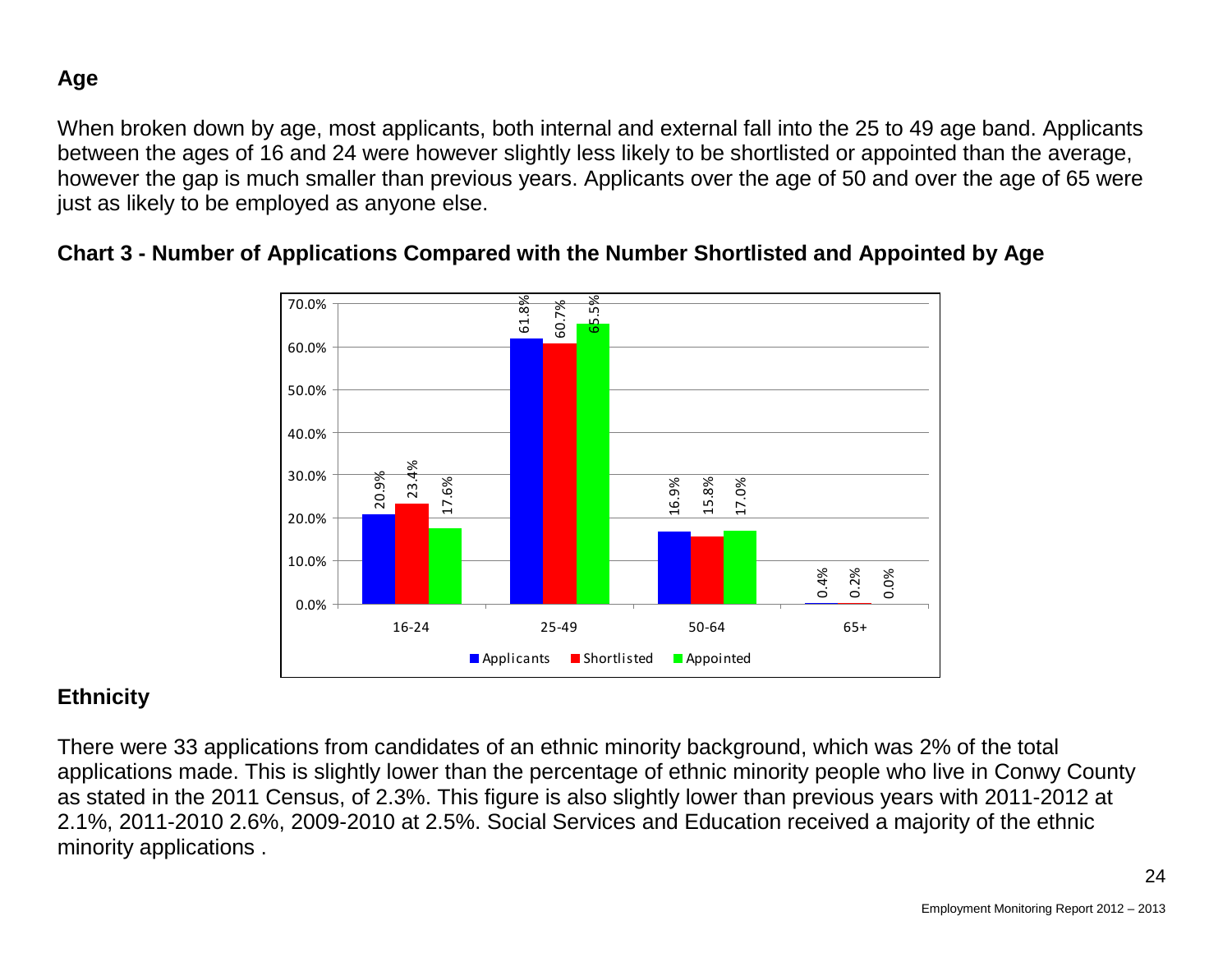#### **Ethnic Minority Applicants**

|                     | <b>Number</b><br><b>Applied</b> | % Applied | <b>Number</b><br><b>Shortlisted</b> | %<br><b>Shortlisted</b> | <b>Number Appointed</b> | $\%$<br><b>Appointed</b> |
|---------------------|---------------------------------|-----------|-------------------------------------|-------------------------|-------------------------|--------------------------|
| Ethnic minority     | 33                              |           |                                     | 2.2                     |                         | 1.8                      |
| Non Ethnic minority | 1645                            | 98        | 586                                 | 97.8                    | 162                     | 98.2                     |
| Total               | 1678                            |           | 599                                 |                         | 165                     |                          |

Ethnic minority applicants were just as likely to be shortlisted and appointed as other applicants, an improvement on previous years where they were found to be less likely to be successful.

#### **Disability**

The following table shows that 4% of applicants regarded themselves as Disabled, a slight decrease on the previous year from 4.5%. Education Services and Community Development Service and Children, Social Services and Theatres attracted a high number of disabled applicants.

#### **Applicants who regard themselves as Disabled**

|                         | <b>Number</b><br><b>Applied</b> | % Applied | <b>Number</b><br><b>Shortlisted</b> | $\frac{0}{0}$<br><b>Shortlisted</b> | Number Appointed | %<br><b>Appointed</b> |
|-------------------------|---------------------------------|-----------|-------------------------------------|-------------------------------------|------------------|-----------------------|
| <b>Disabled</b>         | 66                              | 4         | 23                                  | 3.9                                 |                  | 1.8                   |
| <b>Not Disabled</b>     | 1612                            | 96        | 576                                 | 96.1                                | 162              | 98.2                  |
| <b>Total Applicants</b> | 1678                            |           | 599                                 |                                     | 165              |                       |

Disabled applicants are just as likely as other applicants to be shortlisted, reflecting the Authority's Two Tick Scheme (applicants declaring a Disability and who meet the essential criteria for the job vacancy are guaranteed an interview). The number of applicants shortlisted is about right for the number that have applied and the numbers of applicants appointed is about right for the number that have been shortlisted in 2012-2013.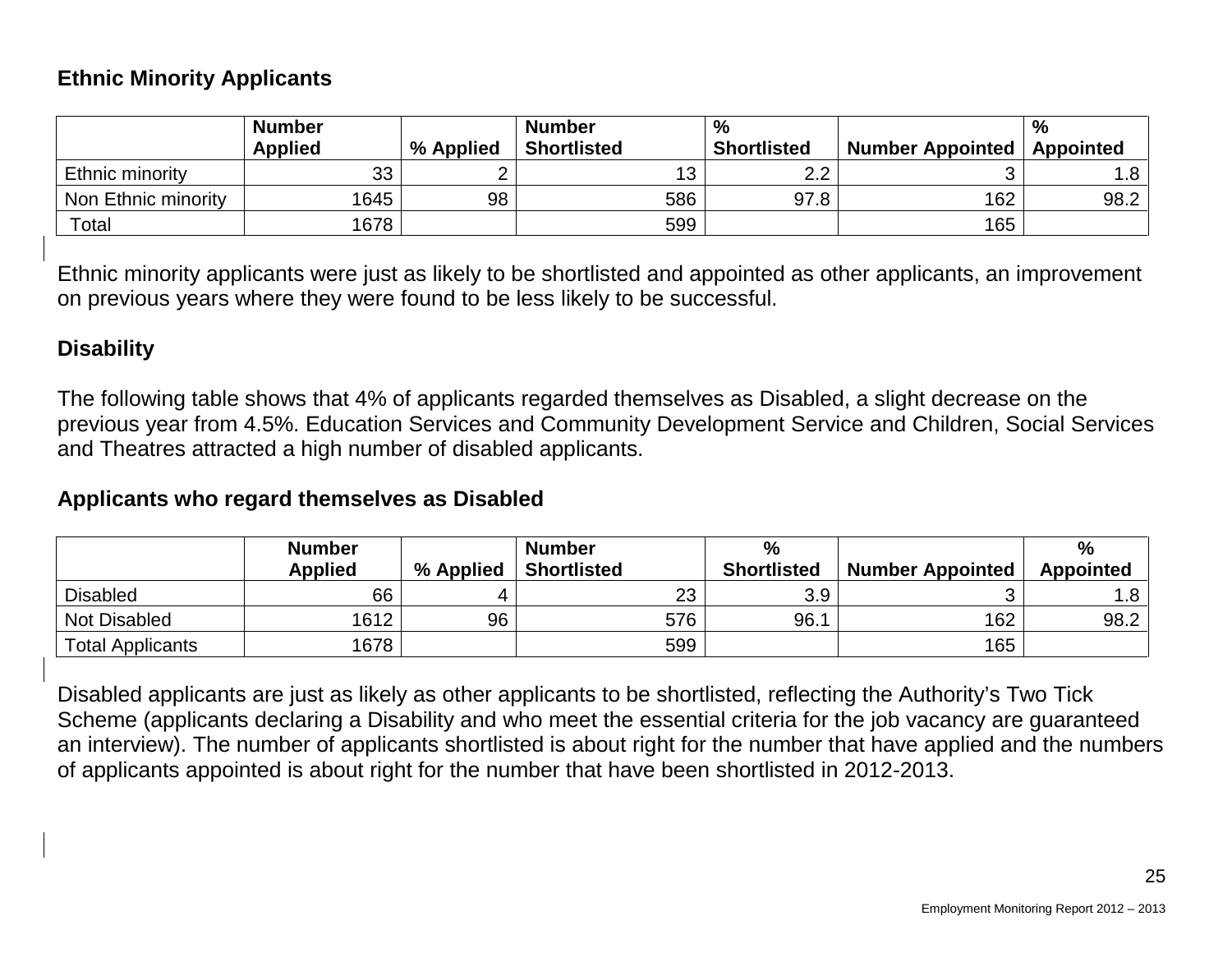#### **Married/Civil Partnership**

|                                  | <b>Number</b>  |           | <b>Number</b>      | $\frac{0}{0}$      | <b>Number</b>    | %                |
|----------------------------------|----------------|-----------|--------------------|--------------------|------------------|------------------|
|                                  | <b>Applied</b> | % Applied | <b>Shortlisted</b> | <b>Shortlisted</b> | <b>Appointed</b> | <b>Appointed</b> |
| <b>Married/Civil Partnership</b> | 480            | 28.6      | 179                | 30.3               | 61               | 37               |
| <b>Not Married/Civil</b>         |                |           |                    |                    |                  |                  |
| Partnership                      | 1198           | 71.4      | 420                | 69.7               | 104              | 63               |
| Total                            | 1678           |           | 599                |                    | 165              |                  |

Applicants who are married or in a civil partnership are just as likely to be shortlisted or appointed as those who are not.

#### **Lesbian, Gay and Bisexual**

Insufficient data to be analysed.

### **Religion and Belief**

Insufficient data to be analysed.

#### **Transgender**

Insufficient data to be analysed.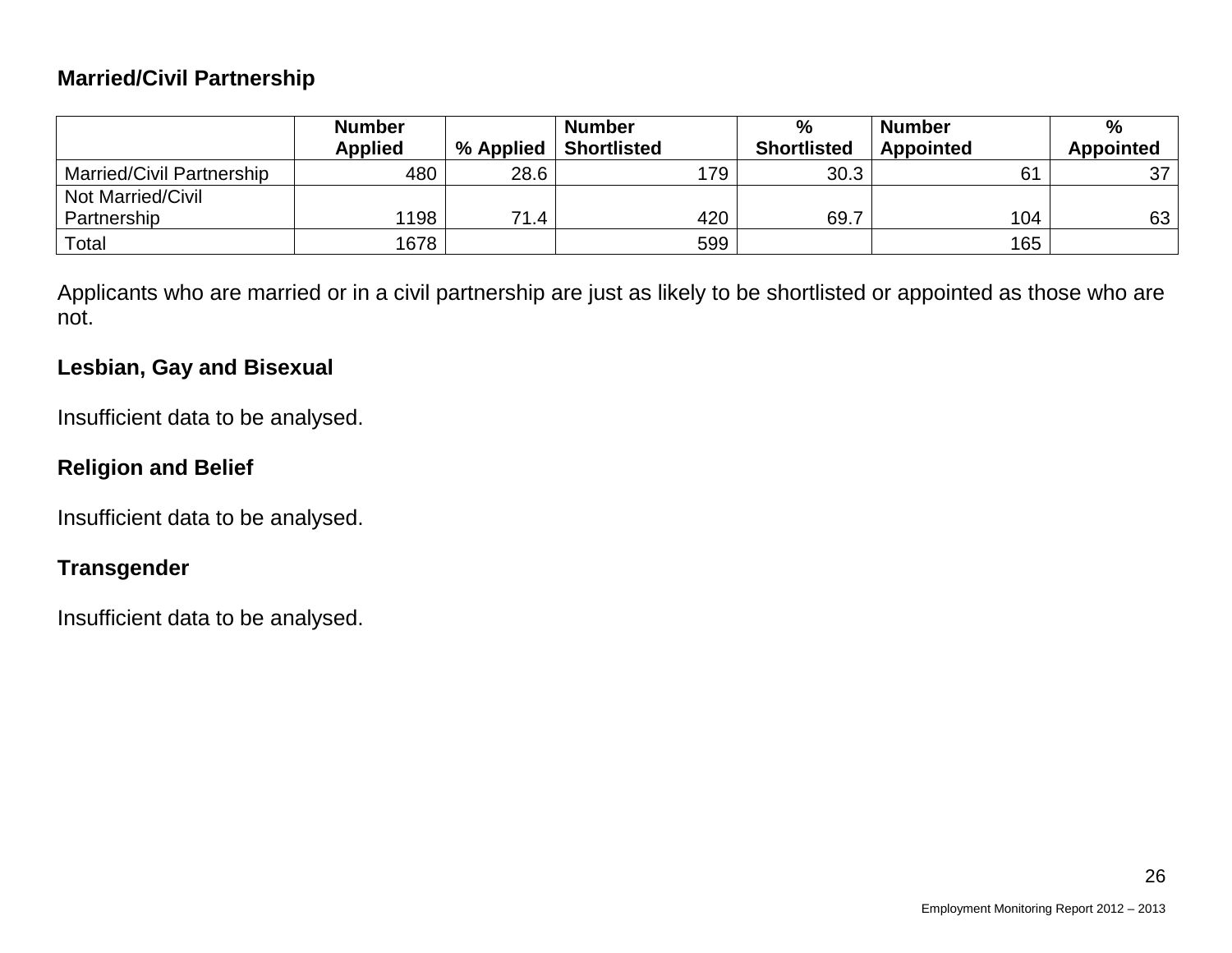#### **Summary**



**Chart 4 – Number of Applications Compared with the Number Shortlisted and Appointed for by protected characteristic**

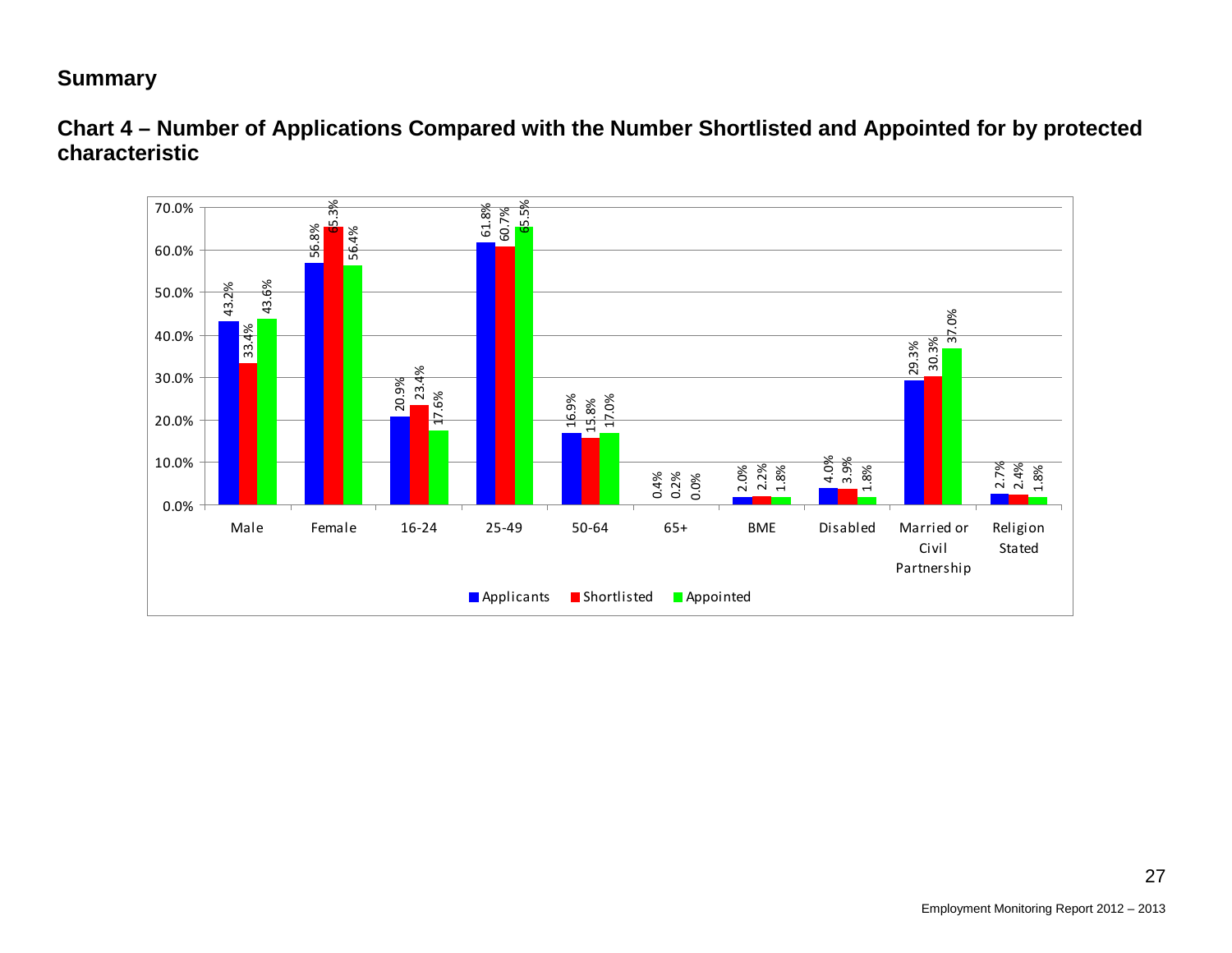|                                      | <b>Applied</b> | <b>Shortlisted</b> | <b>Number</b><br>expected to be<br>shortlisted* | <b>Analysis of</b><br>shortlisting | <b>Appointed</b> | <b>Number</b><br>expected to be<br>appointed* | <b>Analysis of</b><br>appointments |
|--------------------------------------|----------------|--------------------|-------------------------------------------------|------------------------------------|------------------|-----------------------------------------------|------------------------------------|
| Male                                 | 715            | 200                | 224 - 287                                       | Low                                | 72               | 54 - 86                                       | As expected                        |
| Female                               | 939            | 391                | 299 - 371                                       | High                               | 93               | $73 - 111$                                    | As expected                        |
| <b>Ethnic Minority</b>               | 33             | 13                 | $5 - 19$                                        | As expected                        | 3                | $0 - 7$                                       | As expected                        |
| <b>Disabled</b>                      | 66             | 23                 | $14 - 33$                                       | As expected                        | 3                | $1 - 11$                                      | As expected                        |
| Age 16-24                            | 343            | 138                | 101 - 144                                       | As expected                        | 29               | $23 - 45$                                     | As expected                        |
| Age 25-49                            | 1014           | 358                | $325 - 399$                                     | As expected                        | 108              | $80 - 120$                                    | As expected                        |
| Age 50-64                            | 277            | 93                 | 79 - 118                                        | As expected                        | 28               | $17 - 37$                                     | As expected                        |
| Age 65+                              | 6              | 1                  | $0 - 5$                                         | As expected                        | 0                | $0 - 3$                                       | As expected                        |
| Marriage and<br>Civil<br>Partnership | 480            | 179                | 146-197                                         | As expected                        | 61               | $35 - 61$                                     | As expected                        |
| <b>Religion stated</b>               | 45             | 14                 | $8 - 24$                                        | As expected                        | 3                | $0 - 8$                                       | As expected                        |

### **Summary of job applicants by protected characteristic**

\* This is the number that statistically would be expected to be shortlisted or appointed, all other things being equal.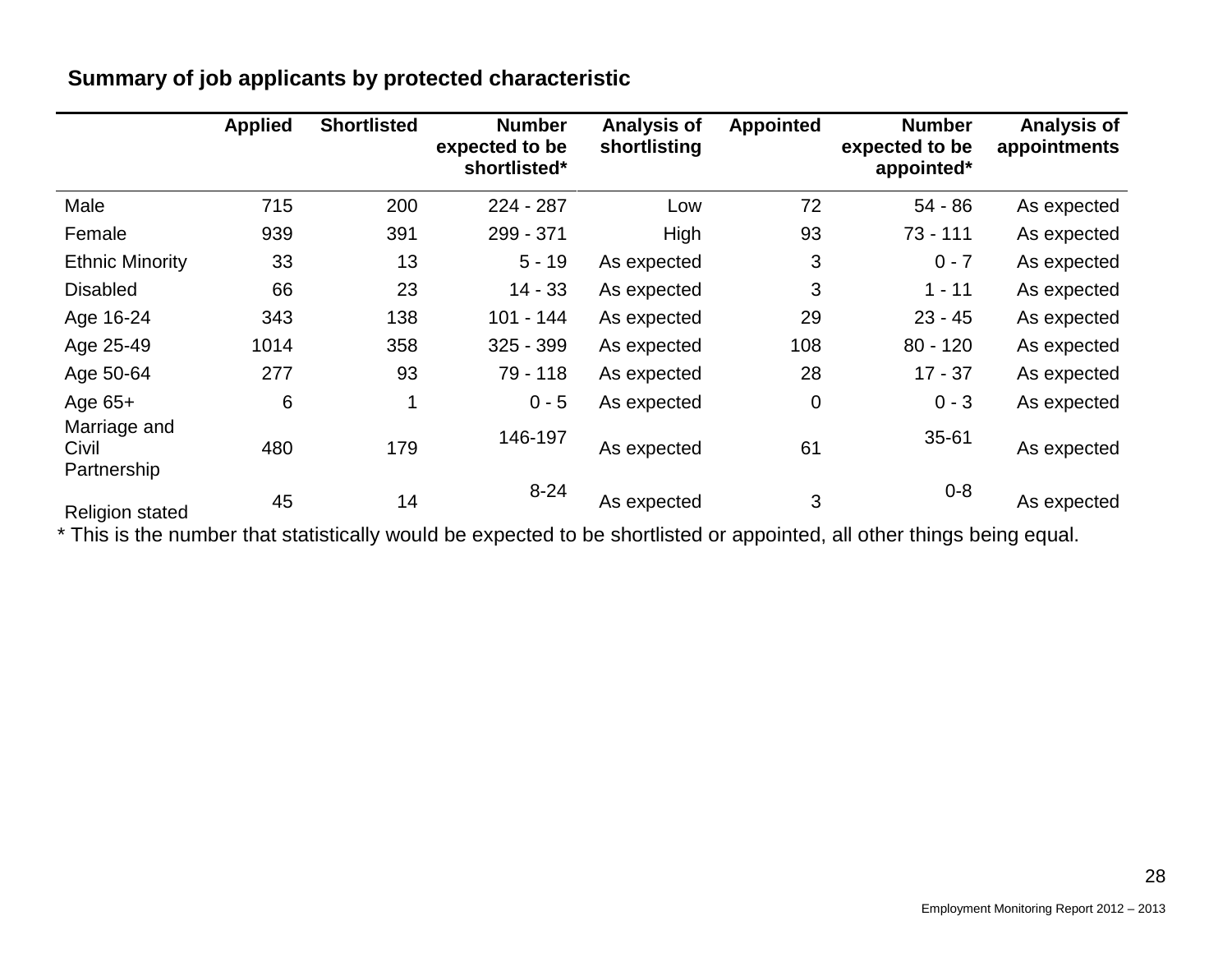## **5. Training Applications and Training Received**

Corporate training courses, as set out in our Learning and Development Plan, are automatically booked and recorded on our HR/Payroll system. Where services arrange separate ad hoc training for their employees, each service has a Training Link Officer whose responsibility it is to record that training on the HR/Payroll system. Therefore the training records held on our HR/Payroll system should reflect all training that has been undertaken across the Council. However it is possible that these records could be under-reported if not all training undertaken has been captured on the HR/Payroll system.

A manual process has been used within services to record applications for training that have not been approved. A workflow package has been put into place during this period to record on the HR/Payroll system applications for training in addition to training actually undertaken. This information will not be available until the next report is produced. This improvement to the HR/Payroll system will improve data capture as well as record the different stages in the training request process. We have also moved to a self-service system and this will enable staff to ensure their own training records are accurate.

**Table 13** below shows the actual training undertaken with turned down training applications added to it, to show the overall picture of training requests. This assumes that all courses undertaken were requested formally, although we know in practice this is often not the case, particularly where mandatory training is booked for staff without a training request form. Therefore we are not confident that the data in this table is very meaningful in identifying whether there has been any discrimination at the training request stage.

**Table 14** below shows the actual training undertaken during the period 2012-2013.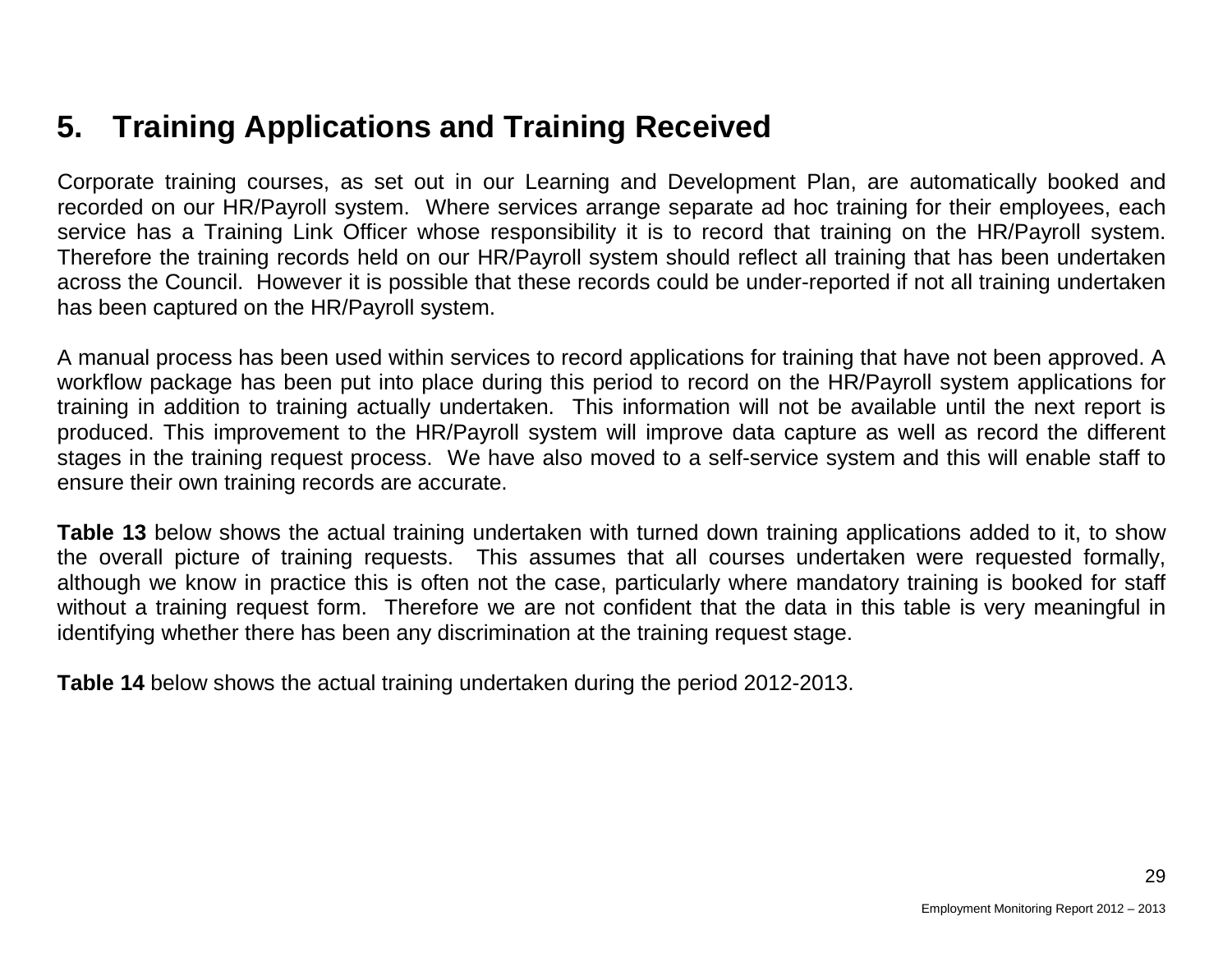## **Table 13a - Training Applications by Service for Conwy County Borough Council – 2012/13**

|                                                       | <b>Total</b><br><b>Training</b><br><b>Applications</b> | Age<br>$16 - 24$ | Age<br>$25 - 49$ | Age<br>50 - 64 | Age<br>$65+$ | <b>Female</b> | <b>Male</b>  | <b>Black</b><br><b>Minority</b><br><b>Ethnic</b> | <b>Disabled</b> | <b>Married/Civil</b><br><b>Partnership</b> | Gay,<br>Lesbian,<br><b>Bisexual</b> | <b>Transgender</b> |
|-------------------------------------------------------|--------------------------------------------------------|------------------|------------------|----------------|--------------|---------------|--------------|--------------------------------------------------|-----------------|--------------------------------------------|-------------------------------------|--------------------|
| <b>Adult Social Care &amp; Community Services</b>     | 2304                                                   | 59               | 1198             | 997            | 50           | 2017          | 287          | 44                                               | 87              | 1429                                       | 0                                   | 0                  |
| <b>Audit &amp; Procurement</b>                        | 1                                                      | $\mathbf 0$      | $\Omega$         | $\Omega$       | $\mathbf{0}$ | 0             | $\mathbf{0}$ | $\mathbf{0}$                                     | $\bf{0}$        | $\Omega$                                   | 0                                   | $\mathbf 0$        |
| <b>Chief Executive</b>                                | $\overline{7}$                                         | $\Omega$         | $\Omega$         | $\Omega$       | $\Omega$     | 6             | $\mathbf{0}$ | $\mathbf{0}$                                     | $\mathbf{0}$    | $\Omega$                                   | 15                                  | $\pmb{0}$          |
| <b>Children &amp; Families Service</b>                | 841                                                    | 18               | 561              | 237            | 24           | 629           | 212          | 17                                               | 21              | 355                                        | 8                                   | 0                  |
| <b>Community Development Service</b>                  | 381                                                    | 67               | 223              | 88             | 0            | 238           | 143          | $\mathbf{0}$                                     | 12              | 110                                        | 0                                   | 0                  |
| <b>Corporate Financial Service</b>                    | 17                                                     | 0                | 15               | 0              | 0            | 12            | 5            | $\mathbf 0$                                      | $\mathbf 0$     | 0                                          | 0                                   | 0                  |
| <b>Corporate Human Resources</b>                      | 12                                                     | $\Omega$         | 6                | $\Omega$       | 0            | 10            | 0            | $\mathbf{0}$                                     | $\mathbf{0}$    | $\mathbf 0$                                | 0                                   | 0                  |
| <b>Corporate Improvement &amp; Development</b>        | 14                                                     | $\Omega$         | 13               | $\Omega$       | 0            | 9             | 5            | $\mathbf 0$                                      | $\mathbf{0}$    | 0                                          | 0                                   | 0                  |
| <b>Corporate Marketing &amp; Communications</b>       | $\mathbf{2}$                                           | $\Omega$         | $\Omega$         | $\Omega$       | $\Omega$     | $\bf{0}$      | 0            | $\mathbf{0}$                                     | $\mathbf{0}$    | 0                                          | 0                                   | 0                  |
| <b>Education</b>                                      | 385                                                    | 25               | 250              | 109            | 0            | 300           | 85           | $\mathbf 0$                                      | $\mathbf 0$     | 243                                        | 0                                   | 0                  |
| <b>Environmental Services</b>                         | 231                                                    | 5                | 134              | 84             | 8            | 29            | 202          | $\mathbf{0}$                                     | 9               | 123                                        | 0                                   | $\mathbf 0$        |
| <b>Governance Efficiency &amp; Transformation</b>     | 128                                                    | 6                | 63               | 59             | $\Omega$     | 106           | 22           | $\mathbf{0}$                                     | 16              | 18                                         | 0                                   | $\pmb{0}$          |
| <b>Highways &amp; Infrastructure</b>                  | 223                                                    | 16               | 114              | 88             | 5            | 55            | 168          | $\mathbf 0$                                      | 6               | 92                                         | 0                                   | 0                  |
| <b>Information Technology</b>                         | 36                                                     | $\Omega$         | 26               | 10             | $\Omega$     | 12            | 24           | $\mathbf{0}$                                     | $\mathbf 0$     | 18                                         | 0                                   | 0                  |
| <b>Law &amp; Governance</b>                           | 53                                                     | 0                | 34               | 16             | 0            | 37            | 16           | $\mathbf 0$                                      | $\mathbf 0$     | 24                                         | 0                                   | 0                  |
| <b>Property Management &amp; Asset Service</b>        | 54                                                     | 6                | 25               | 17             | 6            | 28            | 26           | $\mathbf{0}$                                     | 0               | 22                                         | 0                                   | 0                  |
| <b>Provider Unit</b>                                  | 15                                                     | $\mathbf 0$      | 9                | 6              | 0            | 10            | 5            | $\mathbf 0$                                      | $\mathbf 0$     | 15                                         | 5                                   | 0                  |
| <b>Regulatory Service &amp; Housing</b>               | 57                                                     | 5                | 35               | 15             | 0            | 40            | 17           | $\mathbf 0$                                      | $\mathbf 0$     | 30                                         | 0                                   | 0                  |
| <b>Revenues &amp; Benefits Service</b>                | 66                                                     | $\overline{0}$   | 48               | 14             | 0            | 49            | 17           | $\mathbf 0$                                      | $\mathbf 0$     | 34                                         | 0                                   | 0                  |
| <b>Social Care Complaints &amp; Quality Assurance</b> | 113                                                    | $\mathbf 0$      | 72               | 41             | 0            | 98            | 15           | $\mathbf 0$                                      | 6               | 62                                         | 0                                   | 0                  |
| <b>Theatres &amp; Conference Centre</b>               | 66                                                     | 13               | 37               | 16             | $\Omega$     | 28            | 38           | $\mathbf{0}$                                     | $\bf{0}$        | 38                                         | 0                                   | 0                  |
| <b>Total</b>                                          | 5016                                                   | 230              | 2868             | 1805           | 104          | 3725          | 1291         | 69                                               | 163             | 2627                                       | 40                                  | 32                 |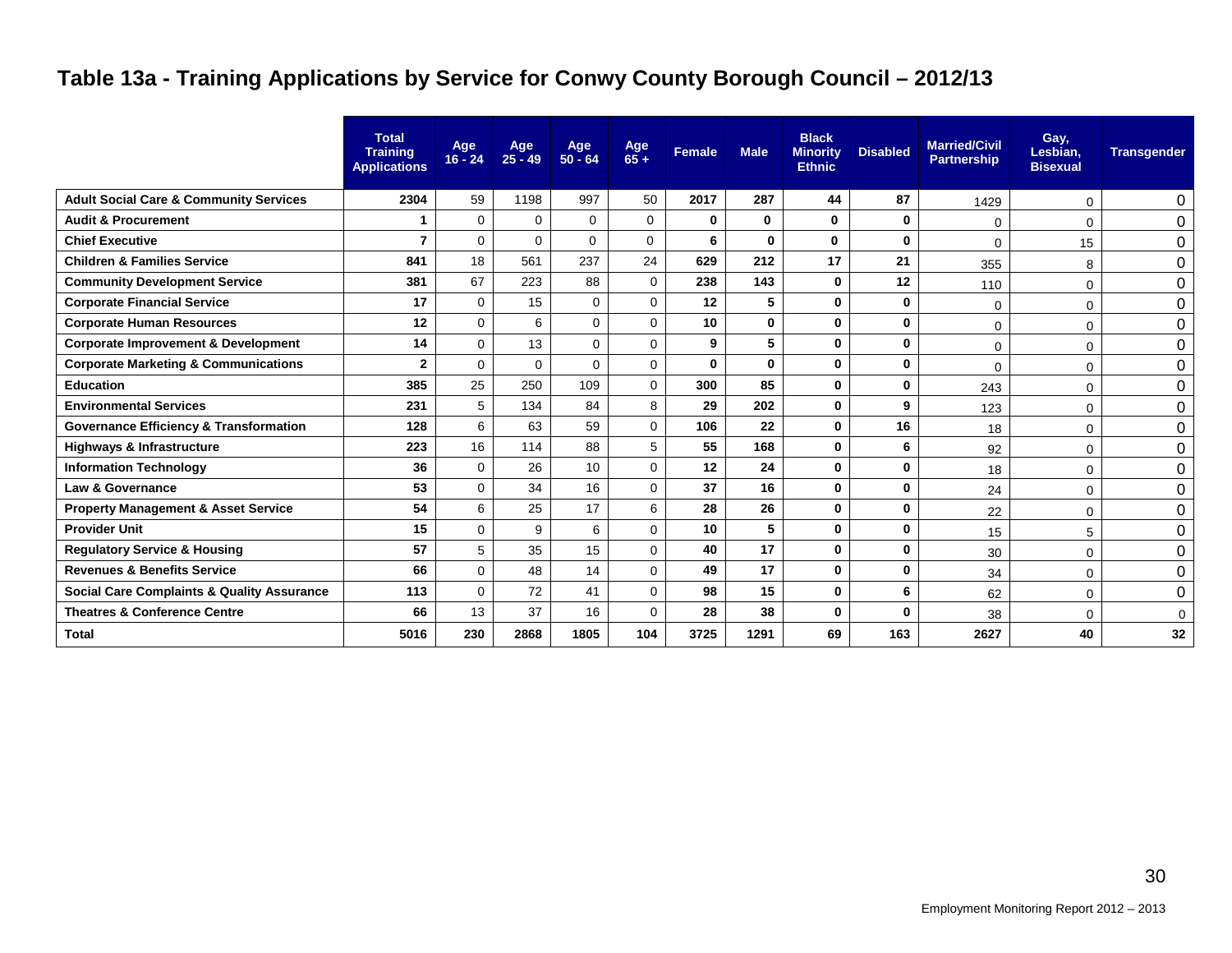## **Table 13b - Training Applications by religion and belief**

| <b>Service</b>                                | <b>Grand</b><br><b>Total</b> | <b>Agnostic</b> | <b>Buddhist</b> | <b>Christian</b> | <b>Hindu</b> | <b>Jewish</b> | <b>Muslim</b>  | <b>No</b><br><b>Religion</b> | <b>Not</b><br><b>Stated</b> | <b>Other</b> |
|-----------------------------------------------|------------------------------|-----------------|-----------------|------------------|--------------|---------------|----------------|------------------------------|-----------------------------|--------------|
| Adult Social Care & Community Services        | 858                          | 0               | 0               | 308              | 16           | 0             | 0              | 199                          | 310                         | 25           |
| Audit & Procurement                           |                              | $\Omega$        | $\Omega$        | 0                | 0            | 0             | $\Omega$       | $\Omega$                     | $\Omega$                    | $\mathbf 0$  |
| <b>Children &amp; Families Service</b>        | 889                          | 18              | 11              | 385              | 0            | $\Omega$      | $\Omega$       | 145                          | 310                         | 20           |
| <b>Community Development Service</b>          | 326                          | $\mathbf 0$     | $\Omega$        | 62               | 0            | 0             | $\Omega$       | 32                           | 224                         | 5            |
| <b>Corporate Financial Service</b>            | 6                            | $\Omega$        | $\Omega$        | 5                | 0            | 0             | $\Omega$       | $\Omega$                     | $\Omega$                    | 0            |
| Corporate Human Resources                     | 10                           | $\Omega$        | 0               | 5                | 0            | $\Omega$      | $\Omega$       | $\Omega$                     | $\mathbf 0$                 | $\Omega$     |
| Corporate Improvement & Development           | 8                            | 0               | $\mathbf 0$     | 0                | 0            | 0             | $\mathbf 0$    | 0                            | $\mathbf 0$                 | 0            |
| Corporate Marketing & Communications          | 2                            | 0               | 0               | 0                | 0            | 0             | 0              | 0                            | 0                           | 0            |
| <b>Corporate Services</b>                     | $\overline{4}$               | 0               | $\mathbf 0$     | $\mathbf 0$      | 0            | 0             | $\mathbf 0$    | 0                            | $\Omega$                    | $\mathbf 0$  |
| Education                                     | 395                          | 0               | $\Omega$        | 60               | 0            | 0             | 0              | 16                           | 316                         | 0            |
| <b>Environmental Services</b>                 | 228                          | 0               | $\Omega$        | 91               | 0            | 0             | $\Omega$       | 45                           | 91                          | 0            |
| Governance Efficiency & Transformation        | 48                           | 0               | $\mathbf 0$     | 23               | 0            | $\Omega$      | $\Omega$       | 15                           | 10                          | $\Omega$     |
| Highways & Infrastructure                     | 216                          | 0               | 0               | 87               | 0            | 0             | $\Omega$       | 38                           | 89                          | 0            |
| Information Technology                        | 32                           | 0               | $\Omega$        | 13               | 0            | 0             | $\Omega$       | 11                           | $\Omega$                    | 0            |
| Law & Governance                              | 52                           | $\Omega$        | $\Omega$        | 20               | 0            | 0             | $\Omega$       | 14                           | 18                          | $\Omega$     |
| Property Management & Asset Service           | 48                           | 0               | $\Omega$        | 28               | 0            | 0             | $\Omega$       | 5                            | 15                          | 0            |
| Provider Unit                                 | 1583                         | $\overline{7}$  | $\Omega$        | 574              | 0            | 7             | $\overline{2}$ | 205                          | 774                         | 14           |
| <b>Regulatory Services &amp; Housing</b>      | 58                           | $\Omega$        | $\Omega$        | 8                | $\Omega$     | $\Omega$      | $\Omega$       | $\Omega$                     | 47                          | 0            |
| Revenues & Benefits Service                   | 66                           | 0               | $\mathbf 0$     | 51               | 0            | 0             | 0              | 5                            | 9                           | 0            |
| Social Care Complaints & Quality<br>Assurance | 117                          | $\mathbf 0$     | $\mathbf 0$     | 42               | 0            | 0             | 0              | 40                           | 35                          | 0            |
| Theatres & Conference Centre                  | 67                           | 0               | 0               | 21               | 0            | 0             | 0              | 13                           | 32                          | $\Omega$     |
| <b>Total</b>                                  | 5016                         | 32              | 11              | 1787             | 17           | 7             | $\mathbf{2}$   | 793                          | 2296                        | 71           |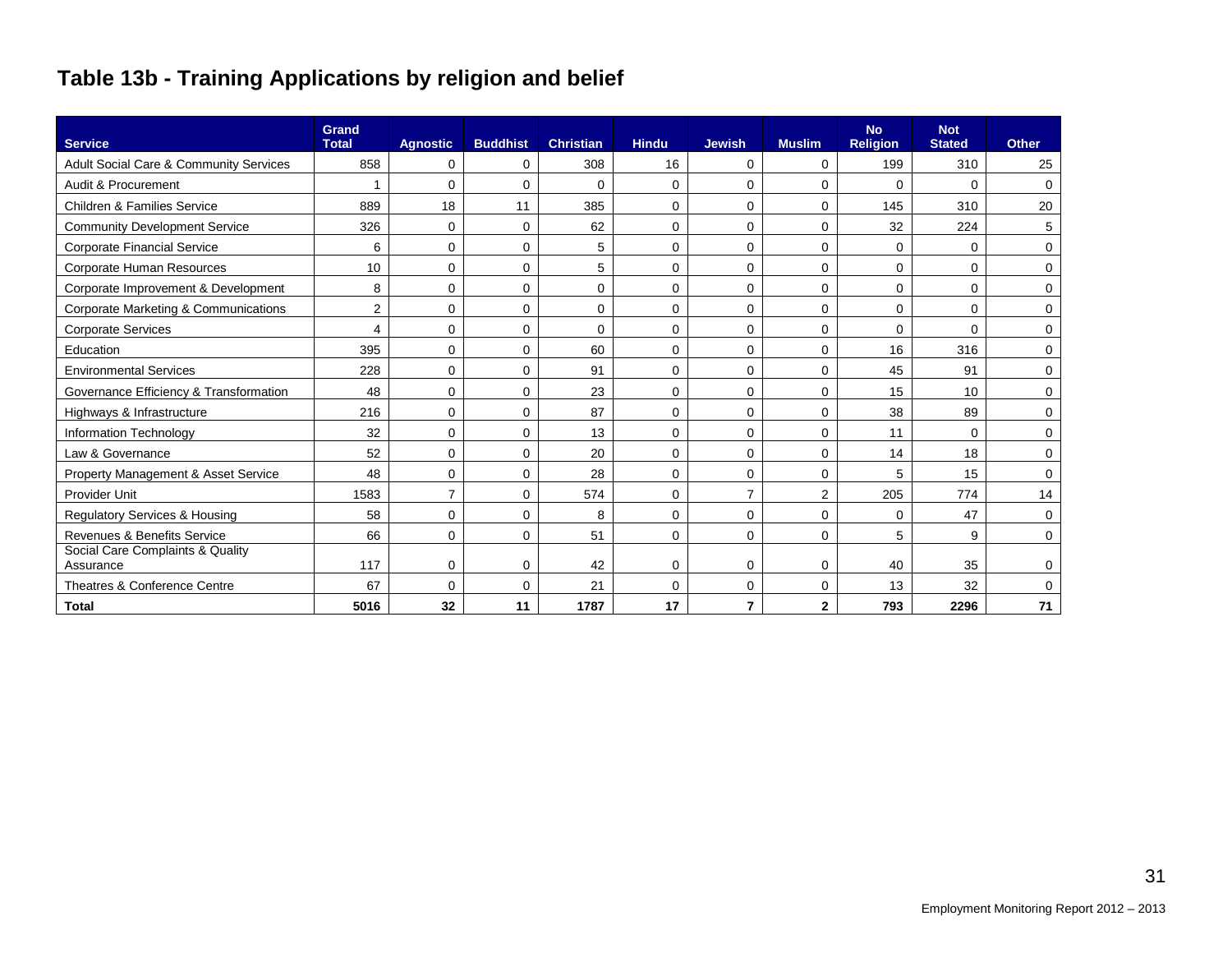## **Table 14a - Training Completed by Service for Conwy County Borough Council – 2012/13**

|                                                       | <b>Total</b><br><b>Training</b><br><b>Events</b> | Age<br>$16 - 24$ | Age<br>25 - 49 | Age<br>50 - 64 | Age<br>$65+$ | <b>Female</b> | <b>Male</b> | <b>Black</b><br><b>Minority</b><br><b>Ethnic</b> | <b>Disabled</b> | <b>Married/Civil</b><br><b>Partnership</b> | Gay,<br>Lesbian,<br><b>Bisexual</b> | <b>Transgender</b> |
|-------------------------------------------------------|--------------------------------------------------|------------------|----------------|----------------|--------------|---------------|-------------|--------------------------------------------------|-----------------|--------------------------------------------|-------------------------------------|--------------------|
| <b>Adult Social Care &amp; Community Services</b>     | 2294                                             | 59               | 1194           | 991            | 50           | 2008          | 286         | 44                                               | 87              | 1424                                       | 0                                   | 0                  |
| <b>Audit &amp; Procurement</b>                        |                                                  | 0                | 0              | $\mathbf 0$    | $\mathbf 0$  | $\mathbf 0$   | 0           | 0                                                | 0               | $\Omega$                                   | 0                                   | $\mathbf 0$        |
| <b>Chief Executive</b>                                | 7                                                | $\Omega$         | $\Omega$       | $\Omega$       | $\Omega$     | 6             | $\bf{0}$    | $\bf{0}$                                         | $\bf{0}$        | $\mathbf 0$                                | 15                                  | $\boldsymbol{0}$   |
| <b>Children &amp; Families Service</b>                | 834                                              | 17               | 559            | 234            | 24           | 626           | 208         | 17                                               | 21              | 355                                        | 8                                   | $\Omega$           |
| <b>Community Development Service</b>                  | 381                                              | 67               | 223            | 88             | $\mathbf 0$  | 238           | 143         | 0                                                | 12              | 108                                        | $\Omega$                            | 0                  |
| <b>Corporate Financial Service</b>                    | 17                                               | $\mathbf 0$      | 15             | $\Omega$       | $\mathbf 0$  | 12            | 5           | 0                                                | 0               | $\mathbf 0$                                | 0                                   | 0                  |
| <b>Corporate Human Resources</b>                      | 12                                               | $\Omega$         | 6              | $\Omega$       | $\Omega$     | 10            | $\bf{0}$    | $\bf{0}$                                         | $\bf{0}$        | 0                                          | 0                                   | 0                  |
| <b>Corporate Improvement &amp; Development</b>        | 14                                               | $\mathbf 0$      | 13             | $\Omega$       | $\Omega$     | 9             | 5           | 0                                                | $\bf{0}$        | $\mathbf 0$                                | 0                                   | $\mathbf 0$        |
| <b>Corporate Marketing &amp; Communications</b>       | $\overline{2}$                                   | $\Omega$         | $\Omega$       | $\Omega$       | $\Omega$     | $\bf{0}$      | $\mathbf 0$ | $\bf{0}$                                         | 0               | $\Omega$                                   | 0                                   | 0                  |
| <b>Education</b>                                      | 385                                              | 25               | 250            | 109            | $\mathbf 0$  | 300           | 85          | $\bf{0}$                                         | 0               | 243                                        | 0                                   | $\mathbf 0$        |
| <b>Environmental Services</b>                         | 231                                              | 5                | 134            | 84             | 8            | 29            | 202         | $\bf{0}$                                         | 9               | 123                                        | 0                                   | 0                  |
| <b>Governance Efficiency &amp; Transformation</b>     | 128                                              | 6                | 63             | 59             | $\Omega$     | 106           | 22          | $\bf{0}$                                         | 16              | 18                                         | 0                                   | $\mathbf 0$        |
| <b>Highways &amp; Infrastructure</b>                  | 211                                              | 15               | 103            | 88             | 5            | 52            | 159         | 0                                                | 6               | 88                                         | 0                                   | $\Omega$           |
| <b>Information Technology</b>                         | 35                                               | $\Omega$         | 25             | 10             | $\Omega$     | 12            | 23          | $\bf{0}$                                         | $\bf{0}$        | 18                                         | 0                                   | $\Omega$           |
| <b>Law &amp; Governance</b>                           | 53                                               | $\mathbf 0$      | 34             | 16             | $\mathbf 0$  | 37            | 16          | 0                                                | 0               | 24                                         | 0                                   | $\Omega$           |
| <b>Property Management &amp; Asset Service</b>        | 54                                               | 6                | 25             | 17             | 6            | 28            | 26          | $\bf{0}$                                         | 0               | 22                                         | 0                                   | $\mathbf 0$        |
| <b>Provider Unit</b>                                  | 15                                               | $\mathbf 0$      | 9              | 6              | $\Omega$     | 10            | 5           | $\bf{0}$                                         | 0               | 15                                         | 5                                   | $\mathbf 0$        |
| <b>Regulatory Service &amp; Housing</b>               | 57                                               | 5                | 35             | 15             | $\mathbf 0$  | 40            | 17          | 0                                                | 0               | 30                                         | 0                                   | $\Omega$           |
| <b>Revenues &amp; Benefits Service</b>                | 65                                               | $\Omega$         | 47             | 14             | $\mathbf 0$  | 49            | 16          | $\bf{0}$                                         | 0               | 34                                         | $\Omega$                            | $\mathbf 0$        |
| <b>Social Care Complaints &amp; Quality Assurance</b> | 113                                              | $\mathbf 0$      | 72             | 41             | $\mathbf 0$  | 98            | 15          | 0                                                | 6               | 62                                         | 0                                   | $\Omega$           |
| <b>Theatres &amp; Conference Centre</b>               | 66                                               | 13               | 37             | 16             | $\Omega$     | 28            | 38          | $\bf{0}$                                         | $\bf{0}$        | 38                                         | 0                                   | $\mathbf 0$        |
| <b>Total</b>                                          | 4985                                             | 228              | 2856           | 1797           | 104          | 3710          | 1275        | 69                                               | 163             | 2616                                       | 40                                  | 32                 |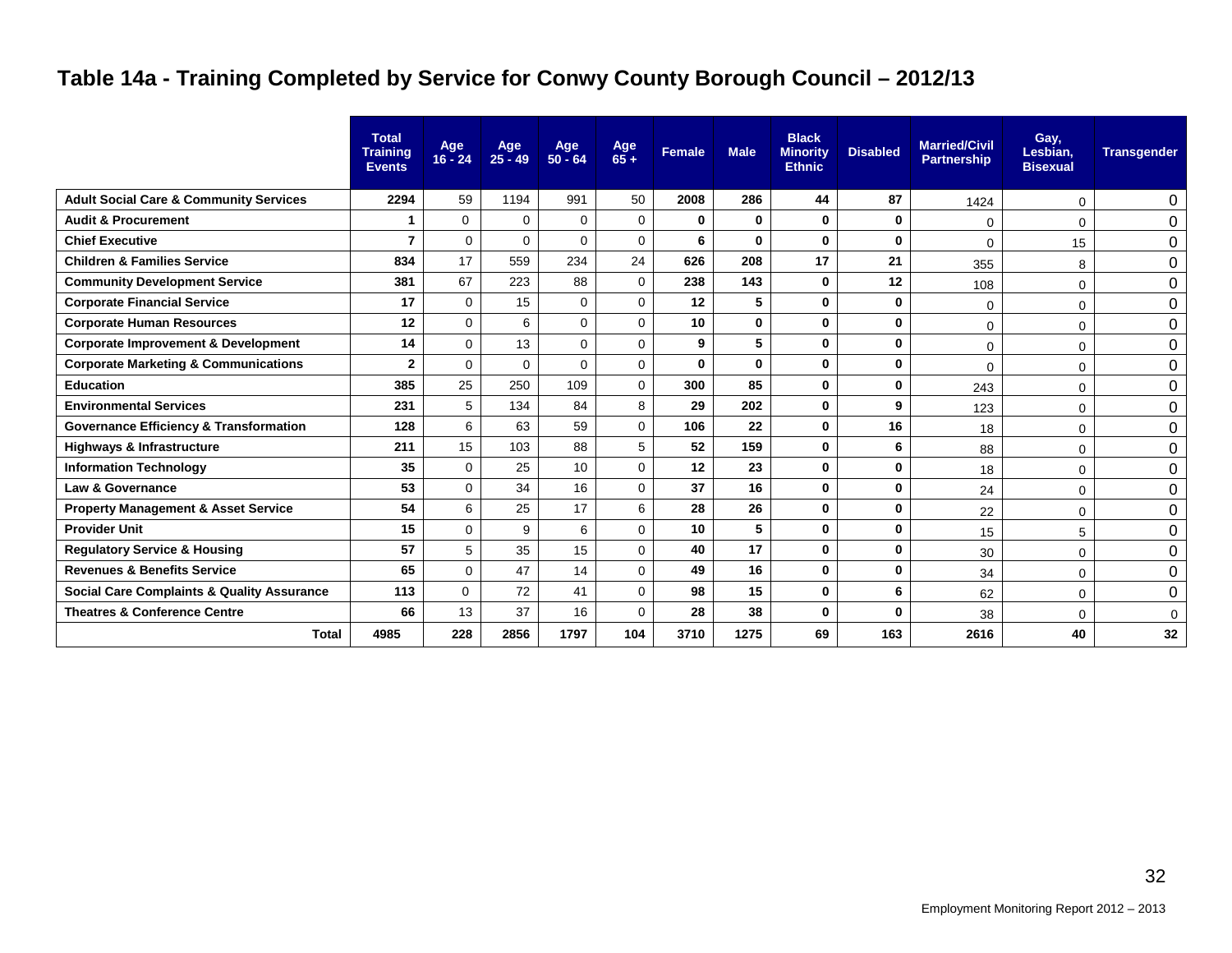## **Table 14b – Training Completed by religion and belief**

| <b>Service</b>                             | Grand<br><b>Total</b> | <b>Agnostic</b> | <b>Buddist</b> | <b>Christian</b> | <b>Hindu</b> | <b>Jewish</b>  | <b>Muslim</b> | <b>No</b><br><b>Religion</b> | <b>Not</b><br><b>Stated</b> | <b>Other</b> |
|--------------------------------------------|-----------------------|-----------------|----------------|------------------|--------------|----------------|---------------|------------------------------|-----------------------------|--------------|
| Adult Social Care & Community Services     | 848                   | 0               | 0              | 305              | 16           | 0              | 0             | 196                          | 306                         | 25           |
| Audit & Procurement                        | 1                     | 0               | 0              | $\mathbf 0$      | $\mathbf 0$  | 0              | $\mathbf 0$   | $\mathbf 0$                  | $\Omega$                    | $\mathbf 0$  |
| Children & Families Service                | 882                   | 18              | 11             | 379              | $\Omega$     | 0              | $\Omega$      | 145                          | 309                         | 20           |
| <b>Community Development Service</b>       | 326                   | 0               | 0              | 62               | 0            | 0              | 0             | 32                           | 224                         | 5            |
| <b>Corporate Financial Service</b>         | 6                     | 0               | 0              | 5                | $\Omega$     | 0              | 0             | 0                            | $\Omega$                    | 0            |
| Corporate Human Resources                  | 10                    | 0               | 0              | 5                | $\Omega$     | 0              | 0             | 0                            | $\Omega$                    | 0            |
| Corporate Improvement & Development        | 8                     | 0               | 0              | $\mathbf 0$      | $\Omega$     | 0              | $\mathbf 0$   | $\mathbf 0$                  | $\Omega$                    | $\Omega$     |
| Corporate Marketing & Communications       | $\overline{2}$        | 0               | 0              | 0                | 0            | 0              | 0             | $\mathbf 0$                  | $\mathbf 0$                 | 0            |
| <b>Corporate Services</b>                  | 4                     | 0               | 0              | $\mathbf 0$      | $\Omega$     | 0              | 0             | 0                            | $\Omega$                    | 0            |
| Education                                  | 395                   | 0               | 0              | 60               | $\Omega$     | 0              | 0             | 16                           | 316                         | 0            |
| <b>Environmental Services</b>              | 228                   | 0               | 0              | 91               | $\Omega$     | 0              | $\Omega$      | 45                           | 91                          | $\Omega$     |
| Governance Efficiency & Transformation     | 48                    | 0               | 0              | 23               | $\Omega$     | 0              | $\Omega$      | 15                           | 10                          | 0            |
| Highways & Infrastructure                  | 204                   | 0               | 0              | 83               | 0            | 0              | 0             | 37                           | 82                          | $\mathbf 0$  |
| Information Technology                     | 31                    | 0               | 0              | 13               | $\Omega$     | 0              | 0             | 11                           | $\Omega$                    | $\mathbf 0$  |
| Law & Governance                           | 52                    | 0               | 0              | 20               | $\Omega$     | 0              | 0             | 14                           | 18                          | 0            |
| Property Management & Asset Service        | 48                    | 0               | 0              | 28               | $\Omega$     | 0              | 0             | 5                            | 15                          | $\mathbf 0$  |
| <b>Provider Unit</b>                       | 1583                  | $\overline{7}$  | 0              | 574              | $\mathbf 0$  | $\overline{7}$ | 0             | 205                          | 774                         | 14           |
| <b>Regulatory Services &amp; Housing</b>   | 58                    | 0               | 0              | 8                | $\mathbf 0$  | 0              | 0             | 0                            | 47                          | $\mathbf 0$  |
| Revenues & Benefits Service                | 65                    | 0               | 0              | 50               | $\Omega$     | 0              | 0             | 5                            | 9                           | 0            |
| Social Care Complaints & Quality Assurance | 117                   | 0               | 0              | 42               | $\Omega$     | 0              | 0             | 40                           | 35                          | 0            |
| Theatres & Conference Centre               | 67                    | 0               | 0              | 21               | $\mathbf 0$  | 0              | $\mathbf 0$   | 13                           | 32                          | $\mathbf 0$  |
| <b>Total</b>                               | 4985                  | 32              | 11             | 1773             | 16           | 7              | $\mathbf{2}$  | 789                          | 2284                        | 71           |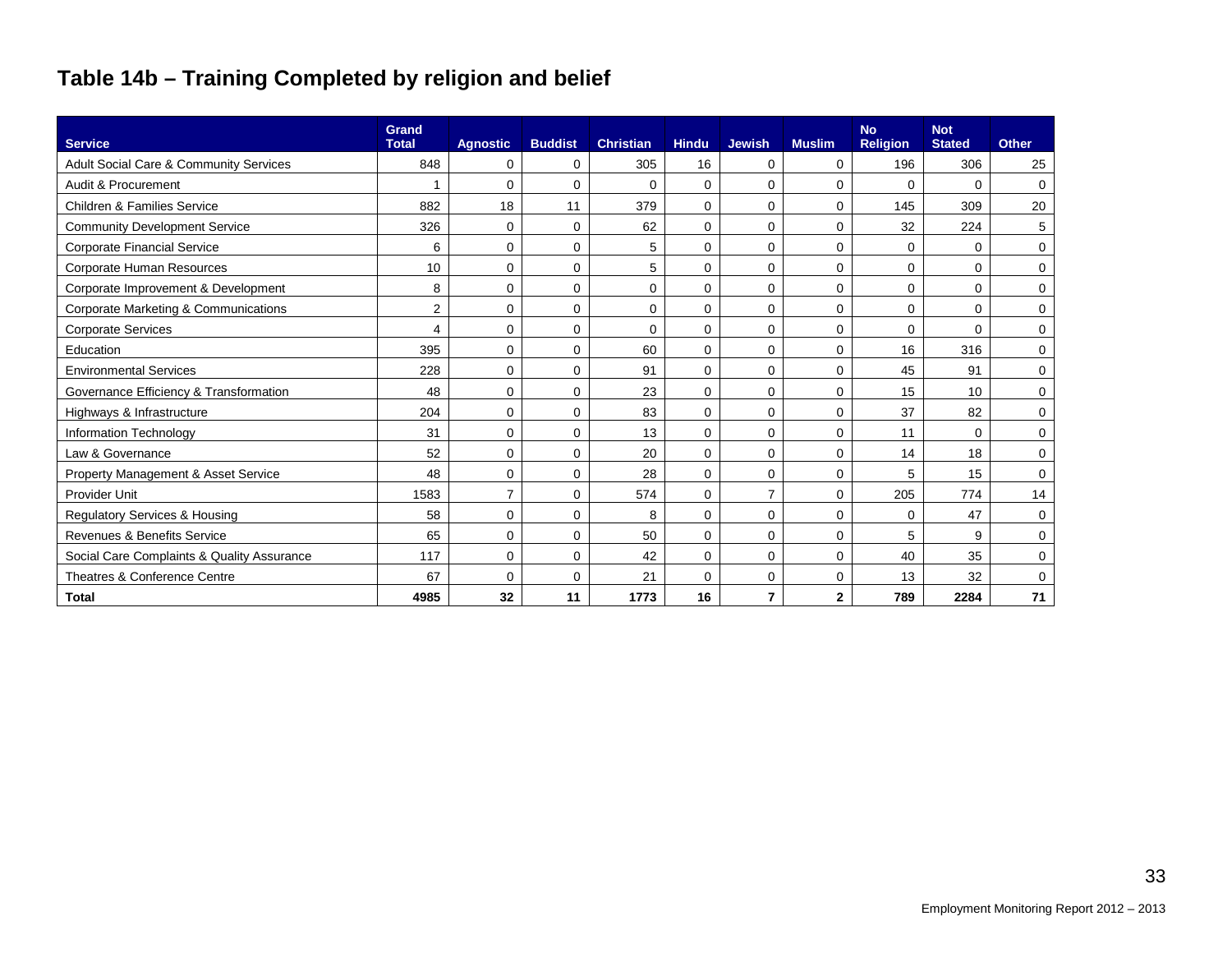#### **Table 15 - E-Learning Equality Training - Modules undertaken by employees**

**Engaging Diversity Module Completed from 1 April 2012 to 31 March 2013**

|                  | <b>Engaging Diversity</b> | <b>Total Number of</b><br><b>Modules Completed</b> |
|------------------|---------------------------|----------------------------------------------------|
| No. of Employees | 923                       |                                                    |

### **Table 16 - Analysis of completed Training Events – 2012/13**

|                              | <b>No. of Completed</b><br><b>Training Events</b> | % of Completed<br><b>Training Events</b> | % of Staff Currently<br><b>Employed</b> | <b>Analysis</b> |
|------------------------------|---------------------------------------------------|------------------------------------------|-----------------------------------------|-----------------|
| Male                         | 1275                                              | 25.5%                                    | 26.2%                                   | As expected     |
| Female                       | 3710                                              | 74.4%                                    | 73.8%                                   | As expected     |
| <b>Black Minority Ethnic</b> | 69                                                | 1.4%                                     | 0.7%                                    | High            |
| <b>Disabled</b>              | 163                                               | 3.2%                                     | 2.0%                                    | High            |
| $16 - 24$                    | 228                                               | 4.6%                                     | 4.1%                                    | As expected     |
| $25 - 49$                    | 2856                                              | 57.2%                                    | 59.9%                                   | As expected     |
| $50 - 64$                    | 1797                                              | 36.0%                                    | 33.8%                                   | As expected     |
| $65+$                        | 104                                               | 2.0%                                     | 2.2%                                    | As expected     |
| Marriage/Civil Partnership   | 2616                                              | 52.4%                                    | 58.7%                                   | As expected     |
| Lesbian, Gay, Bisexual       | 40                                                | 0.8%                                     | 0.4%                                    | As expected     |
| <b>Religion and Belief</b>   | 2701                                              | 54.1%                                    | 26.9%                                   | See commentary  |
| Transgender                  | 32 <sup>2</sup>                                   | 0.6%                                     | 0.09%                                   | As expected     |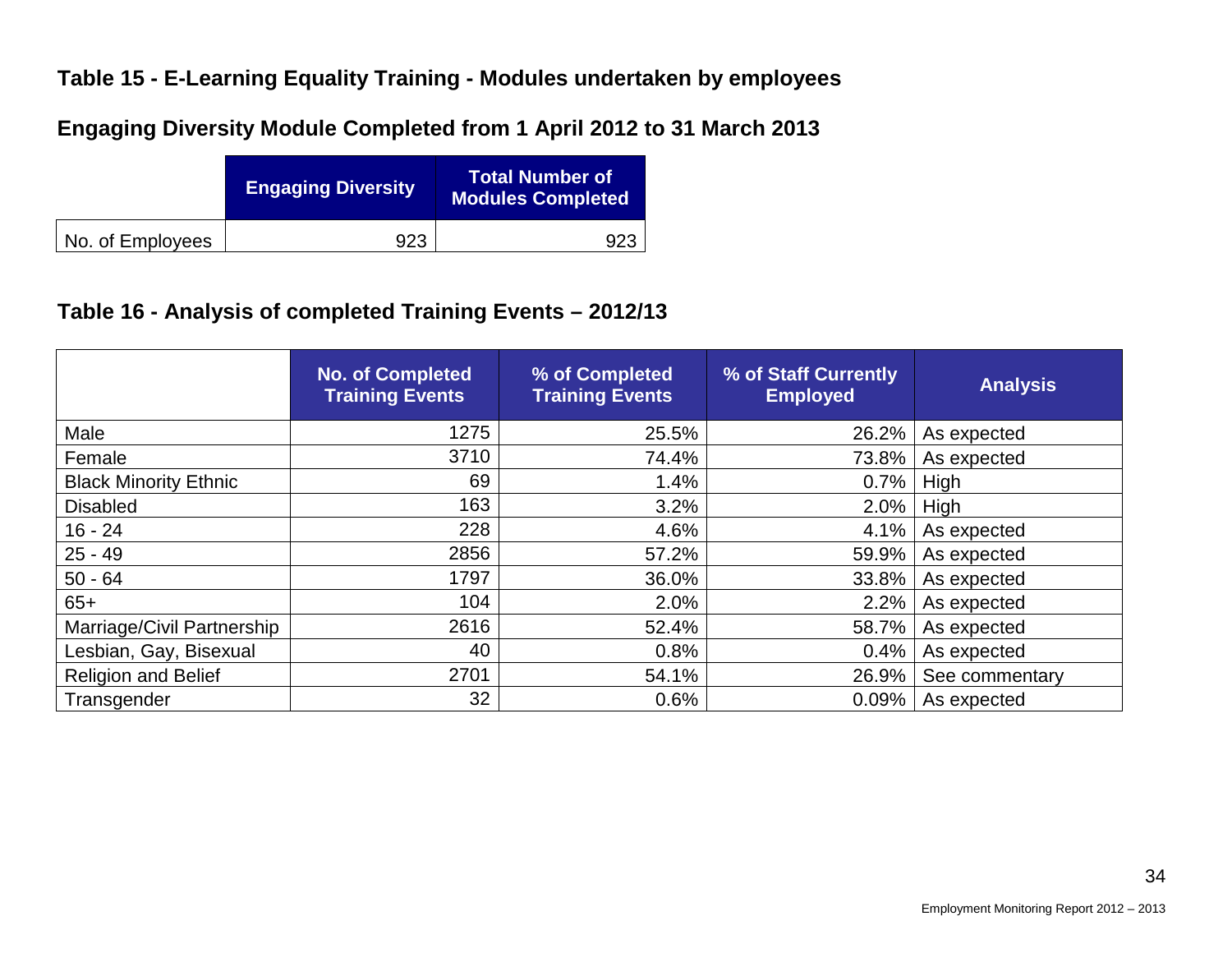The statistics evidence that employees of BME origin and those declaring a disability appear to be slightly more likely to receive training than other protected characteristics and age bands. Men are just as likely as women to receive training. Many in-house courses are now part of the Corporate Learning and Development Plan for Conwy and attendance at these courses are recorded. Training events do take place in many different formats across the Authority and more records of ad-hoc training are being recorded on the HR/Payroll system.

Employees that have accessed training and have declared information in regard to religion and belief are as follows; 65% Christian, 29% no religion, 1.2% agnostic, 0.5% Hindu, 0.4% Buddhist, 0.25% Jewish and 0.07% Muslim and 2.62% other. These figures are as expected when compared to the religion and belief workforce profile of employees in table 1a and 2b. There is insufficient information to undertake any meaningful data analysis from the data obtained on the number of training applications which were turned down.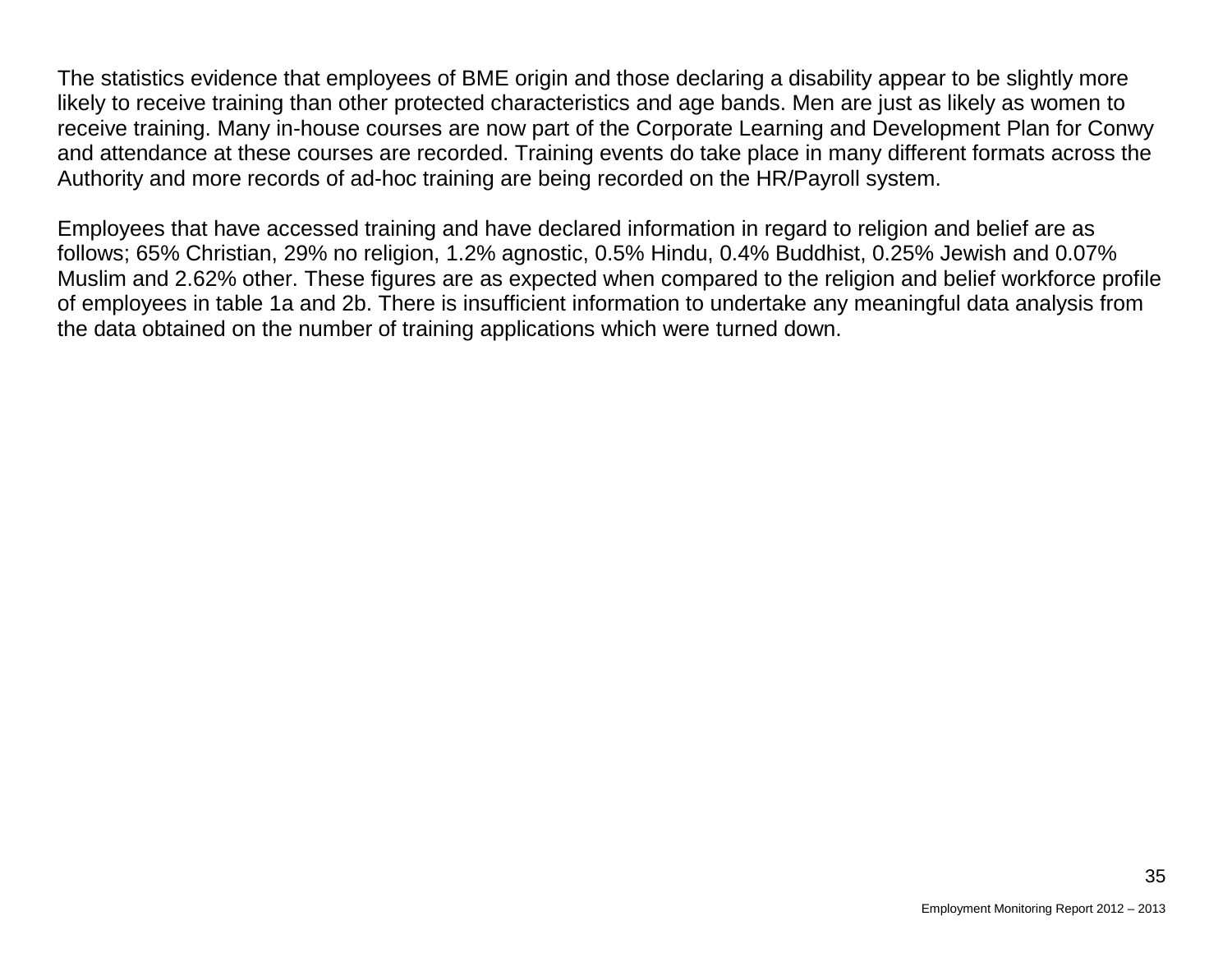## **6. Grievances / Disciplinary Action and other Cases**

Note: Any figures less than five have been rounded down to zero to protect the identity of individuals. Totals remain unchanged.

| <b>Cases</b>                 | <b>Total</b> | <b>Male</b> | Female | Age<br>$16 - 24$ | Age<br>$25 - 49$ | Age<br>$50 - 64$ | Age<br>$65 +$ | <b>Black</b><br><b>Minority</b><br><b>Ethnic</b> | <b>Disabled</b> | <b>Married /</b><br><b>Civil</b><br><b>Partnership</b> | Gay, Lesbian,<br><b>Bisexual</b> | <b>Transgender</b> | <b>Religion</b><br>& Belief |
|------------------------------|--------------|-------------|--------|------------------|------------------|------------------|---------------|--------------------------------------------------|-----------------|--------------------------------------------------------|----------------------------------|--------------------|-----------------------------|
| <b>Sickness Absence</b>      | 117          | 39          | 78     | 0                | 69               | 43               |               | 5                                                | 12              | 65                                                     |                                  |                    | 0                           |
| Grievance / Bullying         | 9            | 5           | 0      | 0                | 5                |                  |               |                                                  |                 | 8                                                      |                                  |                    | 0                           |
| Disciplinary /<br>Capability | 35           | 11          | 24     | 0                | 14               | 16               |               |                                                  | 0               |                                                        |                                  |                    | 0                           |
| <b>Totals</b>                | 161          | 55          | 106    | ⌒                | 88               | 63               |               |                                                  | 15              | 75                                                     |                                  |                    | 3                           |

#### **Table 17 – All Grievance / Disciplinary Cases in 2012/13**

Note: Information under Grievance and Bullying cases includes complainants. Information under Disciplinary / Capability includes staff against whom a complaint was made.

It is difficult to provide meaningful analysis of the above data due to the relatively small number of cases involved. There are a larger number of cases involving employees within the 25 – 49 age range, however, this does reflect the higher profile of this group within the workforce. The male grievance / bullying count is slightly higher than the male:female workforce profile of 25:75 ratio. The disciplinary / capability count and the break down of sickness absence cases is also higher than the male:female workforce profile ratio. . The number of employees declaring a disability and involved in sickness absence stages is high compared to the proportion of disabled employees in the workforce. The numbers are too small to comment in regard to ethnic origin, lesbian, gay and bisexual employees, transgender and those declaring a religion and belief or a non belief.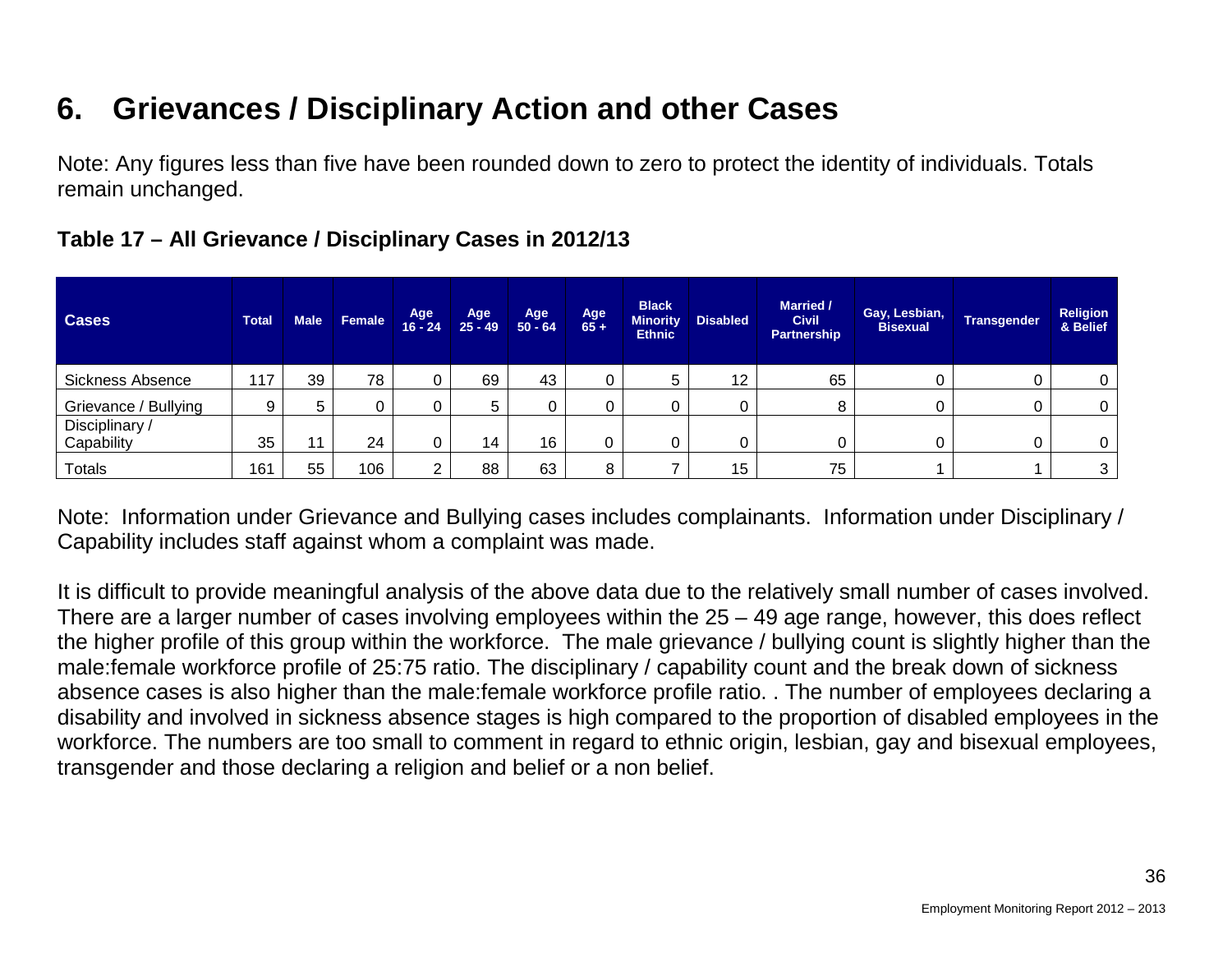## **7. Employees ending their Employment with Us**

### **Table 18a – Leavers by Reason during 2012/13**

|                                                            | <b>Total</b>   | Age<br>$16 -$<br>24 | Age<br>$25 -$<br>49 | Age<br>$50 -$<br>64     | Age<br>$65+$            | <b>Female</b>       | <b>Male</b>    | <b>Black</b><br><b>Minority</b><br><b>Ethnic</b> | <b>Disabled</b> | <b>Married/Civil</b><br><b>Partnership</b> | Gay,<br>Lesbian,<br><b>Bisexual</b> | <b>Trans-</b><br>gender |
|------------------------------------------------------------|----------------|---------------------|---------------------|-------------------------|-------------------------|---------------------|----------------|--------------------------------------------------|-----------------|--------------------------------------------|-------------------------------------|-------------------------|
| <b>Dismissal</b>                                           | 14             | $\Omega$            | 8                   | 5                       | $\mathbf 0$             | $\overline{7}$      | $\overline{7}$ | $\mathbf 0$                                      | $\mathbf 0$     | 5                                          | $\mathbf 0$                         | 0                       |
| Dismissal - III health                                     | 8              | $\Omega$            | 0                   | 6                       | 0                       | 6                   | $\mathbf 0$    | $\mathbf 0$                                      | $\pmb{0}$       | 5                                          | $\mathbf 0$                         | $\mathbf 0$             |
| End of temporary contract                                  | 81             | 28                  | 25                  | 20                      | 8                       | 25                  | 56             | $\mathbf 0$                                      | $\mathbf 0$     | 26                                         | $\mathbf 0$                         | 0                       |
| <b>Redundancy - Compulsory</b>                             | 21             | $\mathbf 0$         | 5                   | 12                      | 0                       | 15                  | $\,6$          | 0                                                | $\mathbf 0$     | 16                                         | $\mathbf 0$                         | $\mathbf 0$             |
| <b>TUPE</b>                                                | 13             | 0                   | 8                   | 5                       | 0                       | $\boldsymbol{7}$    | 6              | 0                                                | $\pmb{0}$       | $\overline{7}$                             | $\mathbf 0$                         | $\pmb{0}$               |
| Involuntary                                                | 137            | 29                  | 48                  | 48                      | 12                      | 60                  | 77             | 0                                                | $\mathbf{2}$    | 59                                         | $\mathbf 0$                         | $\pmb{0}$               |
|                                                            |                |                     |                     |                         |                         |                     |                |                                                  |                 |                                            |                                     |                         |
| <b>Death in Service</b>                                    | 5              | $\mathbf 0$         | $\Omega$            | 0                       | 0                       | $\mathbf 0$         | $\mathbf 0$    | $\Omega$                                         | $\Omega$        | 0                                          | $\Omega$                            | $\mathbf 0$             |
| <b>Deceased</b>                                            | $\overline{c}$ | 0                   | 0                   | 0                       | 0                       | $\mathsf{O}\xspace$ | $\mathbf 0$    | 0                                                | $\pmb{0}$       | 0                                          | $\mathbf 0$                         | $\mathbf 0$             |
| Other                                                      | $\overline{7}$ | $\mathbf 0$         | 0                   | $\overline{\mathbf{2}}$ | $\overline{\mathbf{3}}$ | 5                   | $\overline{2}$ | 0                                                | $\mathbf 0$     | $\mathbf 2$                                | $\mathbf 0$                         | $\pmb{0}$               |
|                                                            |                |                     |                     |                         |                         |                     |                |                                                  |                 |                                            |                                     |                         |
| <b>Redundancy - Voluntary</b>                              | $\,6$          | 0                   | $\mathbf 0$         | 0                       | 0                       | 5                   | $\mathsf 0$    | $\mathbf 0$                                      | $\pmb{0}$       | 0                                          | $\mathbf 0$                         | $\mathbf 0$             |
| Relief not worked for 18 months                            | 9              | 6                   | $\mathbf 0$         | $\Omega$                | 0                       | $\overline{7}$      | $\Omega$       | $\mathbf 0$                                      | $\mathbf 0$     | 0                                          | $\mathbf 0$                         | $\mathbf 0$             |
| Resignation                                                | 206            | 27                  | 118                 | 36                      | 25                      | 149                 | 57             | 0                                                | $\mathbf 0$     | 99                                         | $\mathbf 0$                         | $\mathbf 0$             |
| <b>Resignation - Gone to another Authority</b>             | 11             | $\mathbf 0$         | 10                  | $\pmb{0}$               | 0                       | 8                   | $\mathbf 0$    | $\mathbf 0$                                      | $\mathbf 0$     | 0                                          | $\mathbf 0$                         | $\mathbf 0$             |
| <b>Resignation - III health</b>                            | 5              | 0                   | $\mathbf 0$         | 0                       | 0                       | $\mathbf 0$         | $\mathbf 0$    | 0                                                | $\mathbf 0$     | 0                                          | $\mathbf 0$                         | $\pmb{0}$               |
| Resignation - Left for another job                         | 70             | 17                  | 42                  | 10                      | 0                       | 50                  | 20             | 0                                                | $\mathbf 0$     | 16                                         | $\mathbf 0$                         | $\pmb{0}$               |
| Resignation - Left the area                                | 4              | $\Omega$            | $\mathbf 0$         | $\mathbf 0$             | 0                       | $\mathbf 0$         | $\mathbf 0$    | $\mathbf 0$                                      | $\mathbf 0$     | 0                                          | $\Omega$                            | $\mathbf 0$             |
| <b>Resignation - Not returned after</b><br>maternity leave | 3              | $\Omega$            | $\Omega$            | $\Omega$                | 0                       | $\mathbf 0$         | $\Omega$       | $\mathbf 0$                                      | $\mathbf 0$     | 0                                          | $\mathbf 0$                         | $\mathbf 0$             |
| <b>Resignation - Returned to education</b>                 | 11             | $\mathbf 0$         | $\overline{7}$      | $\Omega$                | $\Omega$                | 8                   | $\Omega$       | 0                                                | $\mathbf 0$     | 0                                          | $\mathbf 0$                         | $\mathbf 0$             |
| <b>Retirement - Age</b>                                    | 63             | 0                   | 0                   | 37                      | 25                      | 44                  | 19             | $\mathbf 0$                                      | $\mathbf 0$     | 56                                         | $\mathbf 0$                         | $\mathbf 0$             |
| <b>Retirement - Early voluntary</b>                        | 17             | $\Omega$            | $\mathbf 0$         | 15                      | 0                       | 13                  | $\mathbf 0$    | 0                                                | $\mathbf 0$     | 13                                         | $\mathbf 0$                         | $\mathbf 0$             |
| <b>Retirement - III health</b>                             | $\overline{7}$ | $\Omega$            | $\mathbf{1}$        | 5                       | 0                       | $\mathbf 0$         | $\mathbf 0$    | 0                                                | $\mathbf 0$     | 6                                          | $\mathbf 0$                         | $\mathbf 0$             |
| <b>Transfer</b>                                            | 3              |                     | 3                   | 0                       | $\Omega$                | $\mathbf 0$         | $\mathbf 0$    | 0                                                | $\mathbf 0$     | 0                                          | $\mathbf 0$                         | $\mathbf 0$             |
| Voluntary                                                  | 415            | 56                  | 194                 | 108                     | 57                      | 299                 | 116            | 1                                                | 6               | 205                                        | $\mathbf 0$                         | $\bf{0}$                |
|                                                            |                |                     |                     |                         |                         |                     |                |                                                  |                 |                                            |                                     |                         |
| <b>Total</b>                                               | 559            | 86                  | 243                 | 158                     | 72                      | 364                 | 195            | 1                                                | 8               | 266                                        | 0                                   | 0                       |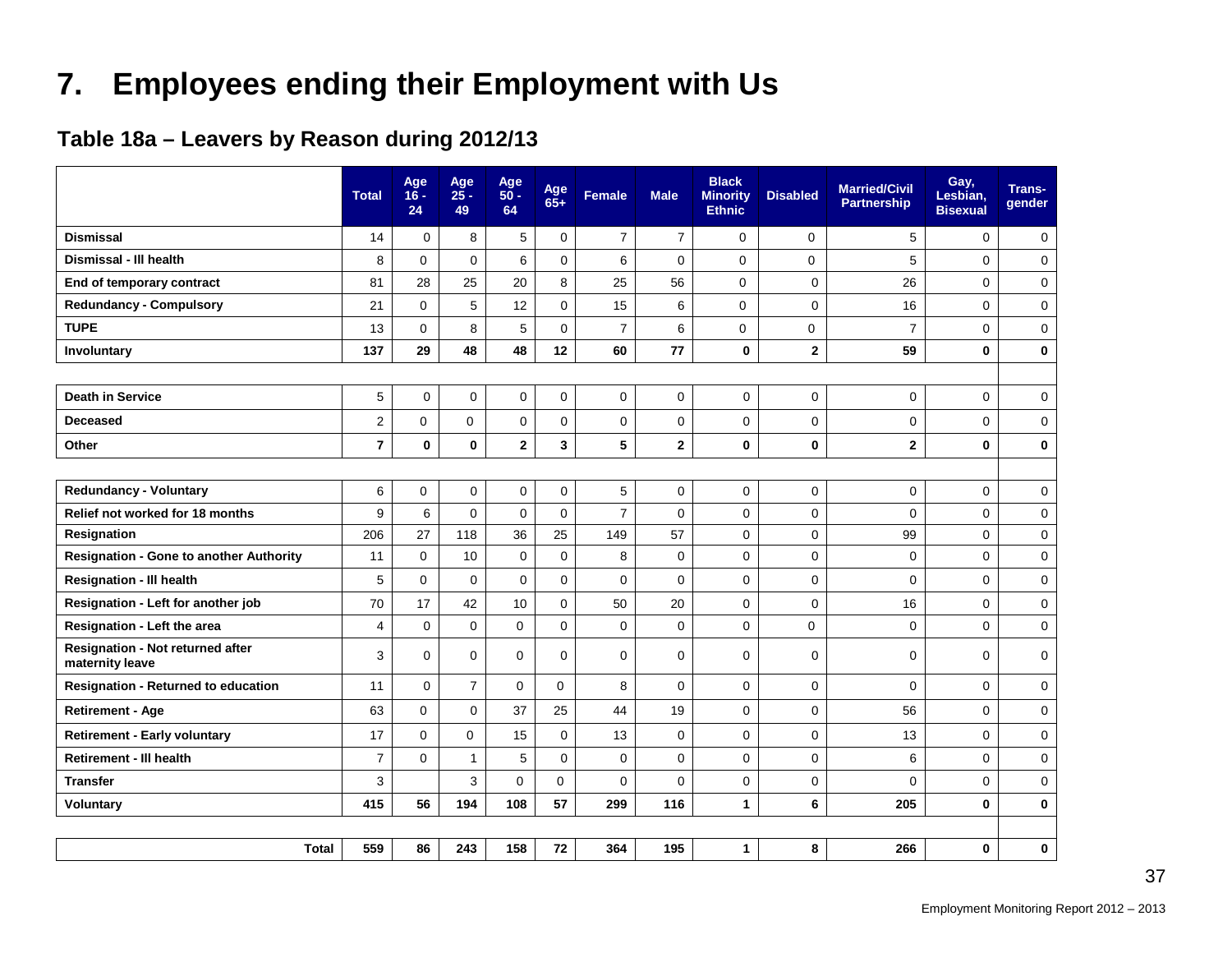## **Table 18b – Leavers by religion and belief during 2012/2013**

|                          |                                            |                         | <b>No</b>       |              |                   |                 |
|--------------------------|--------------------------------------------|-------------------------|-----------------|--------------|-------------------|-----------------|
| <b>Leaver Category</b>   | <b>Reasons</b>                             | <b>Christian</b>        | <b>Religion</b> | <b>Other</b> | <b>Not stated</b> | <b>Total</b>    |
| Involuntary              | <b>Dismissal</b>                           | 0                       | 0               | 0            | 14                | 14              |
|                          | Dismissal - III health                     | $\Omega$                | 0               | 0            | 8                 | 8               |
|                          | End of temporary contract                  | $\Omega$                | 0               | 0            | 80                | 81              |
|                          | Redundancy - Compulsory                    | 0                       | 0               | 0            | 21                | 21              |
|                          | <b>TUPE</b>                                | 0                       | 0               | 0            | 13                | 13              |
| <b>Involuntary Total</b> |                                            | 1                       | 0               | $\mathbf 0$  | 136               | 137             |
|                          |                                            |                         |                 |              |                   |                 |
| Other                    | Death in Service                           | 0                       | 0               | 0            | 5                 | 5               |
|                          | Deceased                                   | 0                       | 0               | 0            | 0                 | $\mathbf 0$     |
| <b>Other Total</b>       |                                            | 0                       | 0               | $\mathbf 0$  | $\overline{7}$    | $\overline{7}$  |
|                          |                                            |                         |                 |              |                   |                 |
| Voluntary                | Redundancy - Voluntary                     | 0                       | 0               | 0            | 6                 | 6               |
|                          | Relief not worked for 18 months            | 0                       | 0               | 0            | 9                 | 9               |
|                          | Resignation                                | $\Omega$                | 0               | 0            | 205               | 206             |
|                          | Resignation - Gone to another Authority    | 0                       | 0               | 0            | 11                | 11              |
|                          | Resignation - Ill health                   | 0                       | 0               | 0            | 5                 | $5\phantom{.0}$ |
|                          | Resignation - Left for another job         | 0                       | 0               | 0            | 67                | 70              |
|                          | Resignation - Left the area                | $\Omega$                | 0               | 0            | 4                 | 4               |
|                          | Resignation - Not returned after maternity |                         |                 |              |                   |                 |
|                          | leave                                      | 0                       | 0               | 0            | 0                 | 0               |
|                          | Resignation - Returned to education        | $\Omega$                | 0               | 0            | 11                | 11              |
|                          | Retirement - Age                           | $\Omega$                | 0               | 0            | 63                | 63              |
|                          | Retirement - Early voluntary               | $\Omega$                | 0               | 0            | 17                | 17              |
|                          | Retirement - Ill health                    | 0                       | 0               | 0            | 7                 | $\overline{7}$  |
|                          | Transfer                                   | 0                       | 0               | 0            | 0                 | $\Omega$        |
| <b>Voluntary Total</b>   |                                            | $\overline{\mathbf{2}}$ | 1               | 1            | 411               | 415             |
|                          |                                            |                         |                 |              |                   |                 |
| <b>Total</b>             |                                            | 3                       | 1               | 1            | 554               | 559             |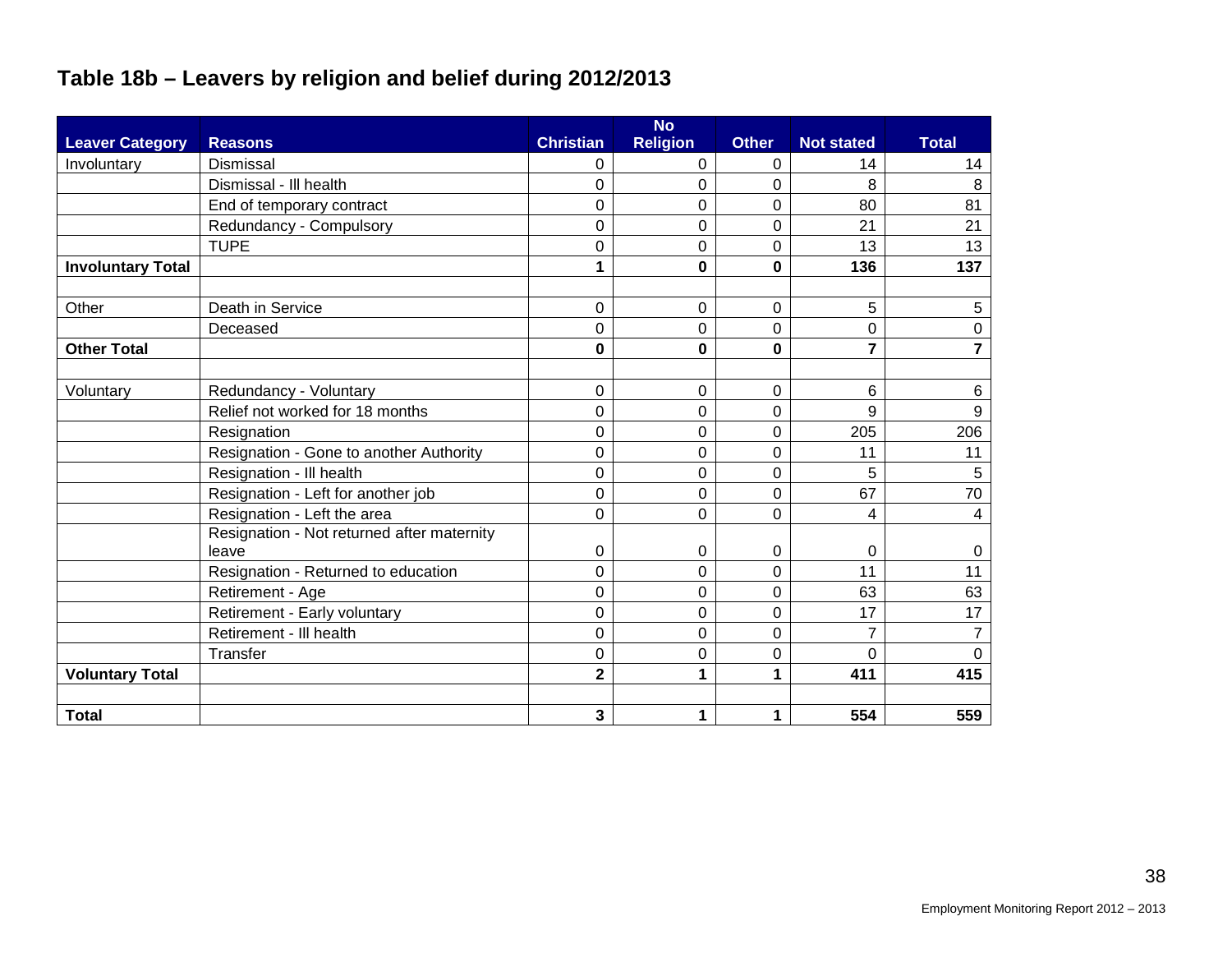The leavers' information contained within this report has been obtained from the HR/payroll system for the period 1<sup>st</sup> April 2011 and the 31<sup>st</sup> March 2012. Where an employee holds two or more jobs within the Authority, their record will be duplicated within this data which may skew some of the statistics.

Between these dates there were 569 leavers, 415 (74%) who left voluntary and 137 (25%) who left involuntary. Of those who left involuntary, 63% were staff whose temporary contract had come to an end. 21 (4%) of employees left due to compulsory redundancy and 5 employees were dismissed in this period which is the same number as the previous year.

#### **Table 19 – Percentage of leavers by protected characteristic**

| <b>Equality Group</b>        | $%$ of<br><b>Voluntary</b><br><b>Leavers</b> | $%$ of<br>Involuntary<br><b>Leavers</b> | $%$ All<br>leavers | % of staff<br>who work<br>for us | <b>Analysis of</b><br><b>Voluntary</b><br>leavers | <b>Analysis of</b><br>Involuntary<br>levers |
|------------------------------|----------------------------------------------|-----------------------------------------|--------------------|----------------------------------|---------------------------------------------------|---------------------------------------------|
| Male                         | 28.0%                                        | 56.2%                                   | 34.9%              | 26.2%                            | As expected                                       | High                                        |
| Female                       | 72.0%                                        | 43.8%                                   | 65.1%              | 73.8%                            | As expected                                       | Low                                         |
| Ethnic minority              | 0.2%                                         | 0.0%                                    | 0.2%               | 0.7%                             | As expected                                       | As expected                                 |
| <b>Disabled</b>              | 1.4%                                         | 1.5%                                    | 1.4%               | 2.0%                             | As expected                                       | As expected                                 |
| 16-24                        | 13.5%                                        | 21.2%                                   | 15.4%              | 4.1%                             | High                                              | High                                        |
| 25-49                        | 46.7%                                        | 35.0%                                   | 43.5%              | 59.9%                            | Low                                               | Low                                         |
| 50-64                        | 26.0%                                        | 35.0%                                   | 28.3%              | 33.8%                            | Low                                               | Low                                         |
| $65+$                        | 13.7%                                        | 8.8%                                    | 12.9%              | 2.2%                             | High                                              | High                                        |
| Married/Civil<br>Partnership | 49.4%                                        | 43.1%                                   | 47.6%              | 58.7%                            | Low                                               | Low                                         |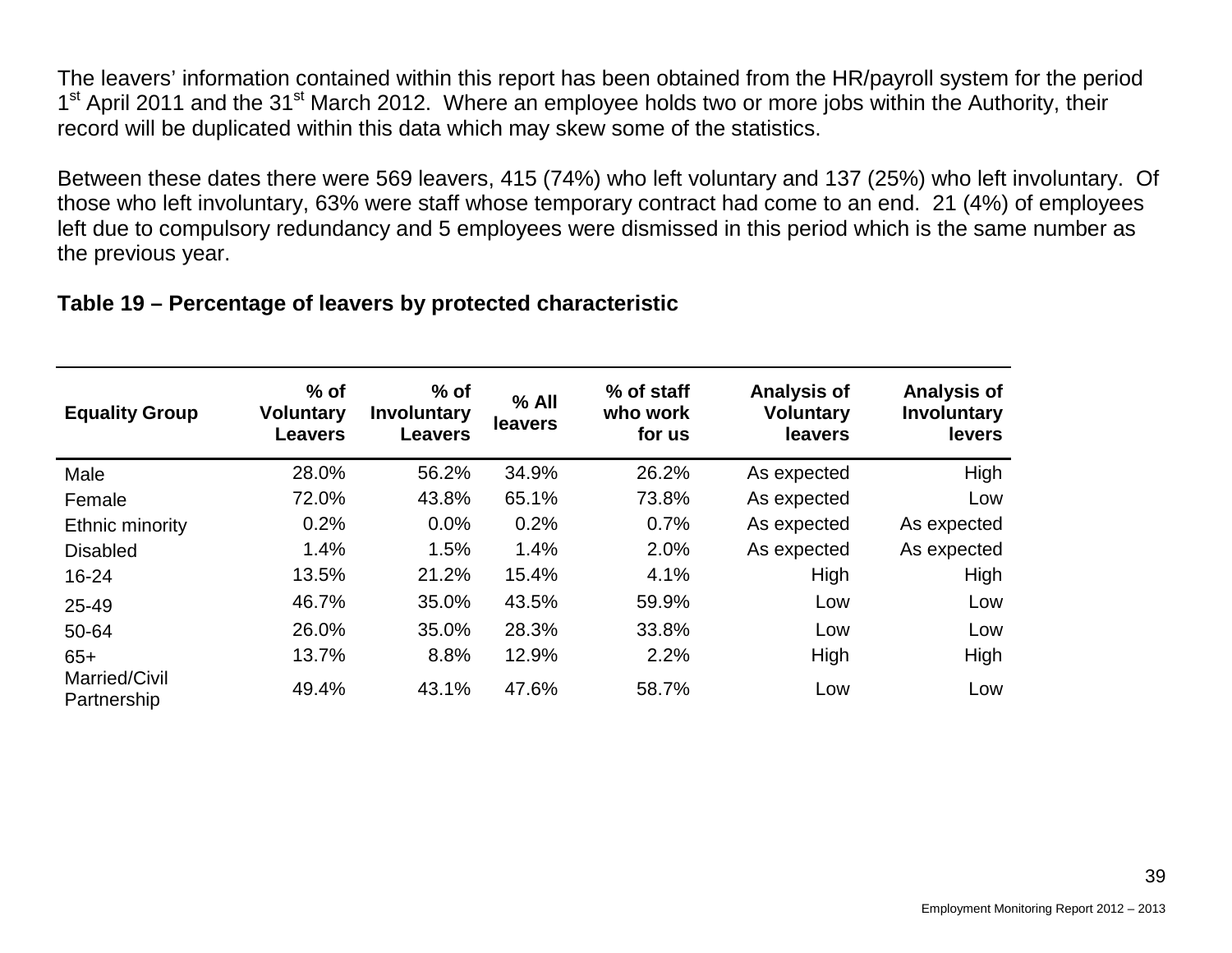#### **Ethnicity**

Only one of the leavers were of an ethnic minority origin, who voluntarily transferred.

#### **Disability**

This year eight employees declaring a disability left the Authority, which is a slightly higher figure than the previous year. Reasons for leaving included end of temporary contract, resignation and retirement.

#### **Gender**

There is a higher number of female then male employees leaving the organisation (65%:35%) which is further inline with the workforce profile of 75:25 than in previous reports. Men were more likely to leave involuntarily than women, due to the end of temporary contracts.

#### **Age**

Employees aged between 16 and 24 make up a disproportionately high number of involuntary leavers (10%), which is due to the ending of temporary contracts and resignation including resignation for another job and to return to education. The high number of voluntary leavers aged 65 and over is mostly due to employees choosing to resign or retire.

#### **Marriage/Civil Partnership**

Of those employee that left the Authority 47.5% declare that they were married or in a civil partnership, the majority of these employees resigned, retired or the temporary contract came to an end.

#### **Lesbian, Gay, Bisexual**

No data declared in regard to leavers for this period.

#### **Religion and Belief**

Insufficient data to undertake meaningful analysis.

#### **Transgender**

No data declared in regard to leavers for this period.